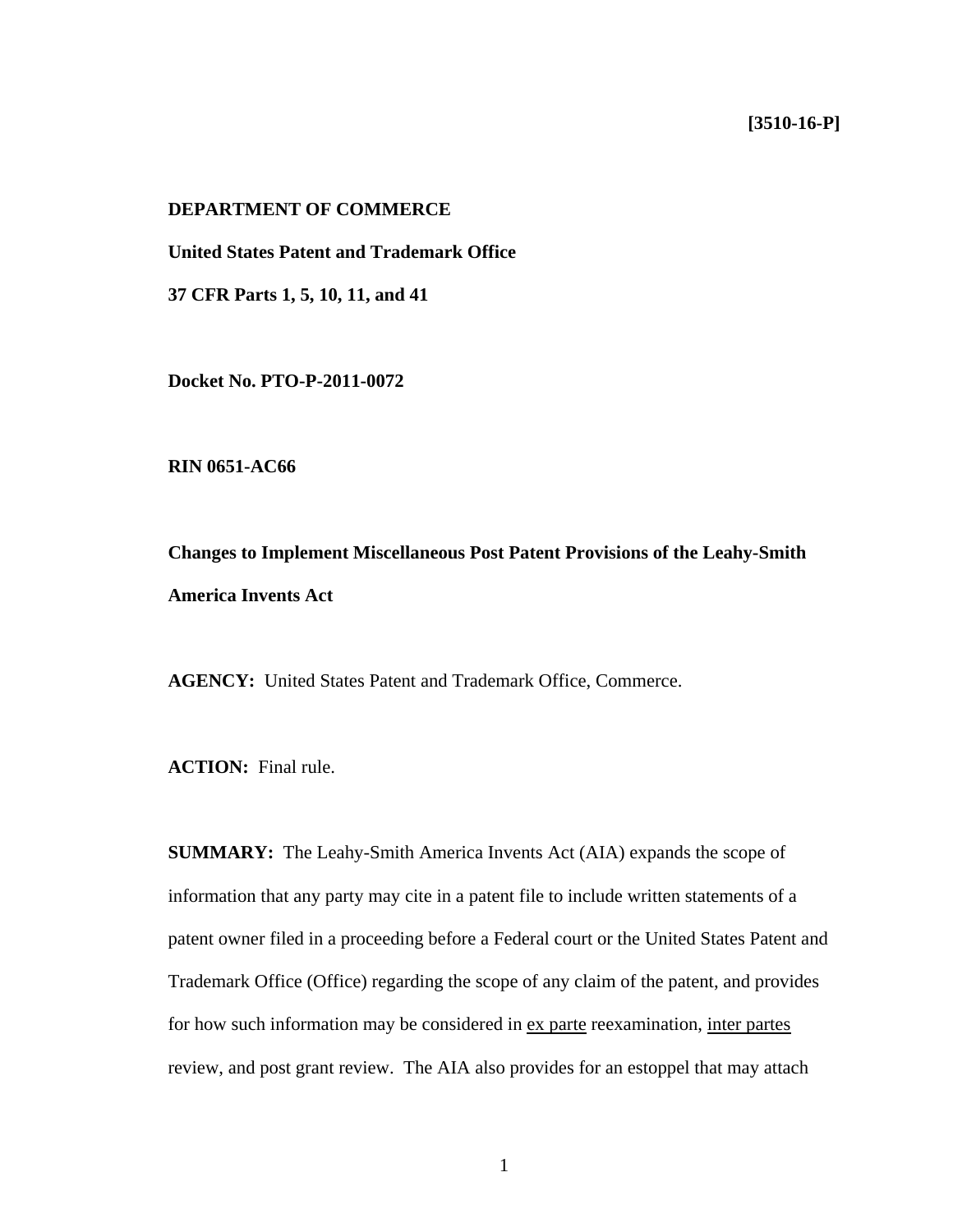with respect to the filing of an ex parte reexamination request subsequent to a final written decision in an inter partes review or post grant review proceeding. The Office is revising the rules of practice to implement these post-patent provisions, as well as other miscellaneous provisions, of the AIA.

**DATES:** Effective date: The changes in this final rule are effective on September 16, 2012.

**FOR FURTHER INFORMATION CONTACT:** Joseph F. Weiss, Jr. ((571) 272- 7759), Legal Advisor, or Pinchus M. Laufer ((571) 272-7726), Senior Legal Advisor, Office of Patent Legal Administration, Office of the Deputy Commissioner for Patent Examination Policy.

#### **SUPPLEMENTARY INFORMATION:**

**Executive Summary:** Purpose: Section 6 of the AIA amends the patent laws to create new post-grant review proceedings and replace inter partes reexamination proceedings with inter partes review proceedings. Section 6 of the AIA also provides for an estoppel that may attach with respect to the filing of an ex parte reexamination request subsequent to a final written decision in a post grant review or inter partes review proceeding, expands the scope of information that any person may cite in the file of a patent to include written statements of a patent owner filed in a proceeding before a Federal court or the Office regarding the scope of any claim of the patent, and provide for how such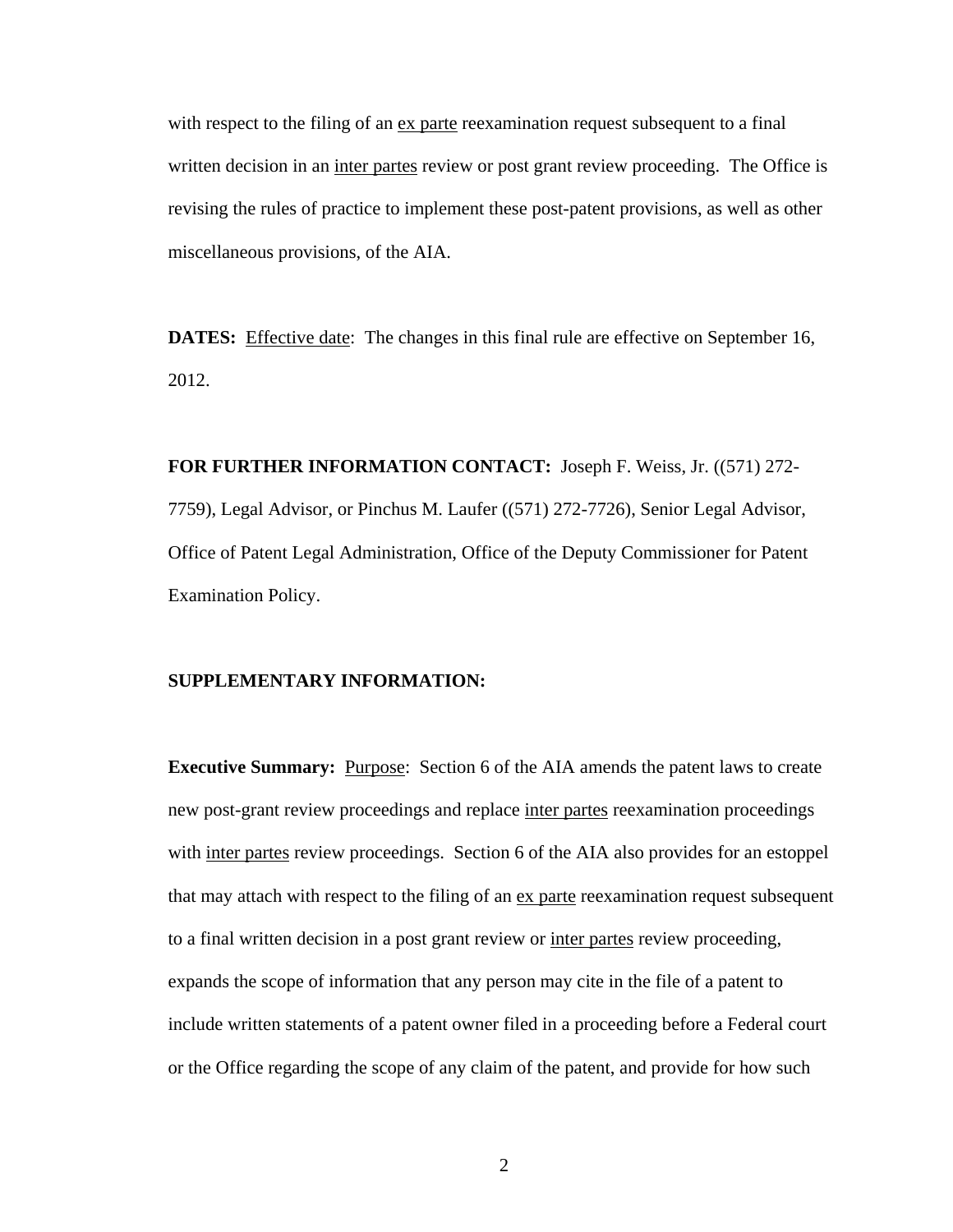patent owner statements may be considered in ex parte reexamination, inter partes review, and post grant review. Section 3(i) of the AIA replaces interference proceedings with derivation proceedings; section 7 redesignates the Board of Patent Appeals and Interferences as the Patent Trial and Appeal Board; section 3(j) replaces the title "Board of Patent Appeals and Interferences" with "Patent Trial and Appeal Board" in 35 U.S.C. 134, 145, 146, 154, and 305; and section 4(c) inserts alphabetical references to the subsections of 35 U.S.C. 112.

Summary of Major Provisions: This final rule primarily implements the provisions in section 6 of the AIA to provide for an estoppel that may attach to the filing of an ex parte reexamination request subsequent to a final written decision in a post grant review or inter partes review proceeding, and expands the scope of information that any person may cite in the file of a patent to include written statements of the patent owner filed in a proceeding before a Federal court or the Office in which the patent owner took a position on the scope of any claim of the patent.

This final rule revises the ex parte reexamination rules to require that a third party request for ex parte reexamination contain a certification by the third party requester that the statutory estoppel provisions of inter partes review and post grant review do not bar the third party from requesting ex parte reexamination.

This final rule revises the rules of practice pertaining to submissions to the file of a patent to provide for the submission of written statements of the patent owner filed by the patent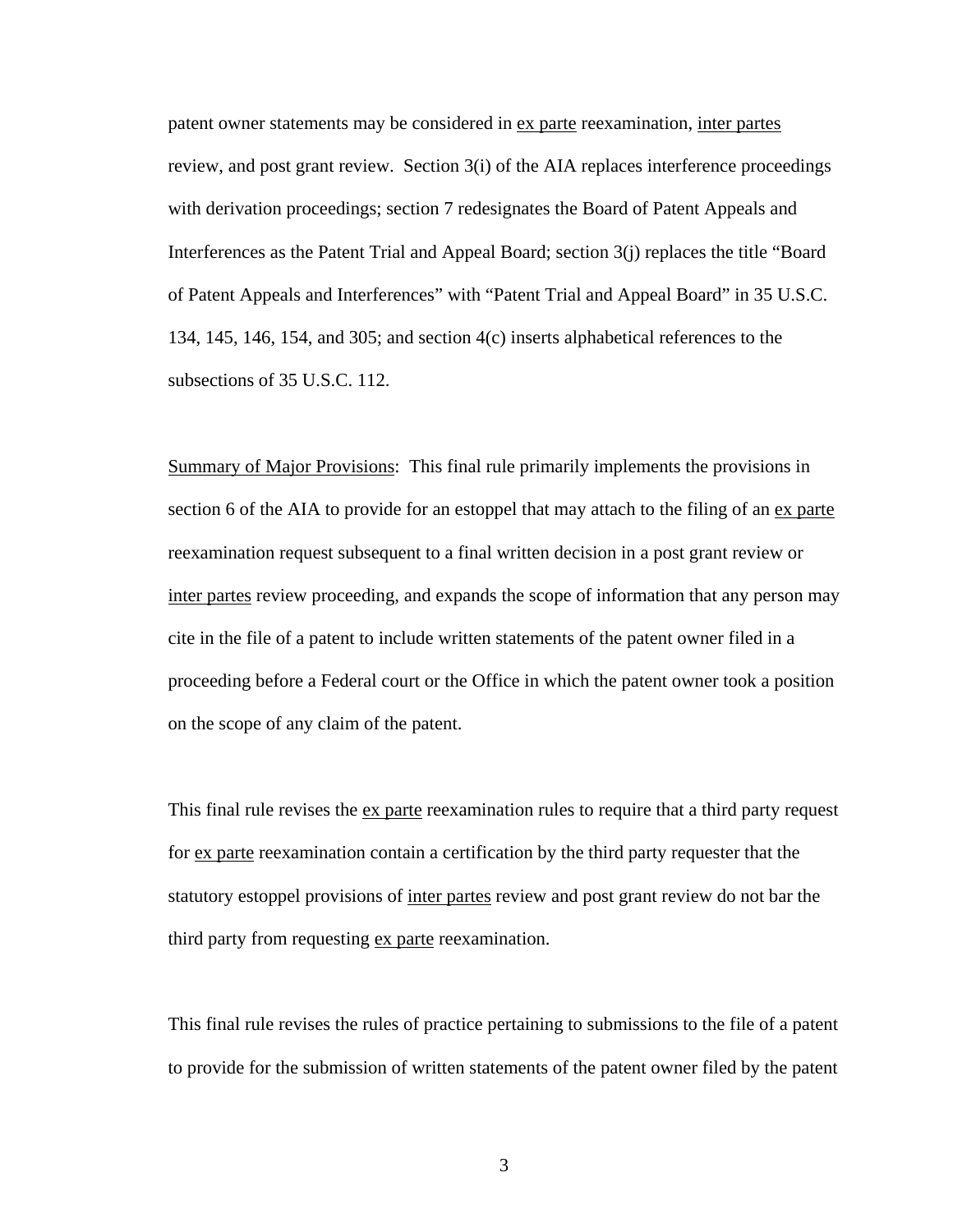owner in a proceeding before a Federal court or the Office in which the patent owner took a position on the scope of any claim of the patent. This final rule requires that such submissions must: (1) identify the forum and proceeding in which patent owner filed each statement, and the specific papers and portions of the papers submitted that contain the statements; (2) explain how each statement is a statement in which patent owner took a position on the scope of any claim in the patent; (3) explain the pertinency and manner of applying the statement to at least one patent claim; and (4) reflect that a copy of the submission has been served on the patent owner, if submitted by a party other than the patent owner.

This final rule also revises the nomenclature in the rules of practice for consistency with the changes in sections  $3(i)$ ,  $3(j)$ ,  $4(c)$ , and 7 of the AIA.

Costs and Benefits: This rulemaking is not economically significant as that term is defined in Executive Order 12866 (Sept. 30, 1993).

**Background:** Sections 3(i) and (j) and section 4(c) of the AIA enact miscellaneous nomenclature and title changes. Section 3(i) of the AIA replaces interference proceedings with derivation proceedings; section 3(j) replaces the title "Board of Patent Appeals and Interferences" with "Patent Trial and Appeal Board" in 35 U.S.C. 134, 145, 146, 154, and 305; and section 4(c) inserts alphabetical designations to the subsections of 35 U.S.C. 112.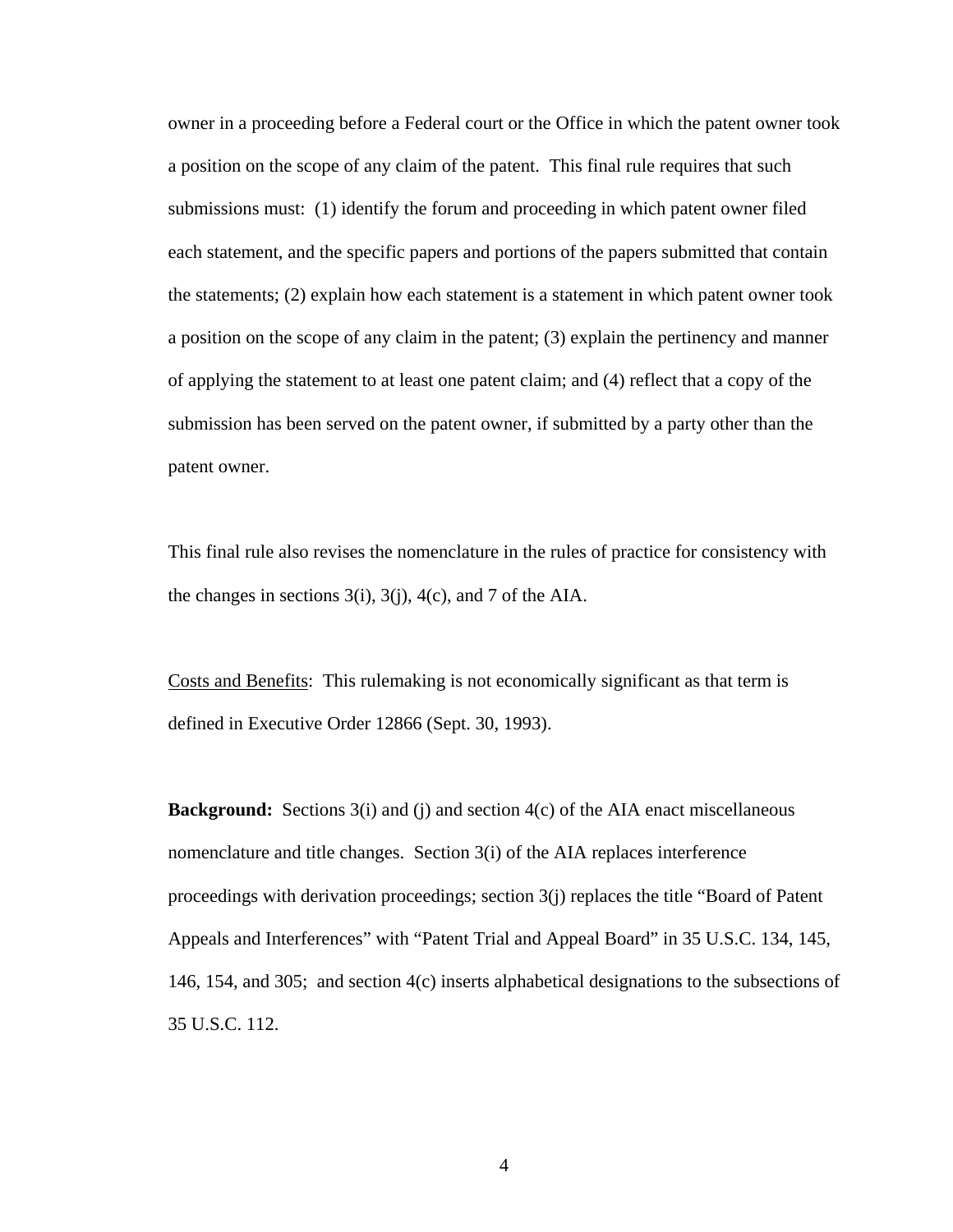Section 6(g) of the AIA amends 35 U.S.C. 301 to expand the information that may be submitted in the file of an issued patent to include written statements of a patent owner filed in a proceeding before a Federal court or the Office in which the patent owner took a position on the scope of any claim of the patent. This amendment limits the Office's use of such written statements to determining the meaning of a patent claim in ex parte reexamination proceedings that have already been ordered and in inter partes review and post grant review proceedings that have already been instituted.

Section 6(a) and (d) of the Leahy-Smith American Invents Act also contains provisions  $(35 \text{ U.S.C. } 315(e)(1)$  and  $35 \text{ U.S.C. } 325(e)(1))$  estopping a third party requester from filing a request for ex parte reexamination, in certain instances, where the third party requester filed a petition for inter partes review or post grant review and a final written decision under 35 U.S.C. 318(a) or 35 U.S.C. 328(a) has been issued. The estoppel provisions apply to the real party in interest of the inter partes review or post grant review petitioner and any privy of such a petitioner.

Section 6(h)(1) of the AIA amends 35 U.S.C. 303 to expressly identify the authority of the Director to initiate reexamination based on patents and publications cited in a prior reexamination request under 35 U.S.C. 302.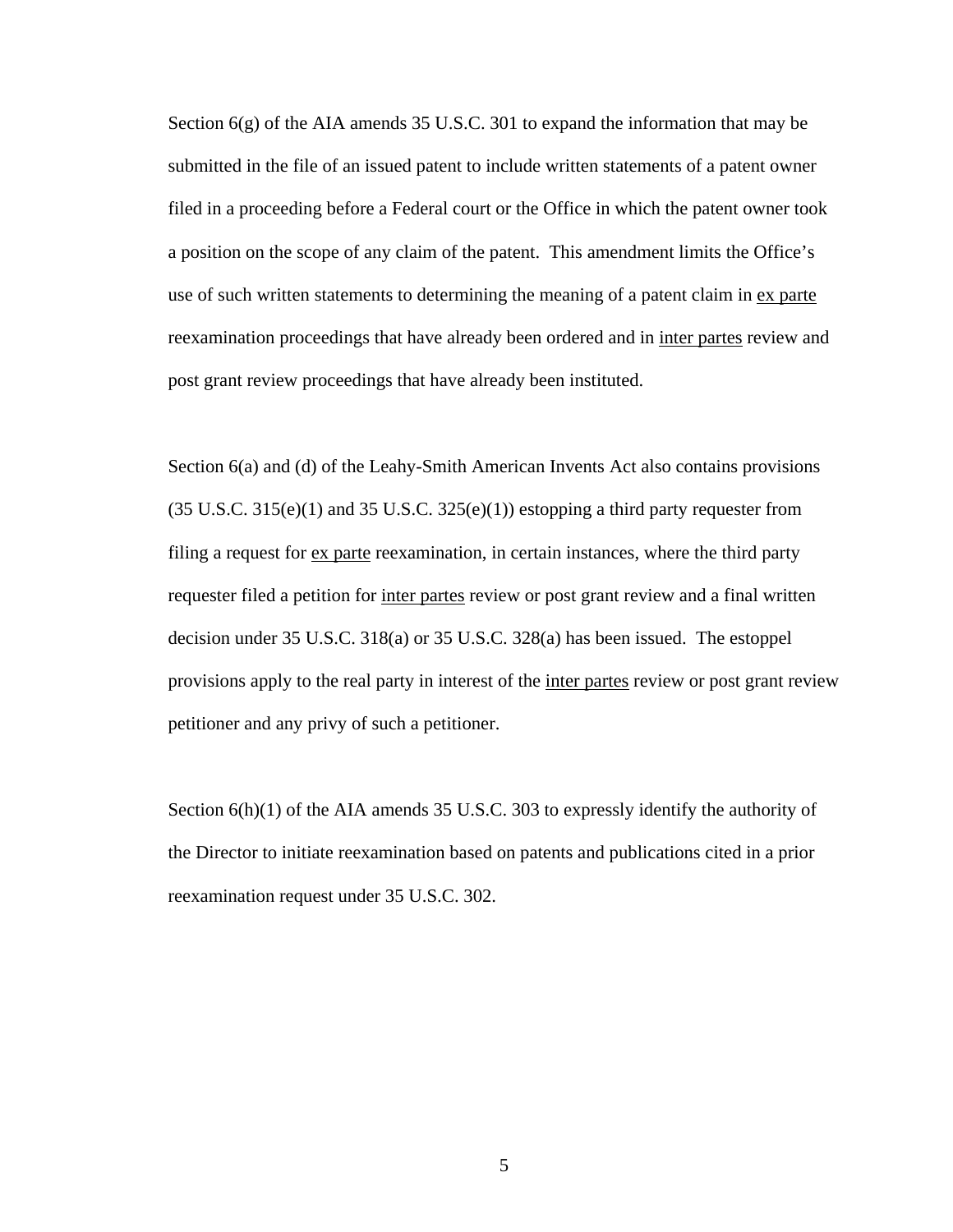### **Discussion of Specific Rules:**

The following is a discussion of the amendments to Title 37 of the Code of Federal Regulations, parts 1, 5, 10, 11, and 41, which are being implemented in this final rule:

**Changes in nomenclature:** The phrase "Board of Patent Appeals and Interferences" is changed to "Patent Trial and Appeal Board" in §§  $1.1(a)(1)(ii)$ ,  $1.4(a)(2)$ ,  $1.6(d)(9)$ , 1.9(g), 1.17(b), 1.36(b), 1.136(a)(1)(iv), 1.136(a)(2), 1.136(b), 1.181(a)(1), 1.181(a)(3), 1.191, 1.198, 1.248(c), 1.701(a)(3), 1.701(c)(3), 1.702(a)(3), 1.702(b)(4), 1.702(e), 1.703(a)(5), 1.704(c)(9), 1.937(a), 1.959, 1.979(a), 1.979(b), 1.981, 1.983(a), 1.983(c), 1.983(d), 1.983(f), 11.5(b)(1), 11.6(d), 41.1(a), 41.2, 41.10(a) through (c), and 41.77(a), and in the title of 37 CFR part 41. Specific references are added to trial proceedings before the Patent Trial and Appeal Board to  $\S\S 1.5(c)$ , 1.6(d), 1.6(d)(9), 1.11(e), 1.136(a)(2), 1.136(b), 1.178(b), 1.248(c), 1.322(a)(3), 1.323, 1.985(a), 1.985(b), 1.993, 10.1(s), 11.10(b)(3)(iii), 11.58(b)(1)(i), 41.30, 41.37(c)(1)(ii), 41.67(c)(1)(ii), and  $41.68(c)(1)(ii)$ .

The phrase "Board of Patent Appeals and Interferences" in §§ 1.703(b)(4) and 1.703(e) will be changed to "Patent Trial and Appeal Board" in a separate rulemaking (RIN 0651-AC63).

Specific references are added to derivation proceedings before the Patent Trial and Appeal Board to §§ 1.136(a)(1)(v), 1.313(b)(4), 1.701(a)(1), 1.701(c)(1)(i) and (c)(1)(ii),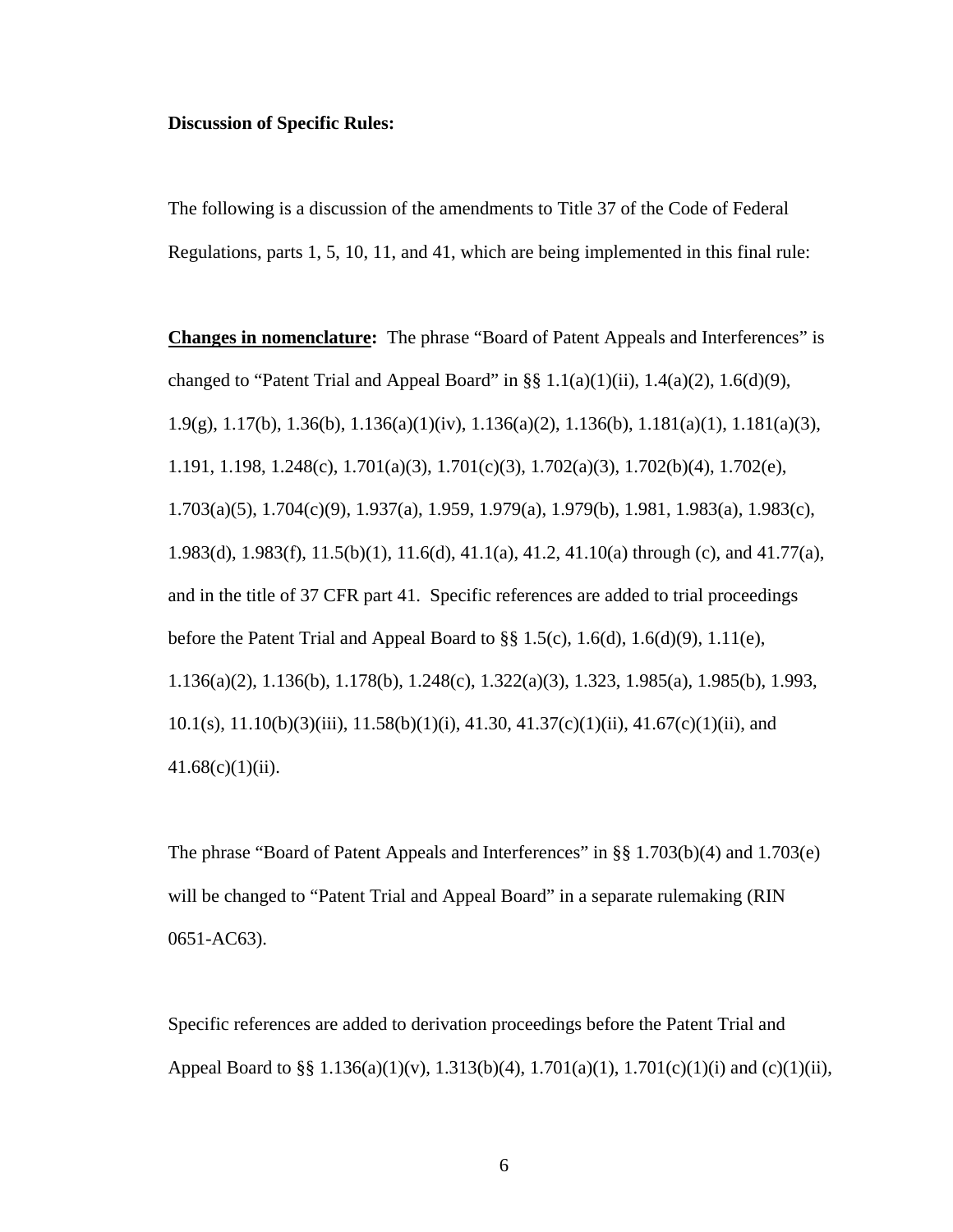1.701(c)(2)(iii), 1.702(b)(2), 1.702(c), 1.703(b)(2), 1.703(b)(3)(iii), 1.703(c)(1) and  $(c)(2)$ , 1.703 $(d)(3)$ , and 5.3 $(b)$ .

Sections 1.51, 1.57, 1.78, 41.37, 41.67, 41.110 and 41.201 are revised to substitute the current references to 35 U.S.C. 112, of first, second, and sixth paragraphs with references to 35 U.S.C. 112 subsections (a), (b), and (f). Section 1.78 is also revised to add "other than the requirement to disclose the best mode" following the references to 35 U.S.C. 112(a) for consistency with the changes to 35 U.S.C. 119(e) and 120 in section 15(b) of the AIA.

Section 1.59 is revised to refer to § 42.7.

Changes to ex parte reexamination procedure:

The undesignated center heading before § 1.501: The undesignated center heading is revised to read ''Citation of prior art and written statements.''

Section 1.501: Section 1.501 implements the amendment to 35 U.S.C. 301 by section  $6(g)(1)$  of the AIA. New 35 U.S.C. 301(a)(2) provides for any person to submit in the patent file written "statements of the patent owner filed in a proceeding before a Federal court or the Office in which the patent owner took a position on the scope of any claim of a particular patent." Section 1.501, implementing 35 U.S.C.  $301(a)(2)$ , provides that a submission may include prior art and written patent owner claim scope statements. The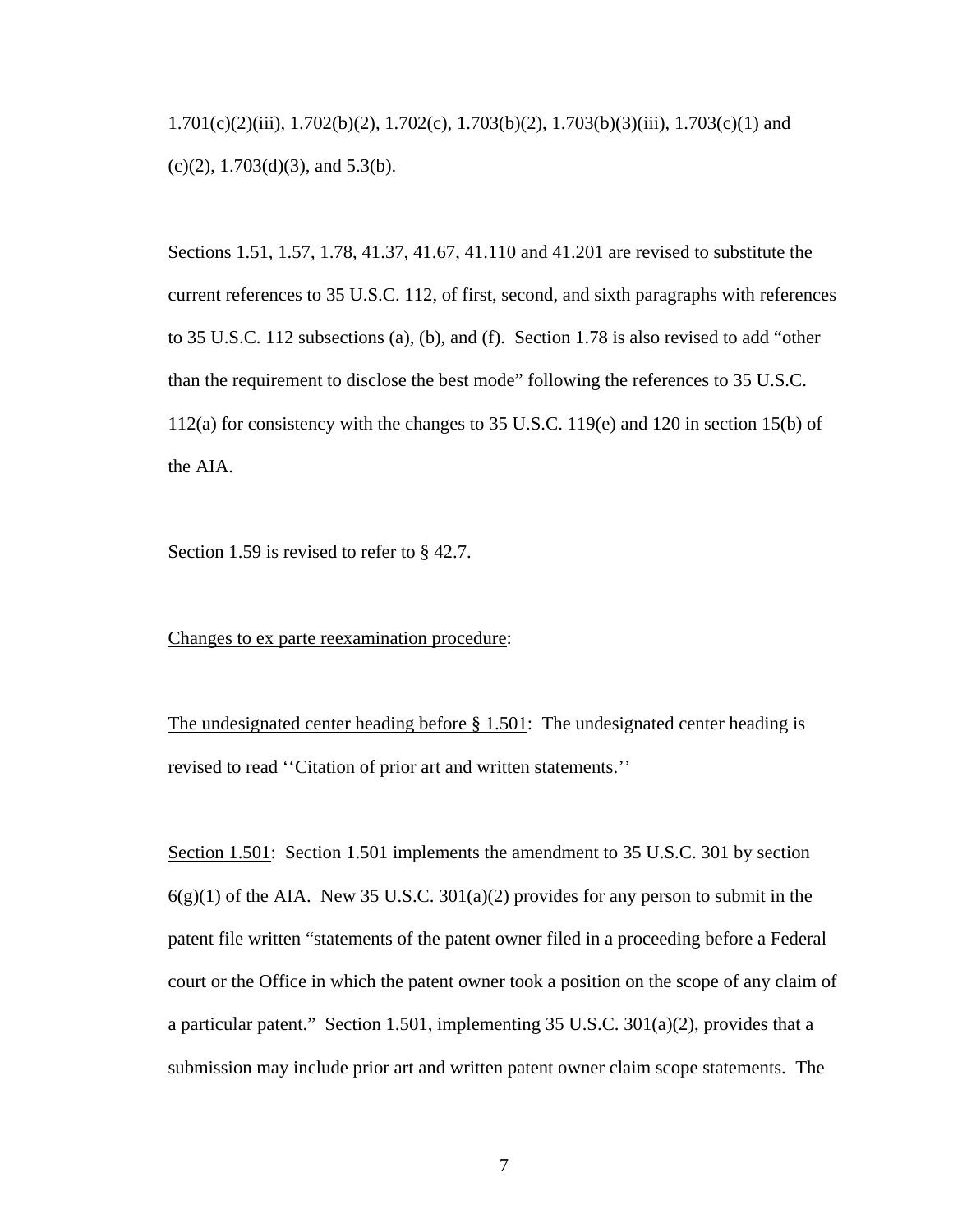term "Federal court" in 35 U.S.C. 301(a)(2) includes the United States Court of International Trade, which is a Federal court, but does not include the International Trade Commission, which is a Federal agency and not a Federal court.

Section 1.501(a): In light of the comments, the scope of what may be submitted has been expanded relative to the proposed rule because the final rule does not prohibit the submission of written statements "made outside of a Federal court or Office proceeding and later filed for inclusion in a Federal court or Office proceeding." Section  $1.501(a)(1)$ provides for the submission to the Office of prior art patents or printed publications that a person making the submission believes to have a bearing on the patentability of any claim of a particular patent. Section 1.501(a)(2) permits any person to submit to the Office statements of the patent owner that were filed by the patent owner in a proceeding before a Federal court or the Office in which the patent owner took a position on the scope of any claim of the patent. As long as the statement was filed by the patent owner in the proceeding, the statement is eligible for submission under  $\S 1.501(a)(2)$  even if originally made outside the proceeding. Permitting submission of these claim scope statements is intended to limit a patent owner's ability to put forward different positions with respect to the prior art in different proceedings on the same patent. See H.R. Rep. No. 112-98, Part 1, at page 46 (2011) ("[t]his addition will counteract the ability of patent owners to offer differing interpretations of prior art in different proceedings."). Any papers or portions of papers that contain the patent owner claim scope statement submitted under this paragraph must be accompanied by any other documents, pleadings, or evidence from the proceeding in which the statement was filed that address the statement. Where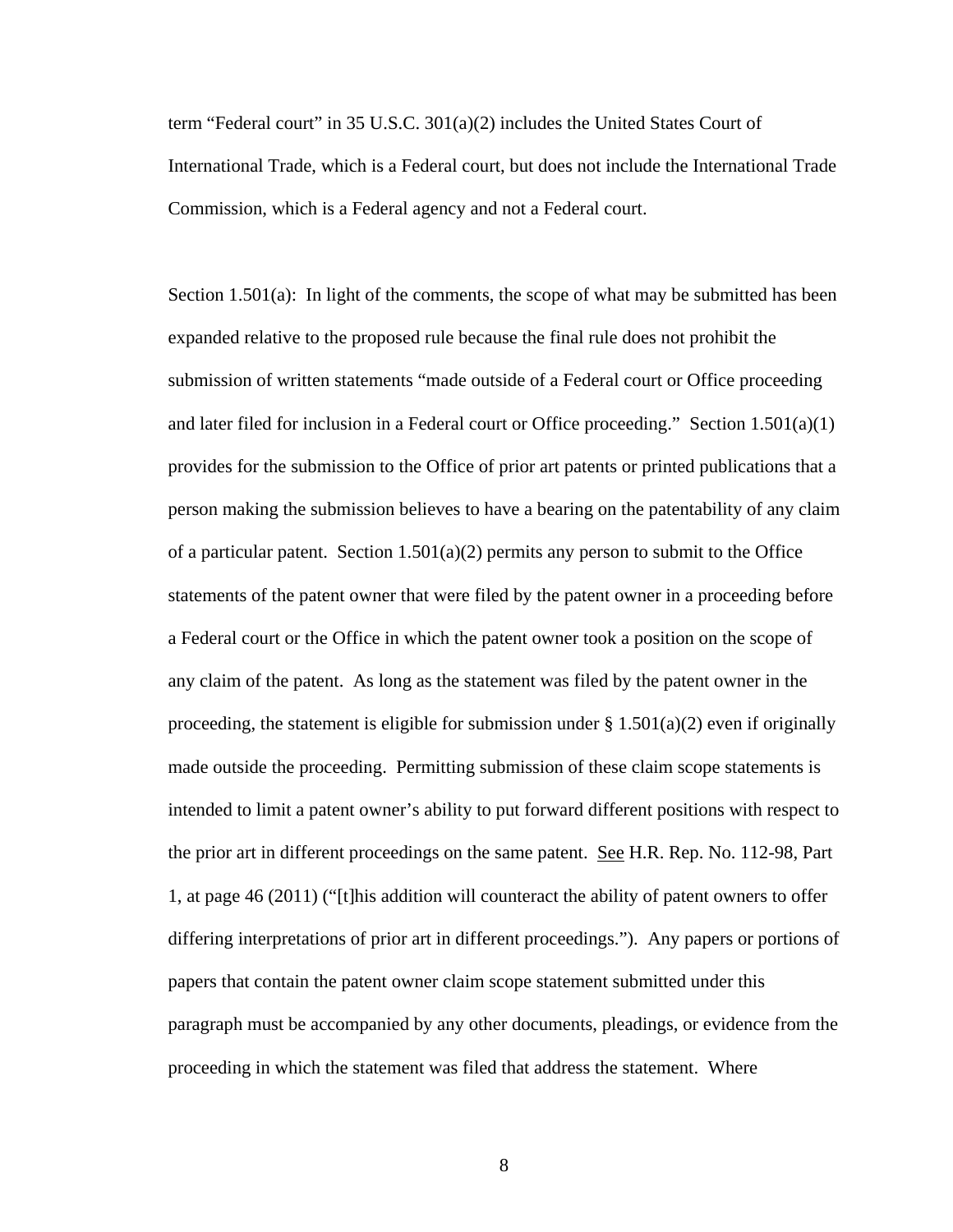appropriate, the papers or portions of papers that contain the statement and accompanying information must be submitted in redacted form to exclude information subject to an applicable protective order.

Section 1.501(a)(3) requires that submissions under § 1.501(a)(2) must identify: (1) the forum and proceeding in which patent owner filed each statement; (2) the specific papers and portions of the papers submitted that contain the statement; and (3) how each statement submitted is a statement in which patent owner took a position on the scope of any claim in the patent. Identification of the portions of the papers required by  $§ 1.501(a)(3)(ii)$  can be satisfied, for example, by citing to the documents and specific pages of those documents where the patent owner claim scope statements are found. The requirement of  $\S 1.501(a)(3)(iii)$  ensures that the statement is one in which a patent owner has taken a position on claim scope in a proceeding and not merely a restatement of a position asserted by another party. Other information can, but is not required to, be provided by the submitter to assist the Office in readily identifying the patent owner claim scope statement, such as (1) information regarding the status of the proceeding; and (2) the relationship of the proceeding to the patent.

Section 1.501(b): Section 1.501(b)(1) implements the 35 U.S.C. 301(b) requirement that the submission include an explanation in writing of the pertinency and manner of applying the prior art or written statements to at least one patent claim. Section 1.501(b)(1) requires a submitter to explain in writing the pertinence and manner of applying any prior art submitted under  $\S 1.501(a)(1)$  and any written statement and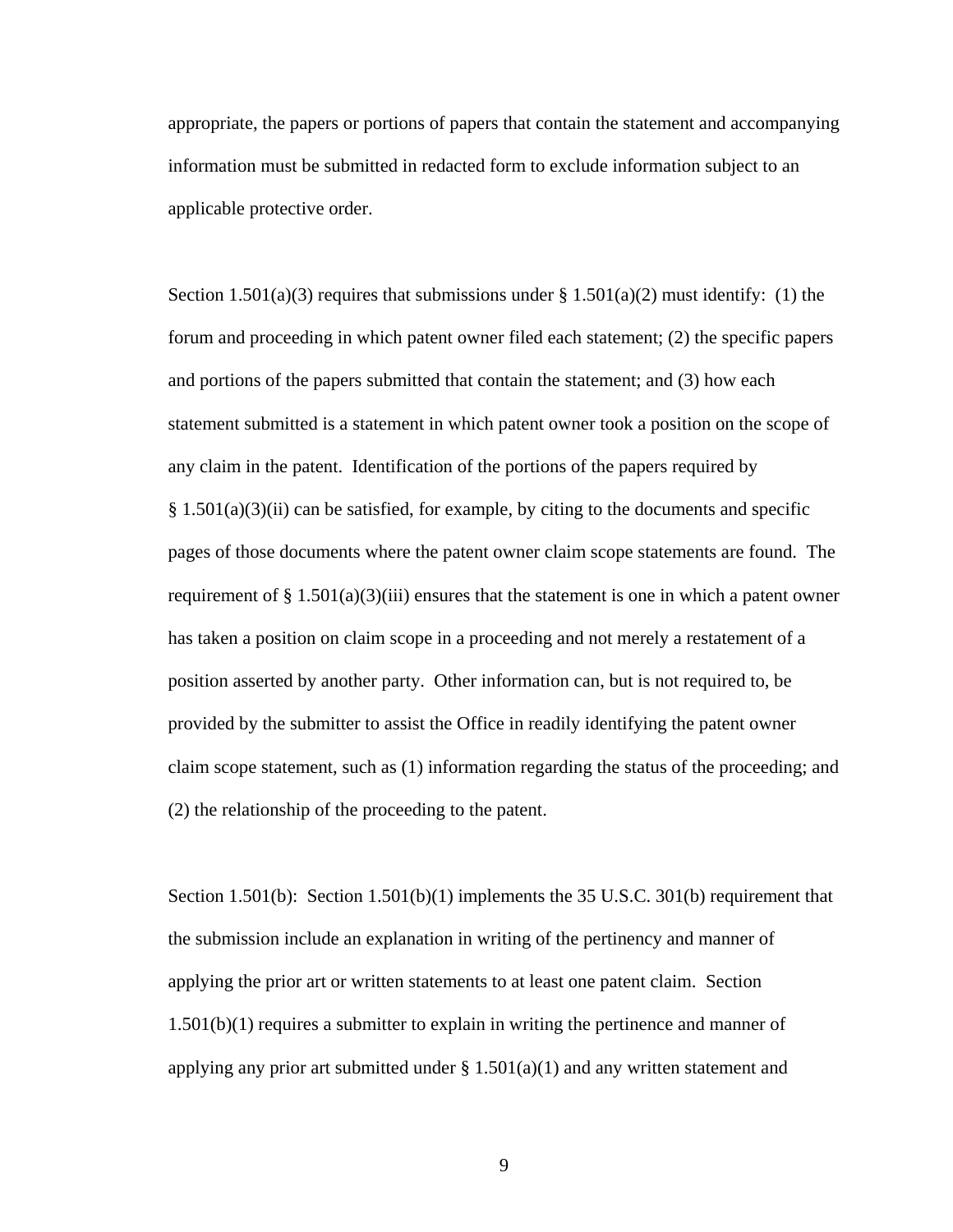accompanying information submitted under  $\S 1.501(a)(2)$  to at least one claim of the patent in order for the submission to become a part of the official file of the patent. Where a patent owner claim scope statement and accompanying information are submitted along with prior art, an explanation as to how each patent owner claim scope statement and each prior art reference applies to at least one claim must be included with the submission in order for the submission to become part of the patent file. Section 1.501(b)(1) requires an explanation of the additional information required by 35 U.S.C. 301(c) to show how the additional information addresses and provides context to the patent owner claim scope statement, thereby providing a full understanding as to how the cited information is pertinent to the claim(s).

Section 1.501(b)(2) incorporates the second sentence of former  $\S 1.501(a)$ , which permits a patent owner submitter to provide an explanation to distinguish the claims of the patent from the submitted prior art. Section 1.501(b)(2) also provides a patent owner submitter with the opportunity to explain how the claims of the patent are patentable in view of any patent owner claim scope statement and additional information filed under  $\S 1.501(a)(2)$ , along with any prior art filed under  $\S 1.501(a)(1)$ .

Section 1.501(c): Section 1.501(c) restates the last sentence of prior  $\S 1.501(a)$  directed to the timing for a submission under  $\S$ § 1.502 and 1.902 when there is a reexamination proceeding pending for the patent in which the submission is made.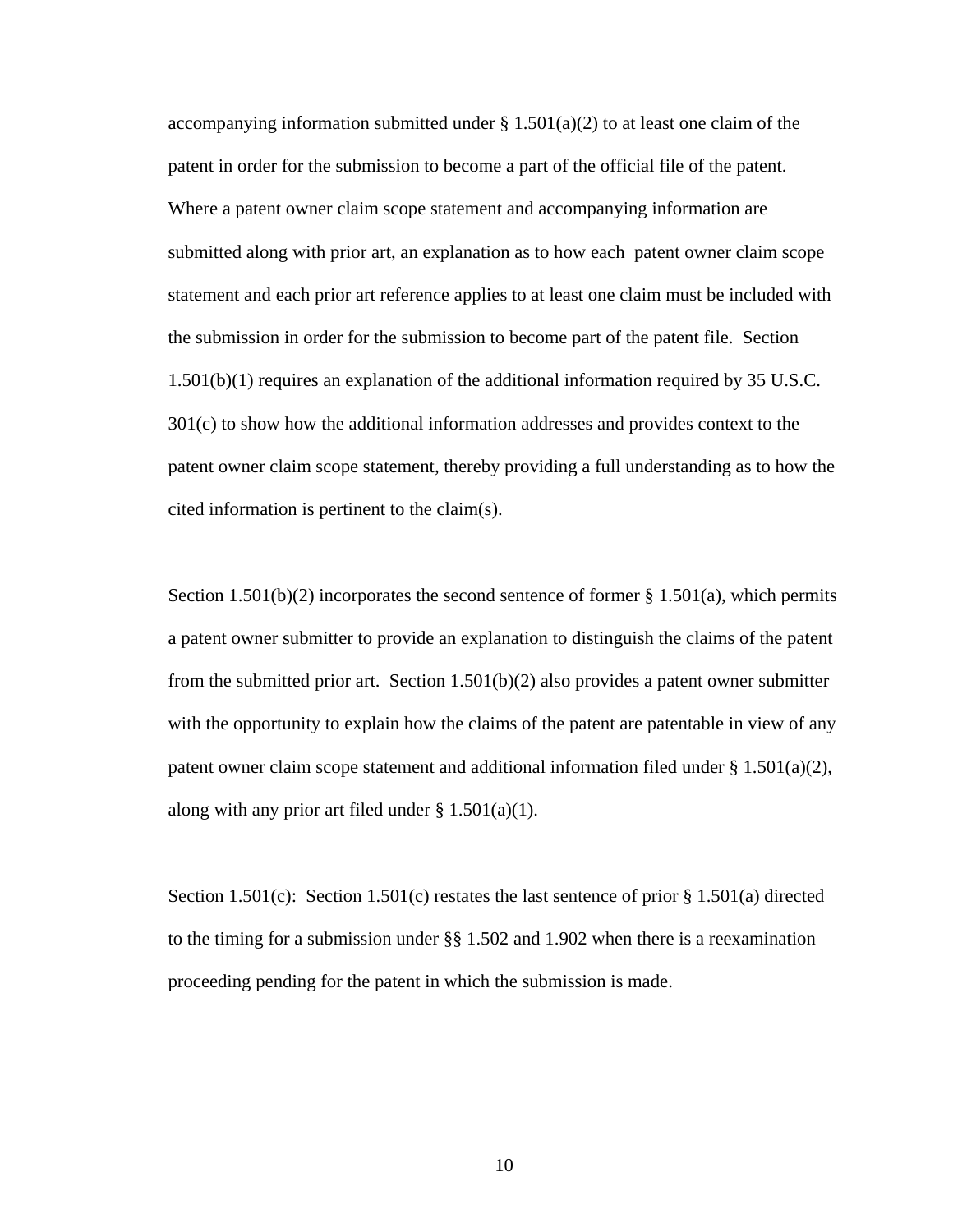Section 1.501(d): Section 1.501(d) restates former § 1.501(b) that permits the person making the submission to exclude his or her identity from the patent file by anonymously filing the submission.

Section 1.501(e): Section 1.501(e) requires that a submission made under  $\S 1.501$  must reflect that a copy of the submission by a party other than the patent owner has been served upon patent owner at the correspondence address of record in the patent, and that service was carried out in accordance with § 1.248. Service is required to provide notice to the patent owner of the submission. The presence of a certificate of service that is compliant with § 1.248(b) is prima facie evidence of compliance with § 1.501(e). A submission will not be entered into the patent's Image File Wrapper (IFW) if it does not include proof of service compliant with § 1.248(b).

Section 1.501(f): The provisions of proposed  $\S 1.501(f)$  have been incorporated with specificity in §§ 1.515(a) and 1.552(d) rather than adopted as a separate paragraph of § 1.501. The proposed codification in § 1.501(f) of the limitation set forth in 35 U.S.C. 301(d) on the use of a patent owner claim scope statement by the Office was unnecessary in view of the language of  $\S$  1.515(a) and  $\S$  1.552(d).

Section 1.510: This final rule revises  $\S 1.510(a)$  and (b)(2), and adds  $\S 1.510(b)(6)$  to implement provisions of the AIA.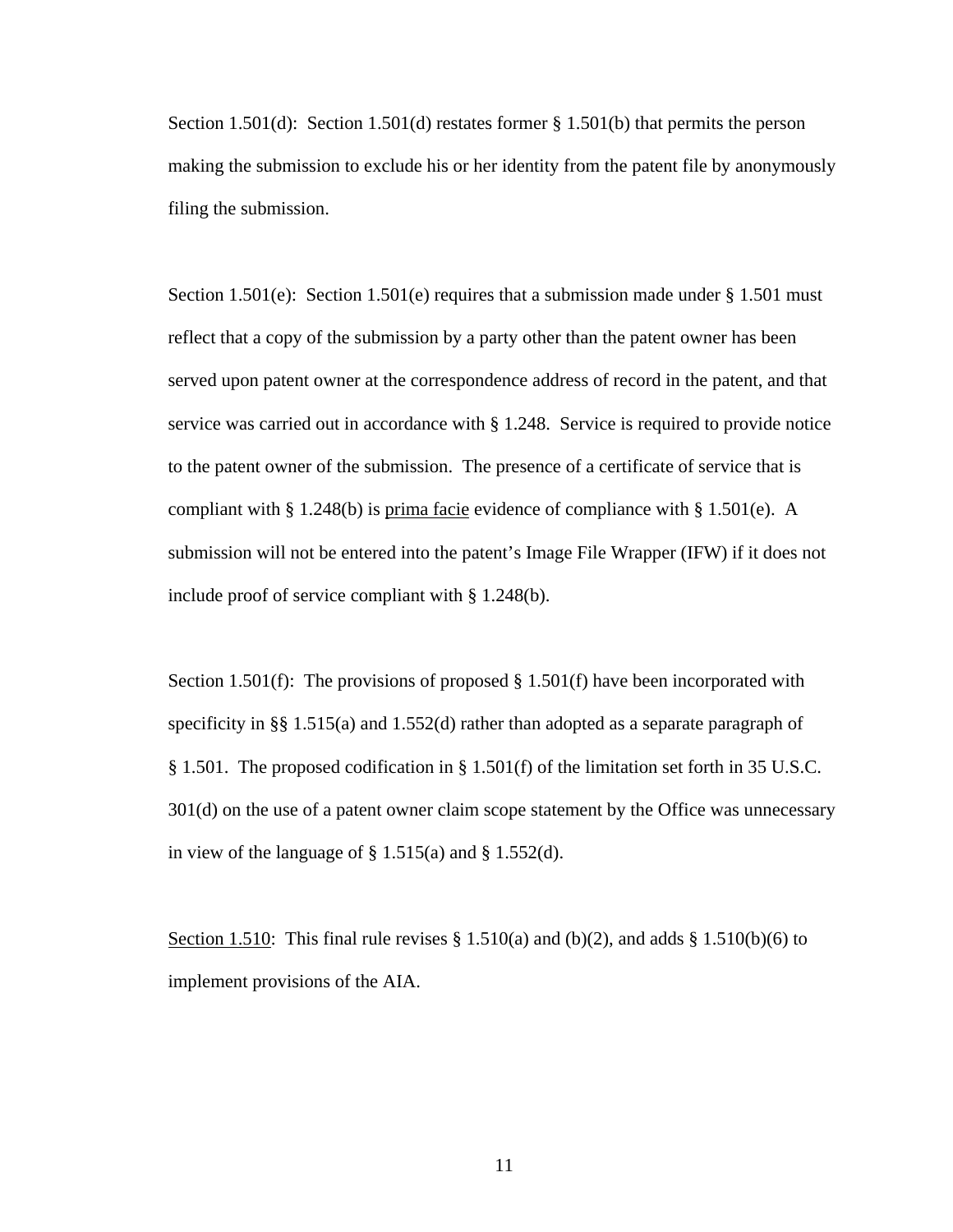Section 1.510(a) is revised to reflect the estoppel limitations placed upon the filing of a request for ex parte reexamination by 35 U.S.C.  $315(e)(1)$  and  $325(e)(1)$ . In light of the comments, the scope of the estoppel provisions is interpreted to only prohibit the filing of a subsequent request for ex parte reexamination.

Section 1.510(b)(2) is revised to require that any statement of the patent owner submitted pursuant to  $\S 1.501(a)(2)$ , which is relied upon in the detailed explanation, explain how that statement is being used to determine the proper meaning of a patent claim in connection with prior art applied to that claim. Section  $1.510(b)(2)$  requires that the "detailed explanation" of applying prior art provided in the request for ex parte reexamination must explain how each patent owner claim scope statement is being used to determine the proper meaning of each patent claim in connection with the prior art applied to that claim. The explanation will be considered by the Office during the examination stage, if reexamination is ordered. At the order stage, the Office will not consider any patent owner claim scope statement discussed in the detailed explanation of the request. <u>See</u> 35 U.S.C.  $301(d)$ 

Section 1.510(b)(6) requires that the request contain a certification by the third party requester that the statutory estoppel provisions of inter partes review and post grant review do not bar the third party from requesting ex parte reexamination. The basis for this requirement is the estoppel provisions of inter partes review and post grant review provided in new 35 U.S.C.  $315(e)(1)$  and  $325(e)(1)$ , respectively, which identify when a petitioner for inter partes review or post grant review, or a real party in interest or privy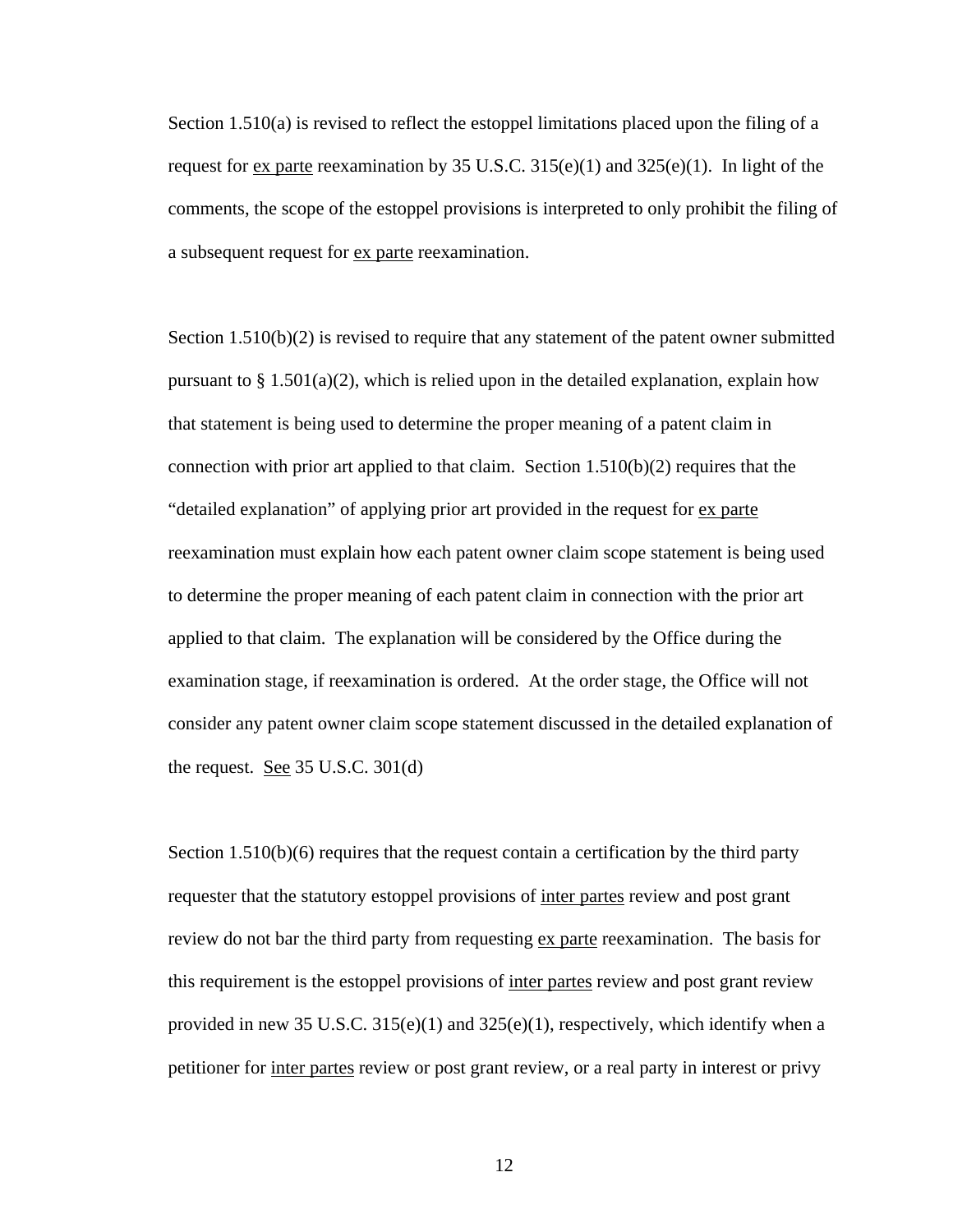of the petitioner, may not file a request for  $\alpha$  parte reexamination. The certification required under  $\S 1.510(b)(6)$  is consistent with the real party in interest identification certification practice employed in existing inter partes reexamination.

In light of the comments, the final rule does not require an <u>ex parte</u> reexamination requester to identify themselves upon the filing of the request. The certification requirement of § 1.510(b)(6), coupled with a party's § 11.18 certification obligations when transacting business before the Office, are considered sufficient to ensure compliance with the new statutory estoppel requirements. A real party in interest that wishes to remain anonymous when filing a request for reexamination under §1.510 can do so by utilizing the services of a registered practitioner. In such an instance, the registered practitioner submitting a request for reexamination on behalf of the real party in interest would be certifying that the real party in interest was not estopped from filing the request. Conversely, an individual filing a request for reexamination under §1.510 on behalf of himself cannot remain anonymous as he is required to sign the document that includes the §1.510(b)(6) certification.

Section 1.515: Section 1.515 is revised to add: "A statement and any accompanying information submitted pursuant to  $\S 1.501(a)(2)$  will not be considered by the examiner when making a determination on the request." 35 U.S.C. 301(d) states: "A written statement submitted pursuant to subsection  $(a)(2)$ , and additional information submitted pursuant to subsection (c) [of 35 U.S.C. 301], shall not be considered by the Office for any purpose other than to determine the proper meaning of a patent claim in a proceeding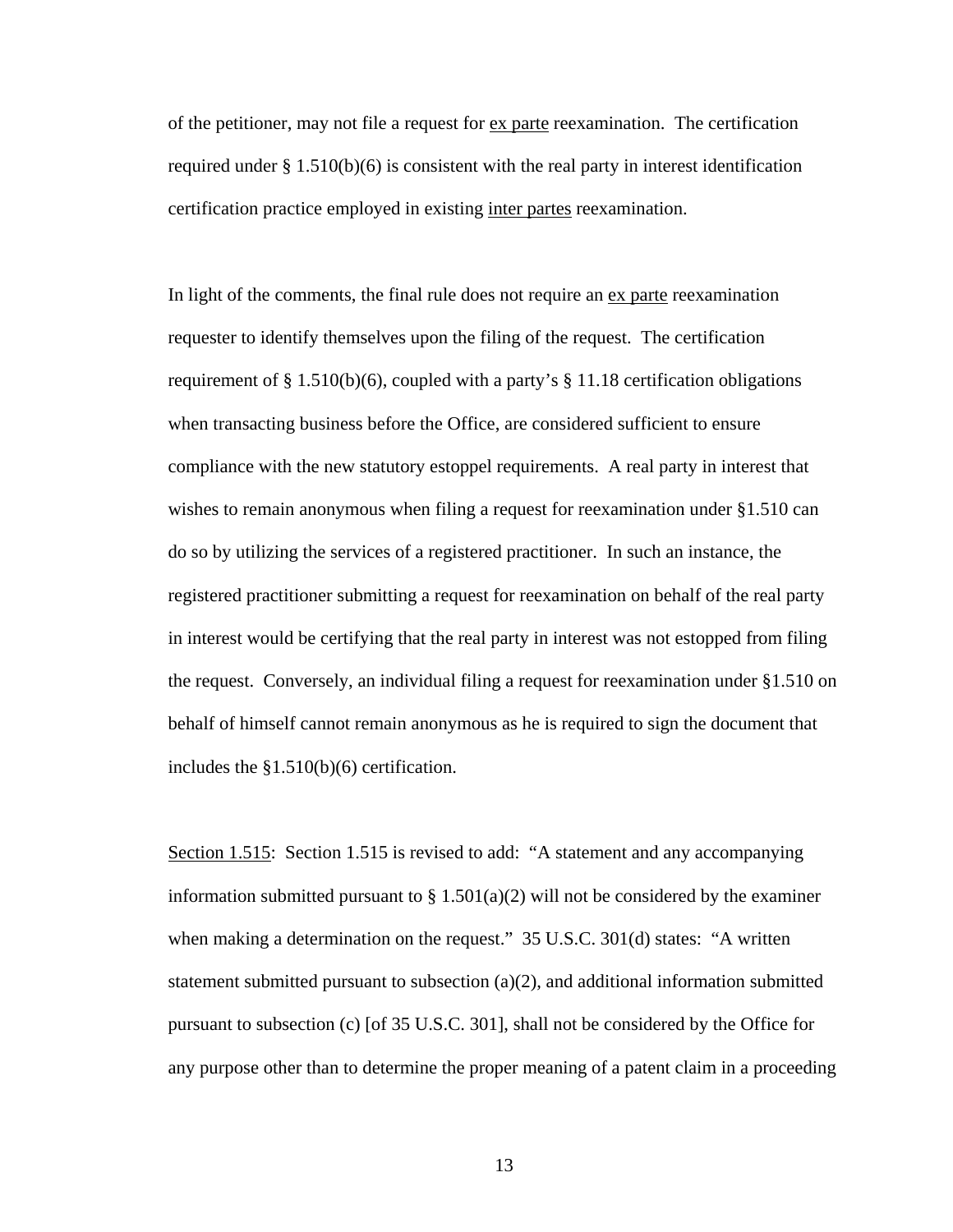that is ordered … pursuant to section 304." Thus, a patent owner claim scope statement will not be considered when making the determination of whether to order ex parte reexamination under 35 U.S.C. 303. See also H.R. Rep. No. 112-98, Part 1, at page 46 (2011). In making the § 1.515(a) determination of whether to order ex parte reexamination, the Office will give the claims the broadest reasonable interpretation consistent with the specification, except in the case of an expired patent. See Ex parte Papst-Motoren, 1 USPQ2d 1655 (Bd. Pat. App. & Inter. 1986); In re Yamamoto, 740 F.2d 1569 (Fed. Cir. 1984); see also Manual of Patent Examining Procedure § 2258 I.(G) (8th ed. 2001) (Rev. 8, July 2010) (MPEP). If reexamination is ordered, the patent owner statements submitted pursuant to 35 U.S.C. 301(a)(2) will be considered to the fullest extent possible when determining the scope of any claims of the patent which are subject to reexamination.

The section has also been revised to replace "mailed" with "given or mailed" regarding the manner the Office may employ to notify patent owner of a determination on a request for ex parte reexamination. Usage of the term "given" tracks the relevant statutory language of 35 U.S.C. 304 and offers the Office flexibility to employ alternative means of communication to streamline patent reexamination and customer interaction, e.g., Web-based forms of notification.

Section 1.552: Section 1.552 is revised to include new § 1.552(d) to reflect the amendment of 35 U.S.C. 301 by section  $6(g)(1)$  of the AIA. Section 1.552(d) states: "Any statement of the patent owner and any accompanying information submitted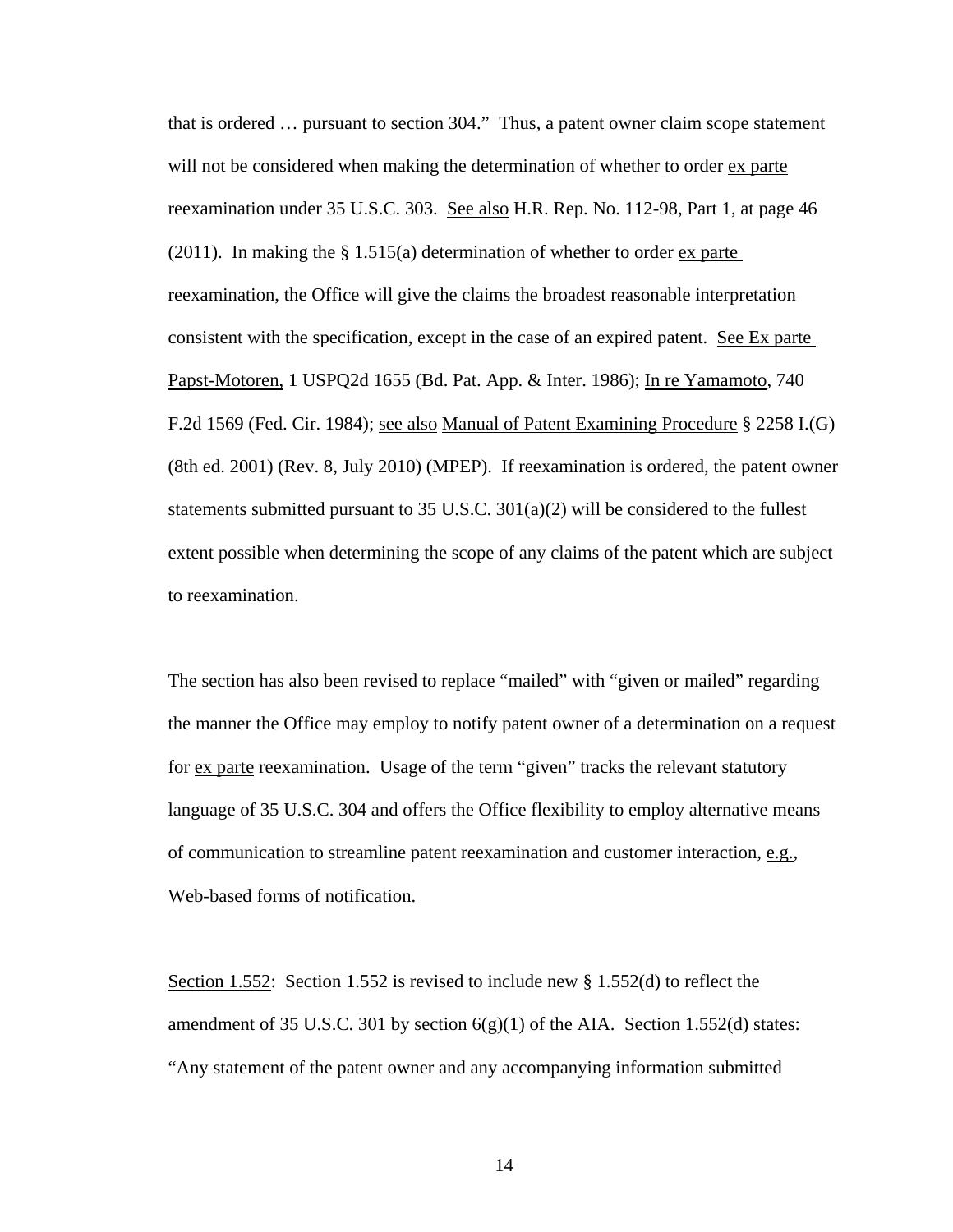pursuant to  $\S 1.501(a)(2)$  which is of record in the patent being reexamined (which includes any reexamination files for the patent) may be used after a reexamination proceeding has been ordered to determine the proper meaning of a patent claim when applying patents or printed publications." As discussed above, 35 U.S.C. 301(a)(2) permits a submission under 35 U.S.C. 301 to contain written "statements of the patent owner filed in a proceeding before a Federal court or the Office in which the patent owner took a position on the scope of any claim of a particular patent." Written statements cited under 35 U.S.C. 301(a)(2) may be considered after an ex parte reexamination proceeding has been ordered. However, the statement may not be considered in determining whether to order ex parte reexamination under 35 U.S.C. 303, because 301(d) prohibits the use of the statement "by the Office for any purpose other than to determine the proper meaning of a patent claim in a proceeding that is ordered or instituted pursuant to section 304, 314, or 324." See  $35 \text{ U.S.C. } 301(d)$ . See also H.R. Rep. No. 112-98, Part 1, at page 46 (2011). Therefore, the Office can only consider such statements after the proceeding has been ordered or instituted.

Comments and Responses to Comments: The Office published a notice on January 5, 2012, proposing to change the rules of practice to implement the post patent and other miscellaneous provisions of the AIA of sections 3 and 6 of the AIA. See Changes to Implement Miscellaneous Post Patent Provisions of the Leahy-Smith America Invents Act, 77 FR 442 (Jan. 5, 2012). The Office received seventeen written comments (from intellectual property organizations, industry, law firms, individual patent practitioners,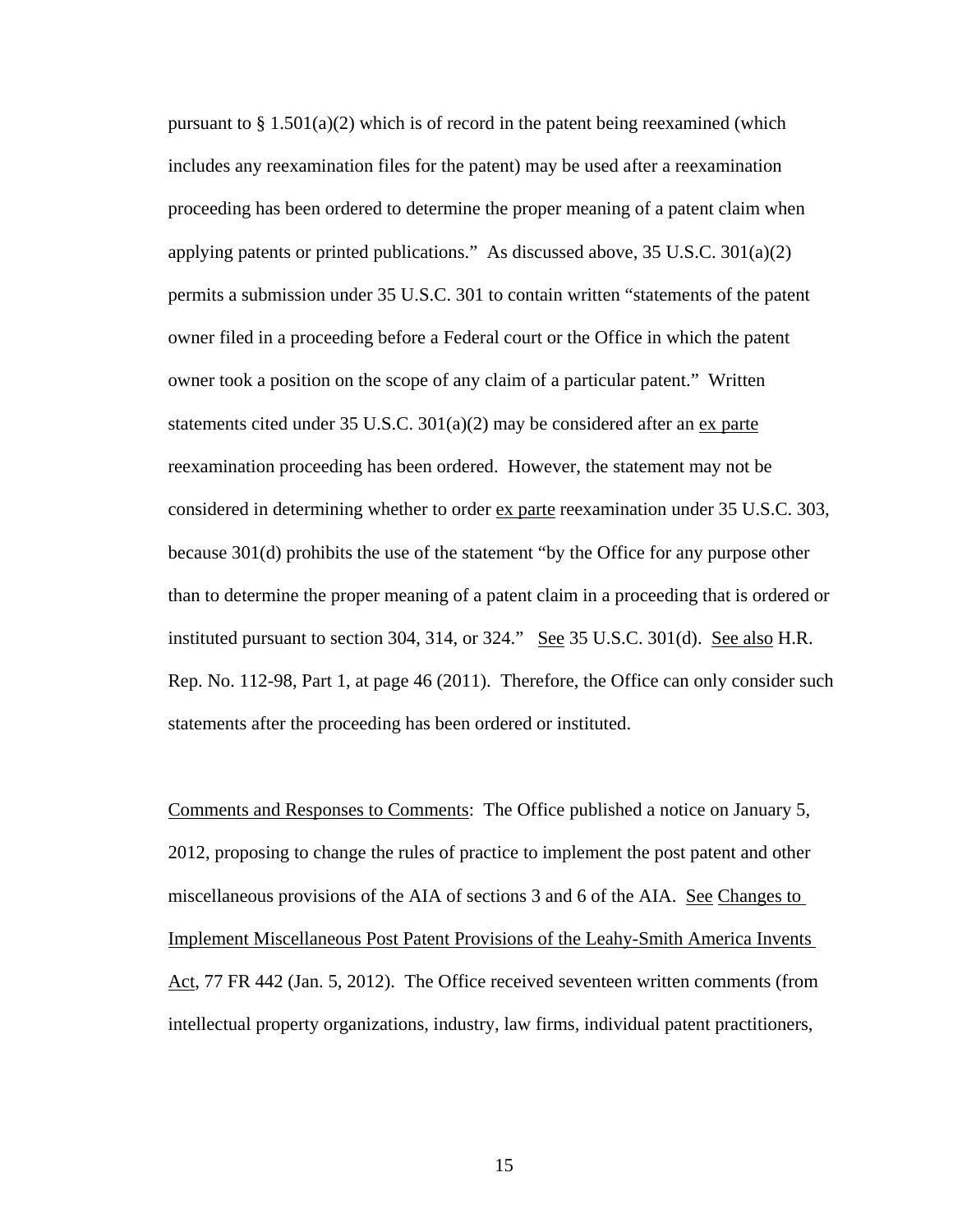and the general public) in response to this notice. The comments and the Office's responses to the comments follow:

Comment 1: A number of comments stated that the proposed regulatory exclusion of patent owner claim scope statements "made outside of a Federal court or Office proceeding and later filed for inclusion in a Federal court or Office proceeding" was overly restrictive and inconsistent with the statute. These comments suggested that patent owner statements filed in a proceeding in a Federal court or the Office should be entered regardless of when and where the original statements were made, consistent with the phrase "statements of the patent owner filed in a proceeding" as set forth in 35 U.S.C. 301 and the stated intent of Congress to limit a patent owner's ability to take different positions in different proceedings.

Response: In response to the comments,  $\S 1.501(a)(2)$  is revised to permit any person to submit into the official file of a patent written statements of the patent owner that were filed by the patent owner in a proceeding before a Federal court or the Office in which the patent owner took a position with regard to the scope of any claim in the patent. This revision, relative to the proposed rule, encompasses any statements a patent owner files in a proceeding in which the patent owner took a position on the scope of any claim of a particular patent. . As long as the statement was filed by the patent owner in the proceeding, the statement is eligible for submission under  $\S 1.501(a)(2)$  even if originally made outside the proceeding. Submissions are limited to statements filed by the patent owner, as the statement must be a position that patent owner took in the proceeding with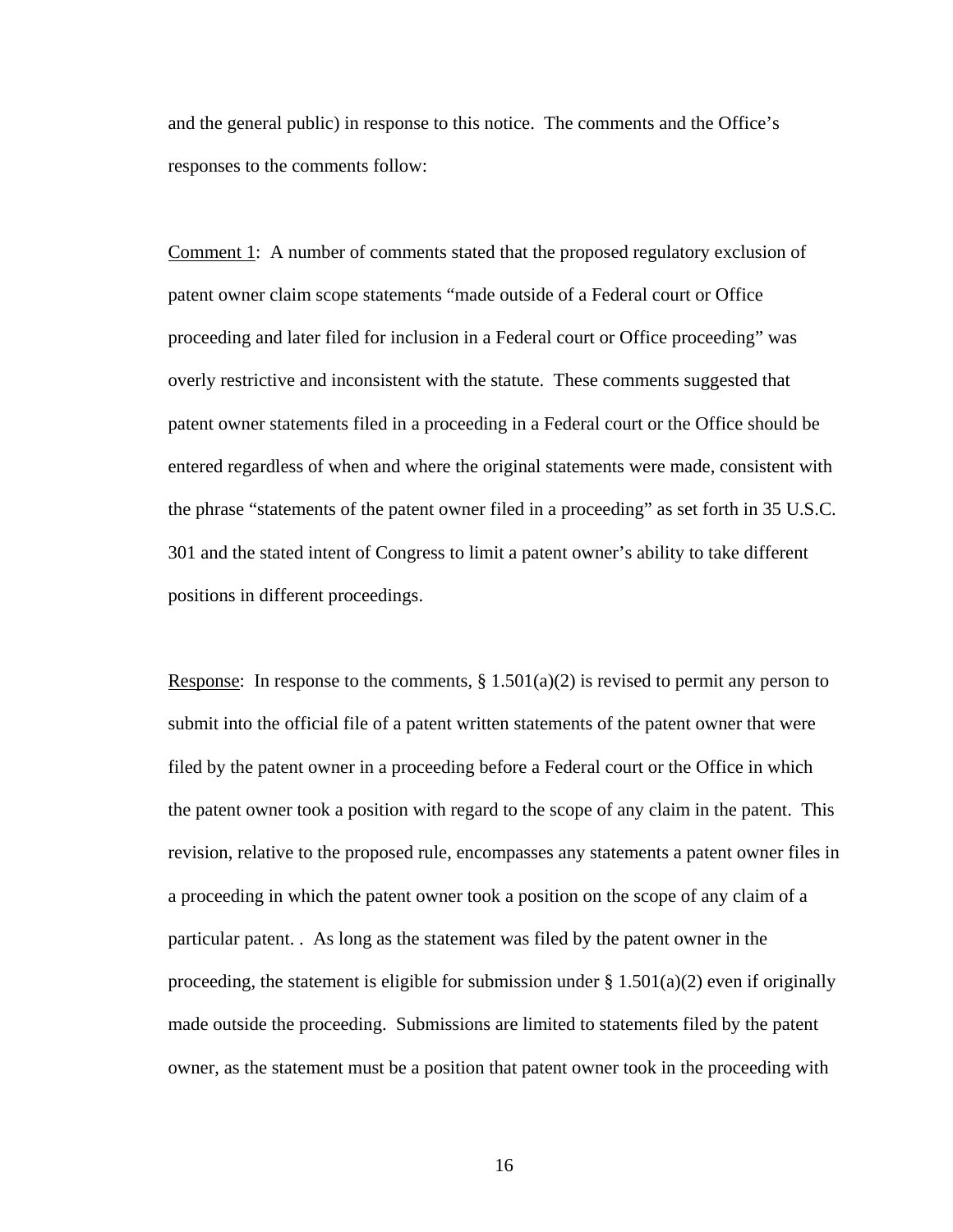respect to the scope of a claim. The rule focuses on whether the patent owner filed the statement in a proceeding before a Federal court or the Office. This interpretation is consistent with the stated intent of Congress to prevent a patent owner from taking different positions in different proceedings

Comment 2: Several comments requested clarification of the meaning of "patent owner" as used in  $\S 1.501(a)(2)$ . These comments questioned whether the term "patent owner" encompasses parties who may make written statements regarding claim scope on behalf of the patent owner.

Response: The term "patent owner" is synonymous with the term "patentee". Patentee is defined by 35 U.S.C. 100 to include the entity "not only . . . to whom the patent was issued but also the successors in title to the patentee." Therefore, the scope of the term "patent owner" encompasses the party or parties having title to the patent. The rule has been modified to require the submitter to identify how any statement submitted under  $\S 1.501(a)(2)$  is a written statement of the patent owner in which the patent owner took a position on the scope of any claim in the patent.

Comment 3: A number of comments questioned whether a patent owner claim scope statement under 35 U.S.C. 301 is limited to statements made about that specific patent or whether it extends to statements made about claims in related patents and applications.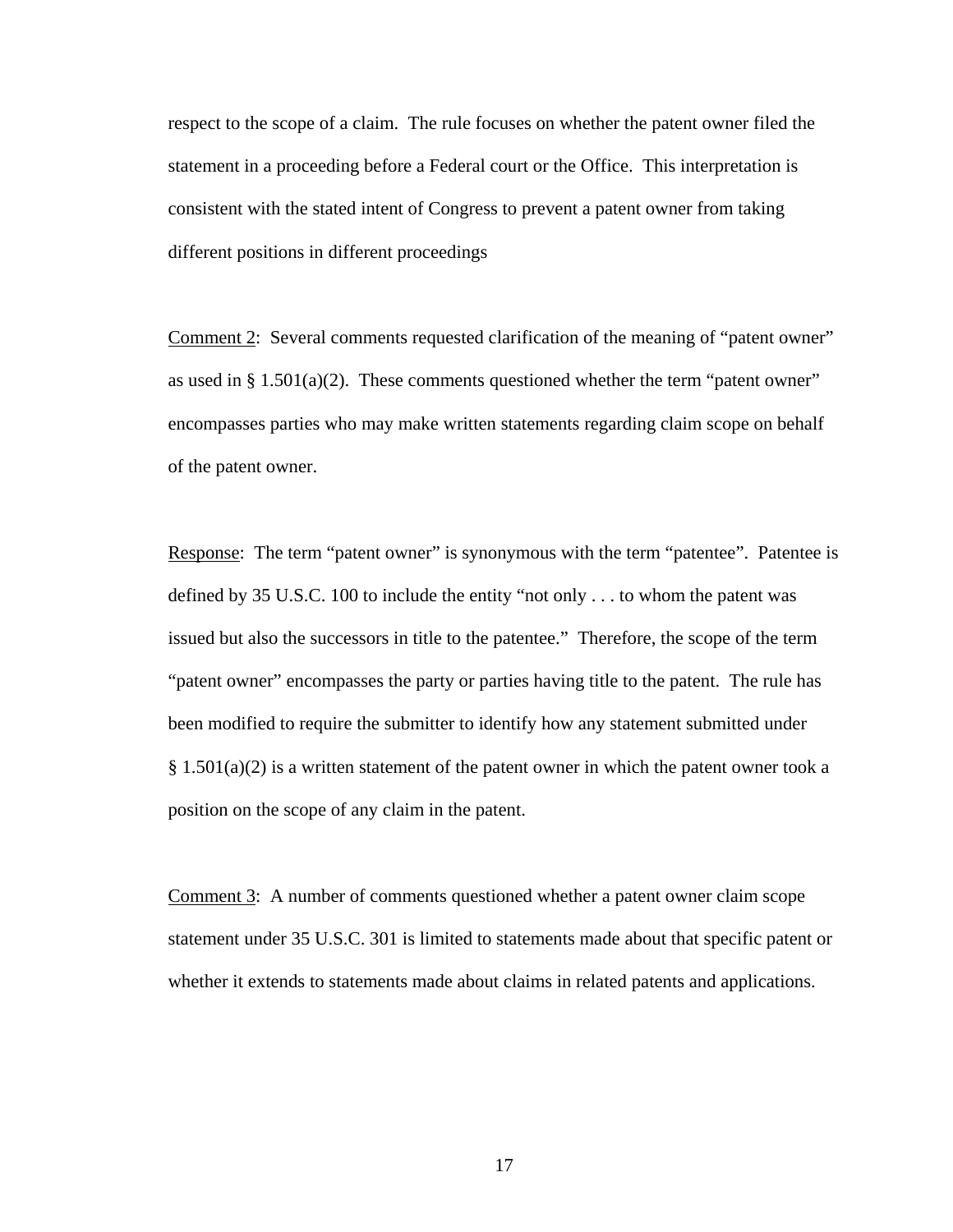Response: A patent owner claim scope statement must be directed to the claims of a particular patent to be eligible for entry into the official file of that patent. 35 U.S.C 301 does not provide for the submission of a patent owner claim scope statement not directed to any claim of that particular patent or a statement that is directed to claims in a related patent or application.

Comment 4: Several comments suggested that properly submitted patent owner claim scope statements should be considered when the Office is deciding whether to order or institute a post-patent proceeding.

Response: Use of a patent owner claim scope statement is governed by statute. New 35 U.S.C. 301(d) states in pertinent part, "A written statement . . . . shall not be considered by the Office for any purpose other than to determine the proper meaning of a patent claim in a proceeding that is ordered or instituted pursuant to section 304, 314, or 324." The statute prohibits the use of the statement for any purpose other than determining the claim scope in a proceeding that has already been ordered or instituted. Therefore, the Office may not, and will not, consider such statements when the Office is deciding whether to order or institute a post-patent proceeding.

Comment 5: Several comments suggested that the Office adopt a "summary judgment like" procedure if the patent owner statement could not be used when the Office makes a decision to order or institute a post-patent proceeding. In this proposed procedure, a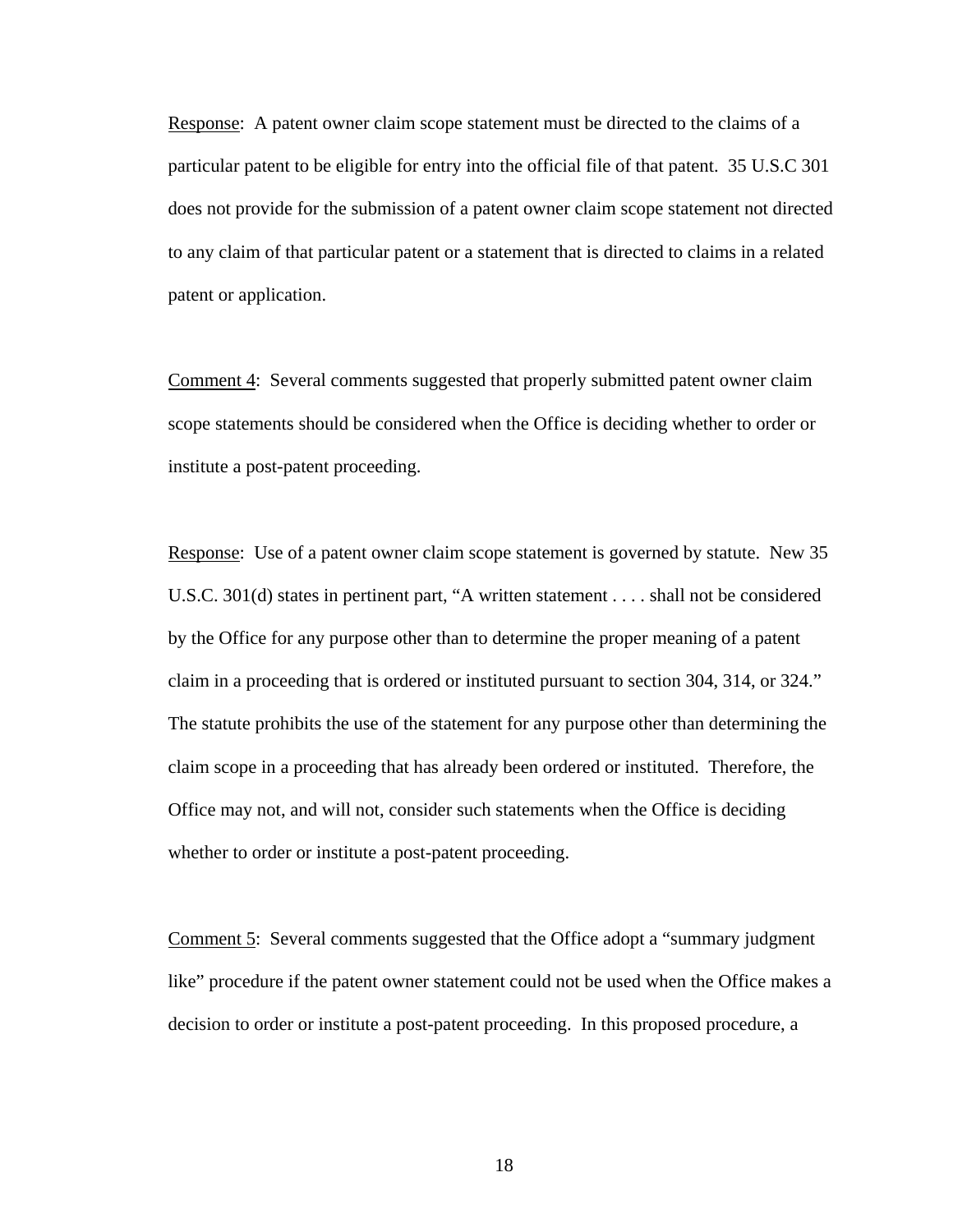party could move to expedite the post-patent proceeding to final disposition based upon the previously unconsidered patent owner claim scope statement.

Response: A properly submitted patent owner claim scope statement may be used by the Office during a post-patent proceeding in accordance with 35 U.S.C. 301(d). The effect of a patent owner claim scope statement on the merits of an ordered or instituted postpatent proceeding will be addressed on a case-by-case basis.

Comment 6: Several comments suggested that third parties should not be required to serve a copy of a submission under 35 U.S.C. 301 on the patent owner, as this may compromise the anonymity of the submitter. Suggestions were made for other ways to notify a patent owner that a submission was made, including sending a notification by the Office to the patent owner or publishing relevant patent information in the Official Gazette when a submission is made.

Response: A patent owner should be fully and timely informed as to the content of his or her patent file. As a result, when a third party files a submission under 35 U.S.C. 301, contemporaneous service on the patent owner is necessary.. See MPEP § 2208. Direct service is the most efficient manner of notifying the patent owner as to the content of his or her patent file. If the submission under § 1.501 is made by a registered practitioner, the real party in interest need not be identified. Thus, service and proof of service in accordance with § 1.248 can be achieved while preserving the anonymity of the real party in interest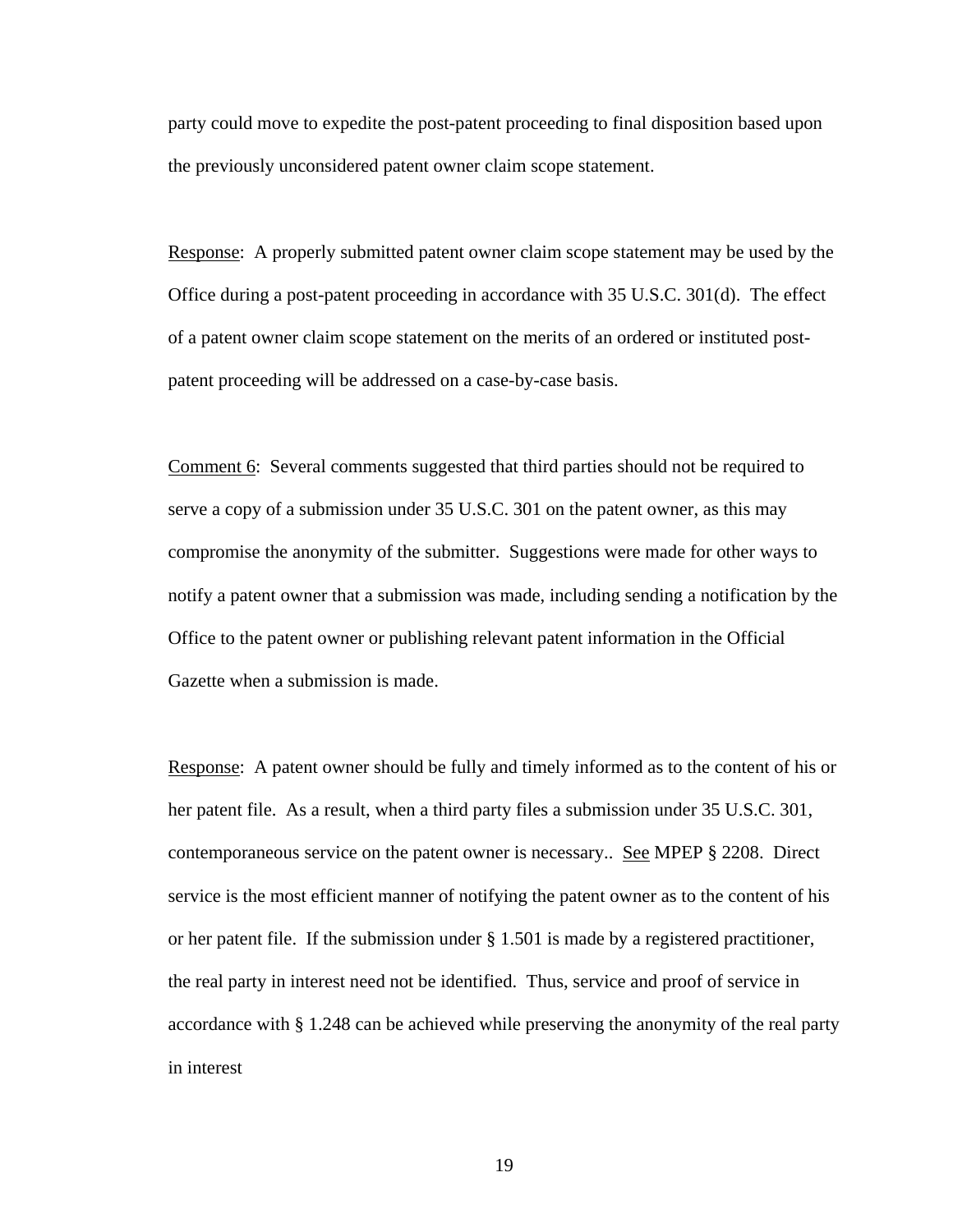Comment 7: One comment suggested that proposed  $\S 1.501(e)$  be clarified to indicate that service is only required when an entity other than the patent owner files a submission under § 1.501. A number of comments requested clarification regarding what the Office means by "a bona fide attempt of service." These comments questioned whether it means that where a third party is notified that service was not successful, the entire submission would need to be resubmitted with proof that service of the patent owner was attempted. Several comments suggested that if the submitter becomes aware that service of the patent owner was not successful, the submitter should, as set forth in proposed § 42.105(b), have the option of contacting the Office to discuss alternative modes of service.

Response: The Office's proposal in § 1.501(e) to require proof of a bona fide attempt of service has not been implemented. As promulgated in this final rule,  $\S$  1.501(e) provides that a person other than the patent owner making a submission pursuant to  $\S 1.501(a)$ must include a certification that a copy of a submission under § 1.501 has been served in its entirety upon the patent owner at the address as provided for in  $\S 1.33(c)$ . Section 1.248(a) governs the manner of service and provides different ways to achieve service, including publication in the Official Gazette if service is otherwise unsuccessful. See  $§ 1.248(a)(5).$ 

Comment 8: A number of comments requested guidance on a patent owner's ability to respond to a third party's submission under § 1.501, and the procedure a patent owner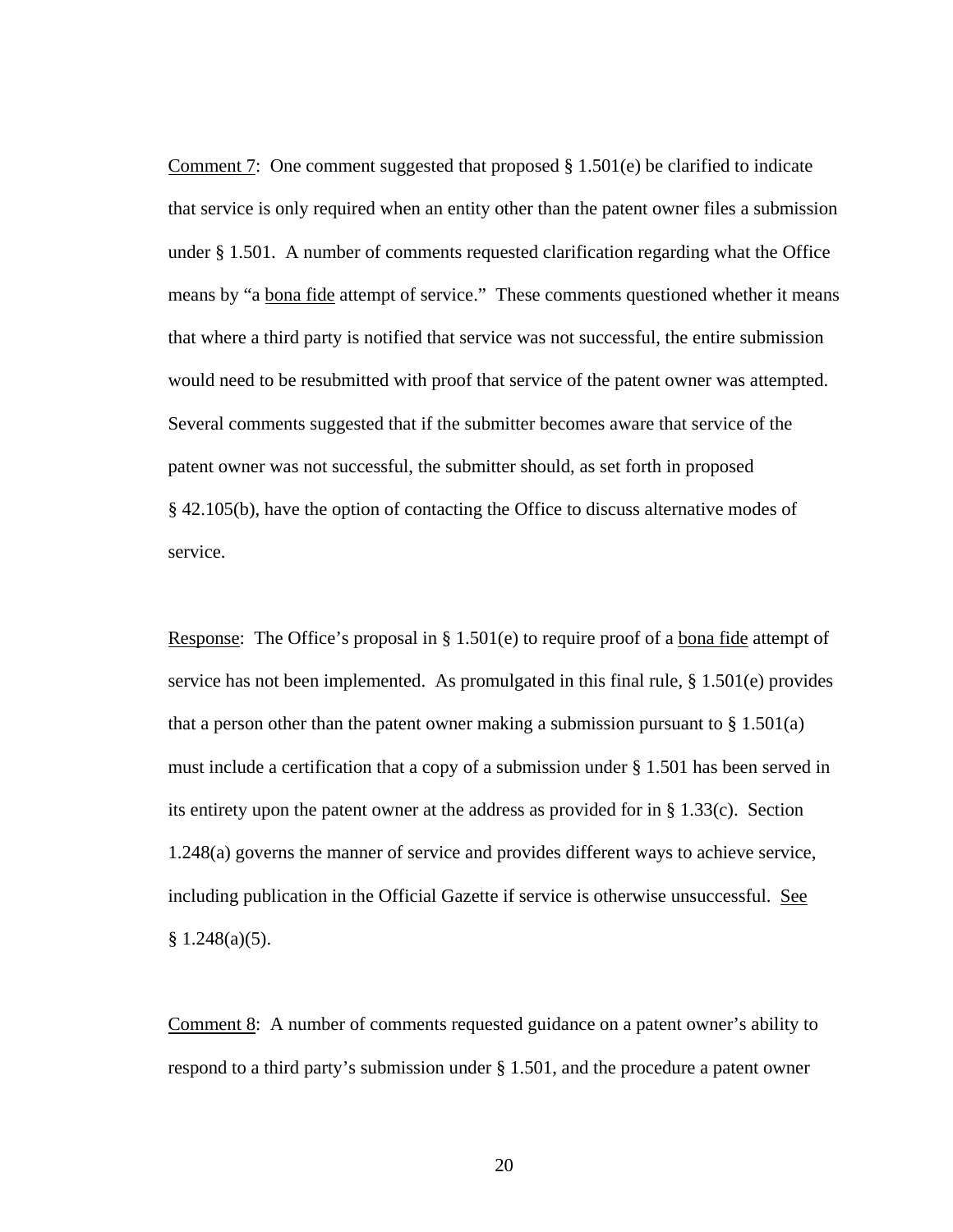should follow if such a response is permitted. These comments also questioned whether a third party submission can be challenged as non-compliant and whether a noncompliant submission can be expunged or redacted from the official file of a patent.

Response: The rules do not provide a mechanism by which a patent owner can file a response to a third party submission under § 1.501. A patent owner may, however, at any time, file a submission in accordance with 35 U.S.C. 301 and § 1.501 containing the same prior art and/or patent owner claim scope statement as that of a third party. The patent owner may include a written explanation of how the claims of the patent differ from the prior art or any patent owner claim scope statement and accompanying information submitted by the third party. If the Office inadvertently entered a non-compliant submission into the official file of a patent, the patent owner may request review of the determination to enter the submission by way of a petition under § 1.181.

Comment 9: A number of comments requested clarification as to what would constitute a sufficient explanation of the pertinence and manner of applying the prior art or patent owner claim scope statement to at least one claim in the patent as required in §1.501(b)(1). These comments questioned whether the submission could include affidavits and declarations.

Response: Guidance regarding the content of a submission under 35 U.S.C. 301, with exemplary explanations, can be found in MPEP § 2205. Pursuant to the guidance in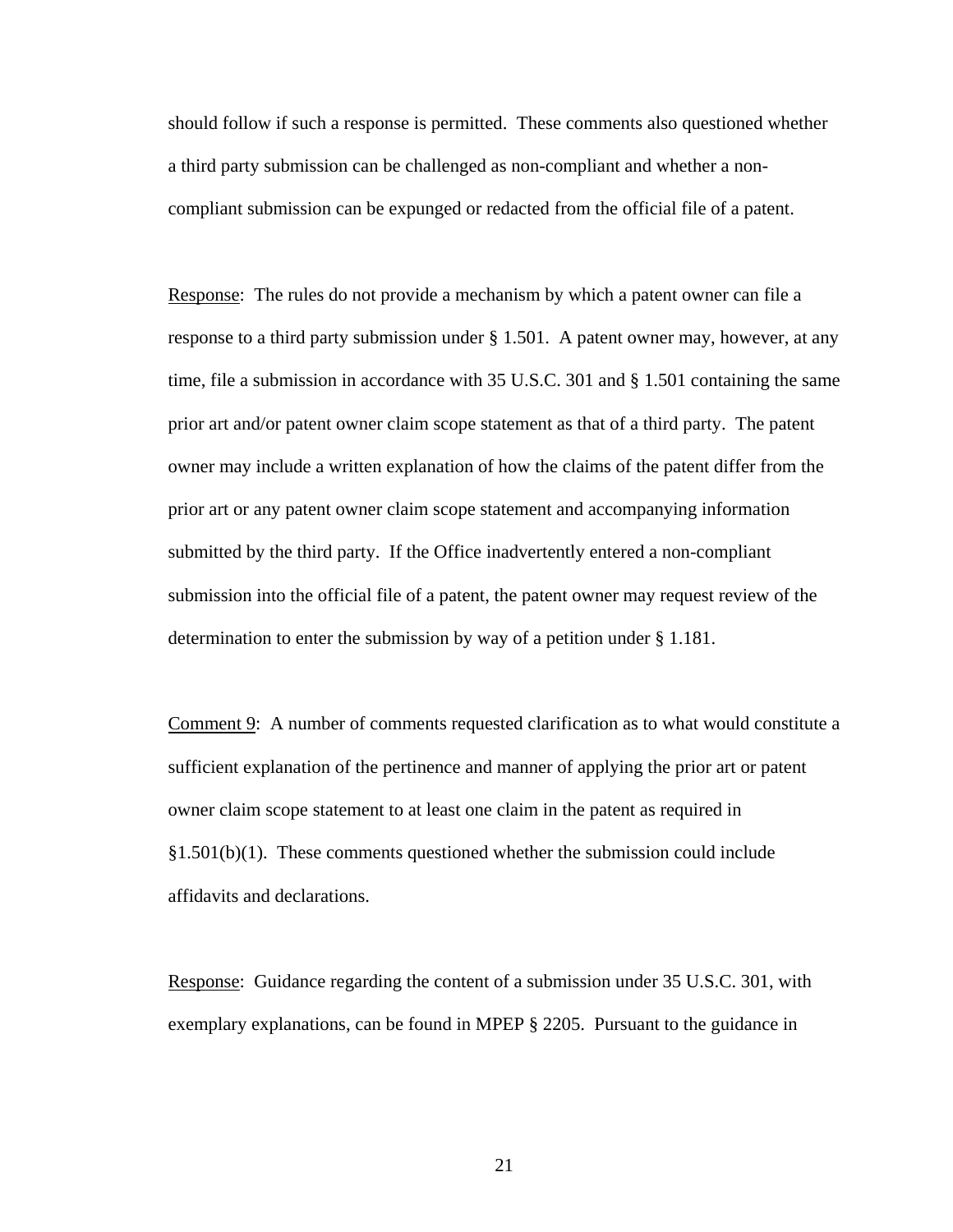MPEP § 2205, affidavits and declarations are permitted to explain the pertinence and manner of applying the prior art or patent owner claim scope statement.

Comment 10: A number of comments requested that the Office clarify what it means when referring to information that "addresses" the patent owner claim scope statement. These comments also suggested that the Office limit the scope of accompanying information that could be submitted with a patent owner claim scope statement to avoid voluminous submissions that would detract from the usefulness of such submissions. It was further suggested that the meaning of information that "addresses the written statement" (35 U.S.C. 301(c)) should be narrowly defined and limited to information or portions of documents that directly refer to the statement or have been used to support or contradict the statement.

Response: The party submitting the patent owner claim scope statement should ensure that the accompanying information filed with the submission is sufficient to provide context for the statement, so the Office can properly weigh its probative value in construing the proper meaning of a claim. Insufficient or unnecessarily voluminous accompanying information will diminish the probative value of any submitted patent owner claim scope statement in determining the proper meaning of a claim. Documents that address the patent owner claim scope statement may include documents that the patent owner claim scope statement refers to or relies upon for support, and documentary evidence of what prompted the patent owner claim scope statement to be filed in the Federal court or Office proceeding. Additionally, documents submitted in support,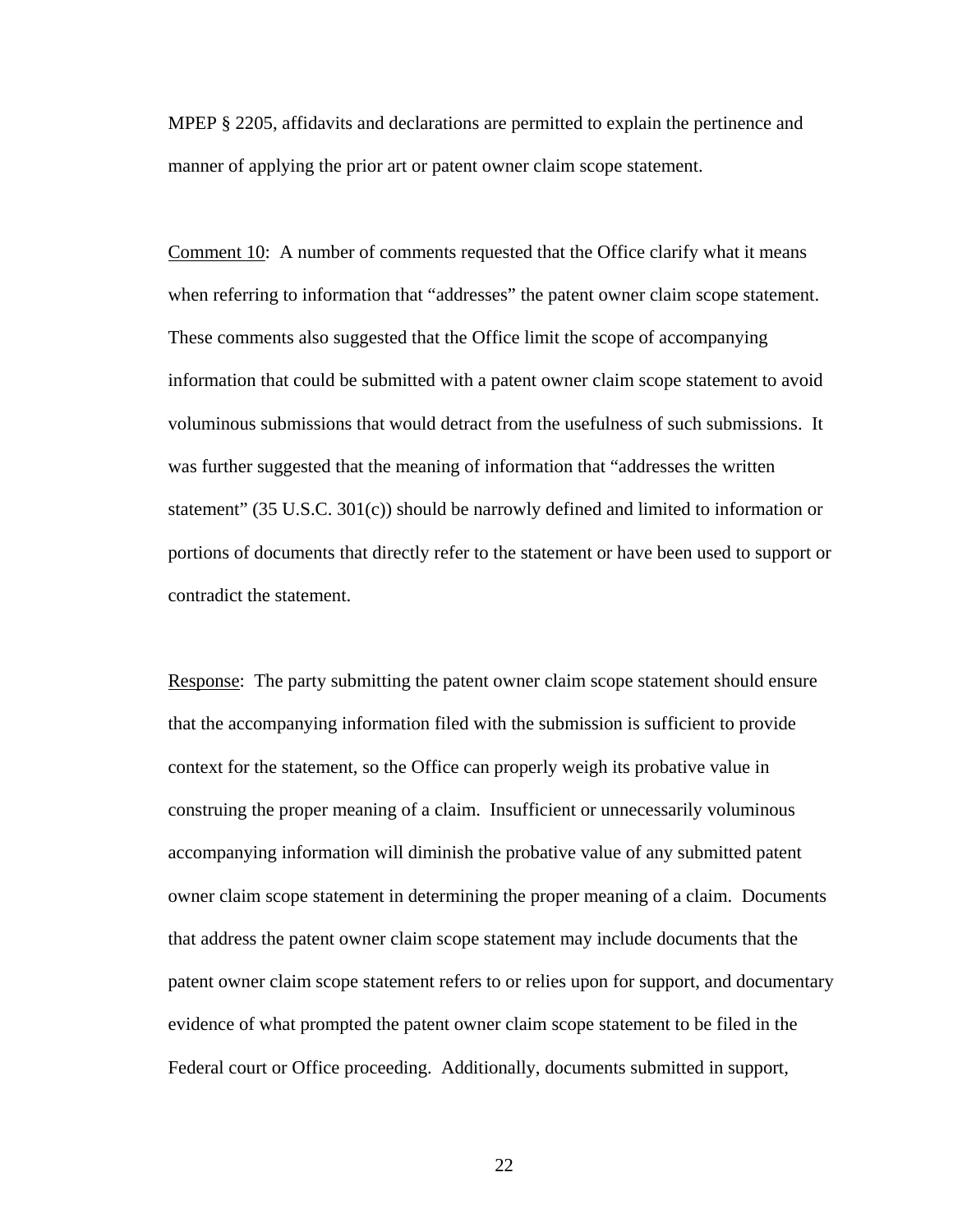response, or rebuttal of the patent owner claim scope statement would all be considered additional information "addressing" the statement. These examples are illustrative only and are not intended to be exhaustive or limiting. The Office encourages submitters to present focused filings correlating the patent owner claim scope statement to the items of additional information in order to provide sufficient context for the claim scope statement filed in a court or Office proceeding and to assist the Office in construing the proper meaning of a claim.

Comment 11: One comment suggested that the Office require the submission of identifying information which was previously proposed to be optional, including: (1) the forum in which the statement was made; (2) the Federal court or Office proceeding designation; (3) the status of the proceeding; (4) the relationship between the proceeding and the patent; (5) an identification of the specific papers in the proceeding containing the statement; and (6) an identification of the portions of the papers relevant to the written statement.

Response: Consistent with the comment section  $1.501(a)(3)$  requires a submitter to identify the forum and proceeding in which patent owner filed each statement and the specific papers and portions of the papers submitted that contain the patent owner claim scope statement. The Office did not amend  $\S 1.501(a)(3)$  to require the status of the proceeding or its relationship to the patent as they are not needed by the Office when determining if the submission is proper. Submissions that do not include sufficient indicia to conclude that a submitted patent owner claim scope statement, and all additional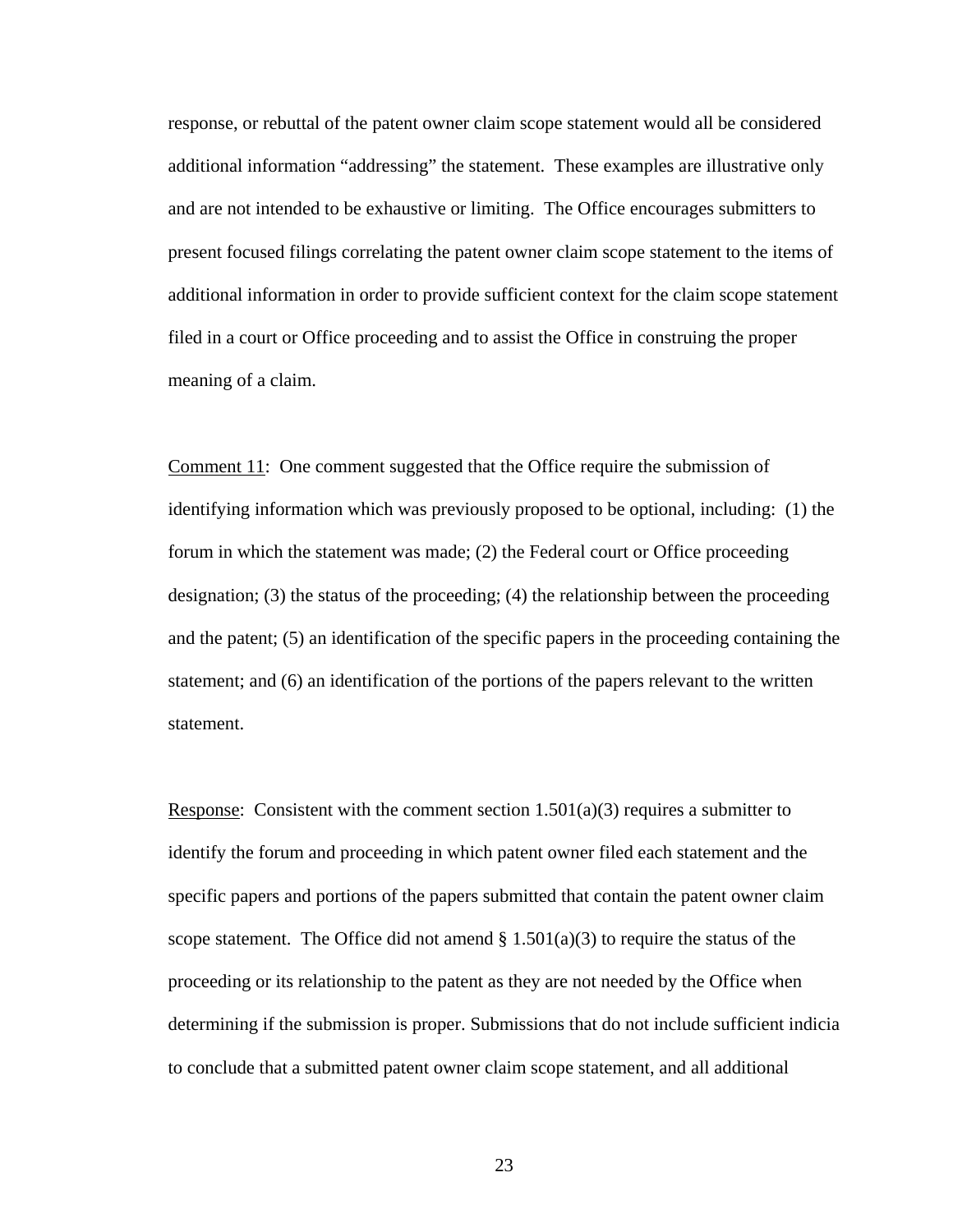information, and were filed in a Federal court or Office proceeding will not be entered into the official file of a patent

Comment 12: One comment questioned whether there is a continuing duty to supplement the accompanying information submitted with a patent owner claim scope statement.

Response: The statute does not impose a continuing duty to supplement any submissions made pursuant to 35 U.S.C.  $301(a)(2)$ . Should a party determine that a subsequent submission is needed, one can be filed in accordance with § 1.501. Any subsequent submission filed by a party other than the patent owner, during the pendency of a reexamination proceeding, will not be considered in that reexamination proceeding.

Comment 13: One comment suggested that  $\S1.501(c)$  be amended to permit the submission by a third party of a patent owner claim scope statement filed in a pending litigation to be entered into a pending reexamination proceeding.

Response: The comment's proposed change to  $\S1.501(c)$  cannot be adopted as it is contrary to statute. 35 U.S.C. 305 dictates that the reexamination will be conducted ex parte after the time period for filing the patent owner statement and reply provided for in 35 U.S.C. 304 has expired. A third party submission of alleged patent owner claim scope statements, even if compliant with 35 U.S.C. 301, would constitute prohibited third party participation as to the merits of an ex parte proceeding. MPEP § 2282, however, provides that in order to ensure a complete file, with updated status information regarding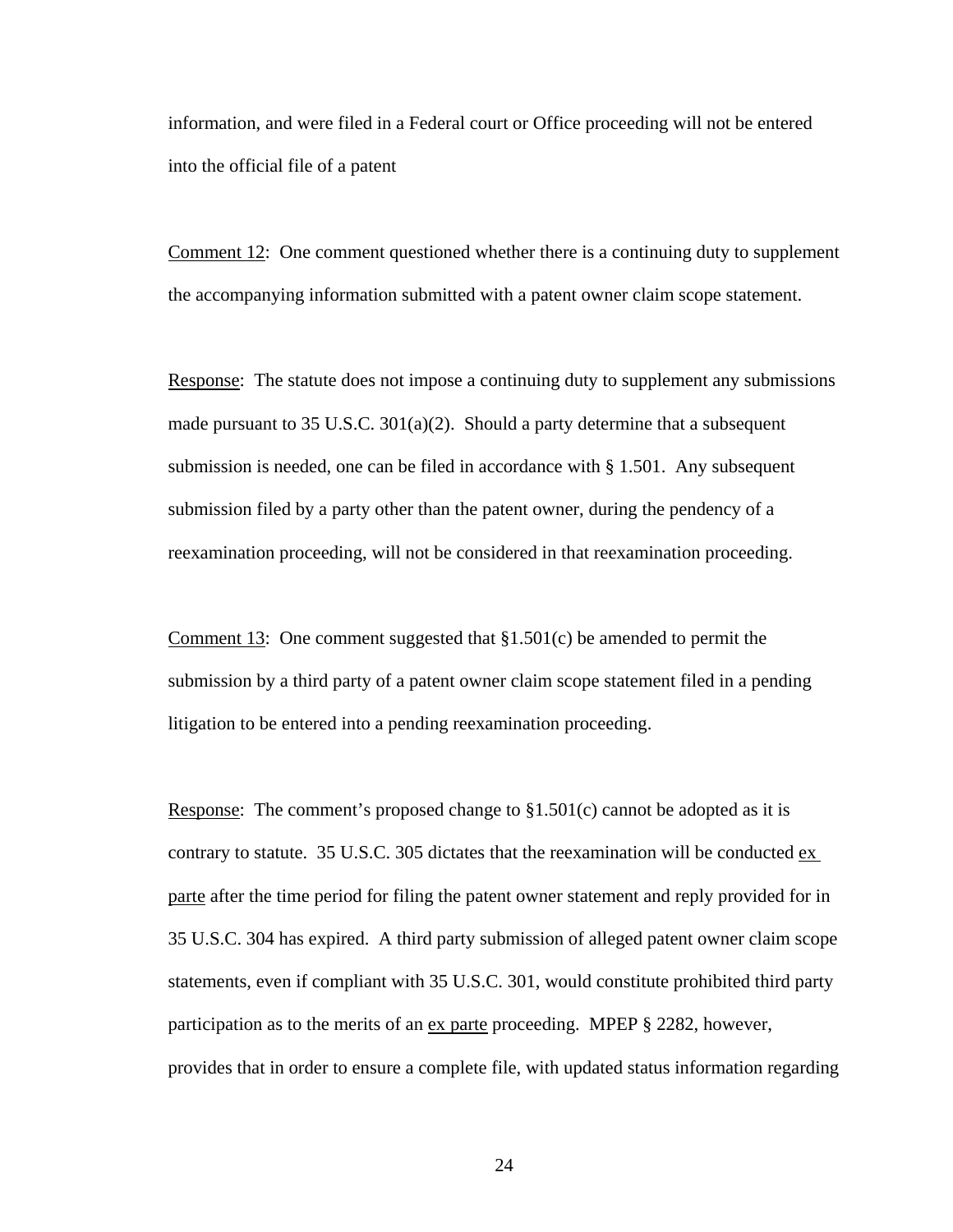prior or concurrent proceedings regarding the patent under reexamination, the Office will, at any time, accept from any parties, for entry into the reexamination file, copies of notices of suit and other proceedings involving the patent and bare notice of decisions or papers filed in the court from litigations or other proceedings involving the patent, e.g. a final written decision in an inter partes review or post grant review of the patent subject to the ex parte reexamination. See MPEP § 2282.

Patent owners are reminded that § 1.565(a) requires the patent owner to "inform the Office of any prior or concurrent proceedings in which the patent is or was involved such as interferences, reissues, ex parte reexaminations, inter partes reexaminations, or litigation and the results of such proceedings." Because § 1.565(a) uses open language to provide a non-exhaustive listing of proceedings of which patent owner must inform the Office, the rule also includes inter partes review and post grant review proceedings, once they become effective.

Comment 14: One comment questioned why there is a difference in the required explanations of relevance in a post-patent submission under §1.501 and in a preissuance submission under §1.290.

Response: The difference between the regulatory requirements for the accompanying explanation of a preissuance submission and the accompanying explanation of a postissuance submission is due to the different statutory requirements that govern each respective submission's explanation. Cf. new 35 U.S.C. 122(e) with 35 U.S.C. 301(b).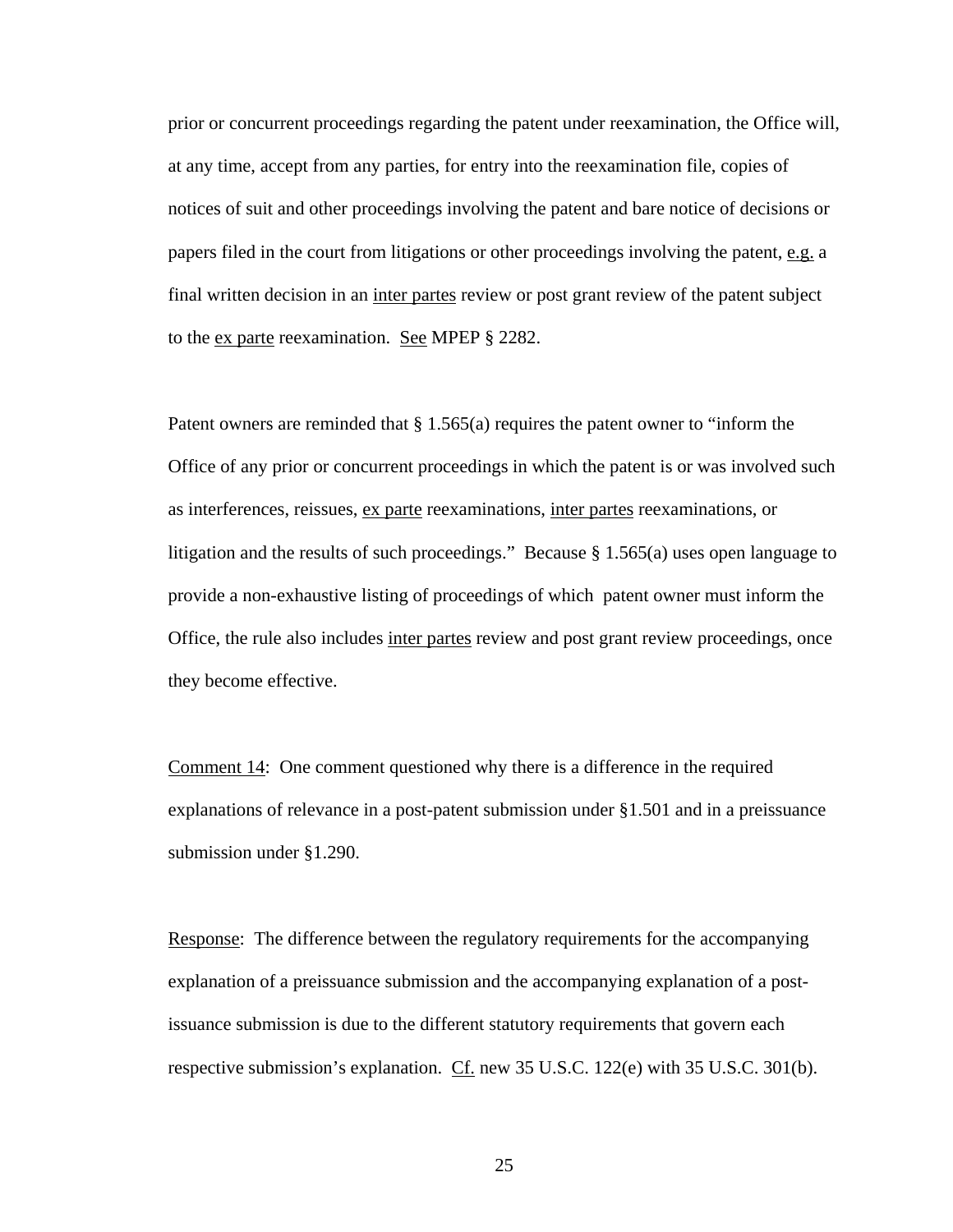New 35 U.S.C.  $122(e)(2)(A)$  requires a preissuance submission to include a concise description of the asserted relevance of each submitted document, whereas 35 U.S.C. 301(b) requires the person citing prior art or written statements to provide an explanation of the pertinence and manner of applying the prior art or written statements to at least one claim of the patent.

Comment 15: One comment suggested that the "period of enforceability of a patent" in 35 U.S.C. 301 should be interpreted to begin upon the issuance of a Notice of Allowance, thus authorizing the submission of prior art in the official files of allowed applications.

Response: The comment's position that the language of 35 U.S.C. 301 should be interpreted to authorize the submission of prior art in allowed applications is not in accord with the express language of the provision New 35 U.S.C.  $301(a)(1)$  and (2) both use the phrase "claim of any particular patent. "New 35 U.S.C. 301(b) also uses the term "patent" with regard to which official files are eligible for entry of a submission under 35 U.S.C. 301. Therefore, 35 U.S.C. 301 only permits submissions of prior art and written statements into the official files of issued patents, which by statute does not include patent applications, even those in which a Notice of Allowance has issued.

Comment 16: A number of comments requested that the Office to clarify how a patent owner claim scope statement under  $\S1.501(a)(2)$  differs from a patent owner statement under § 1.530(b).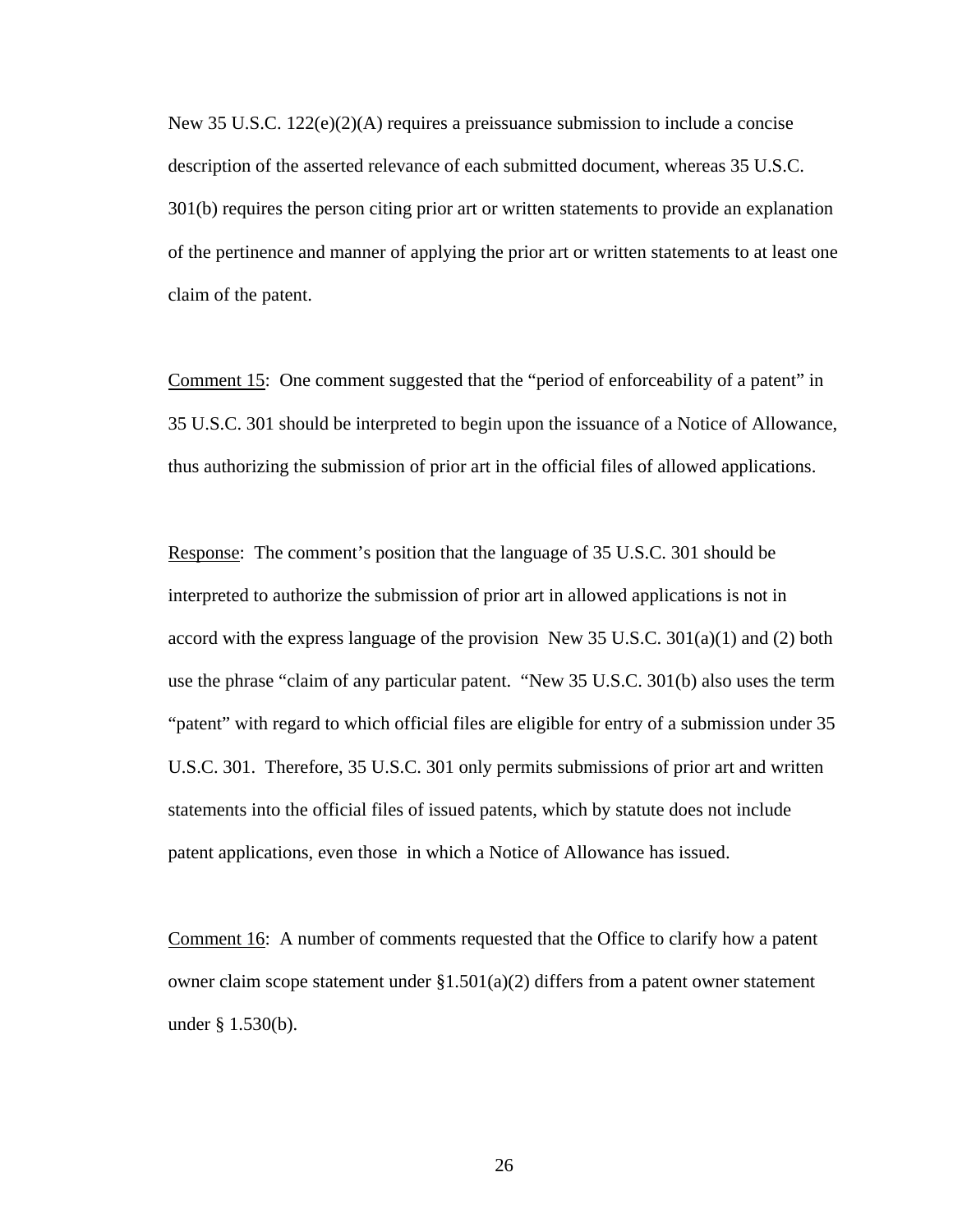Response: Under § 1.530(b), a patent owner may file a statement in an  $ex$  parte reexamination proceeding, in response to an order granting reexamination, to make comments on the substantial new question of patentability identified in the order for reexamination. Under  $\S 1.501(a)(2)$ , any party may submit in a patent file a written statement of the patent owner that has been filed in a Federal court or Office proceeding in which the patent owner took a position on the scope of any claim in the patent.

Comment 17: A number of comments suggested that the definition of a Federal court should include the International Trade Commission (ITC).

Response: New 35 U.S.C. 301(a)(2) limits statements eligible for submission to those filed in a proceeding before a Federal court or the Office. The International Trade Commission (ITC) is a Federal agency and not a Federal court. The ITC is an independent Federal agency established by 19 U.S.C. 1330 to conduct investigations under 19 U.S.C. 1337, and not a Federal court.

Comment 18: Several comments requested clarification of the phrase "proper meaning of a patent claim" as set forth in 35 U.S.C.  $301(d)$  and in §1.510(b)(2) and § 1.552(d). The comments suggested that claim construction of patent claims in post-patent proceedings at the Office should be based on the same standards as patent claim construction in the courts, following Phillips v. AWH Corp., 415 F.3d 1303 (Fed. Cir. 2005) and Thorner v. Sony Computer Entertainment Inc., 669 F.3d 1362 (Fed. Cir. 2012). These comments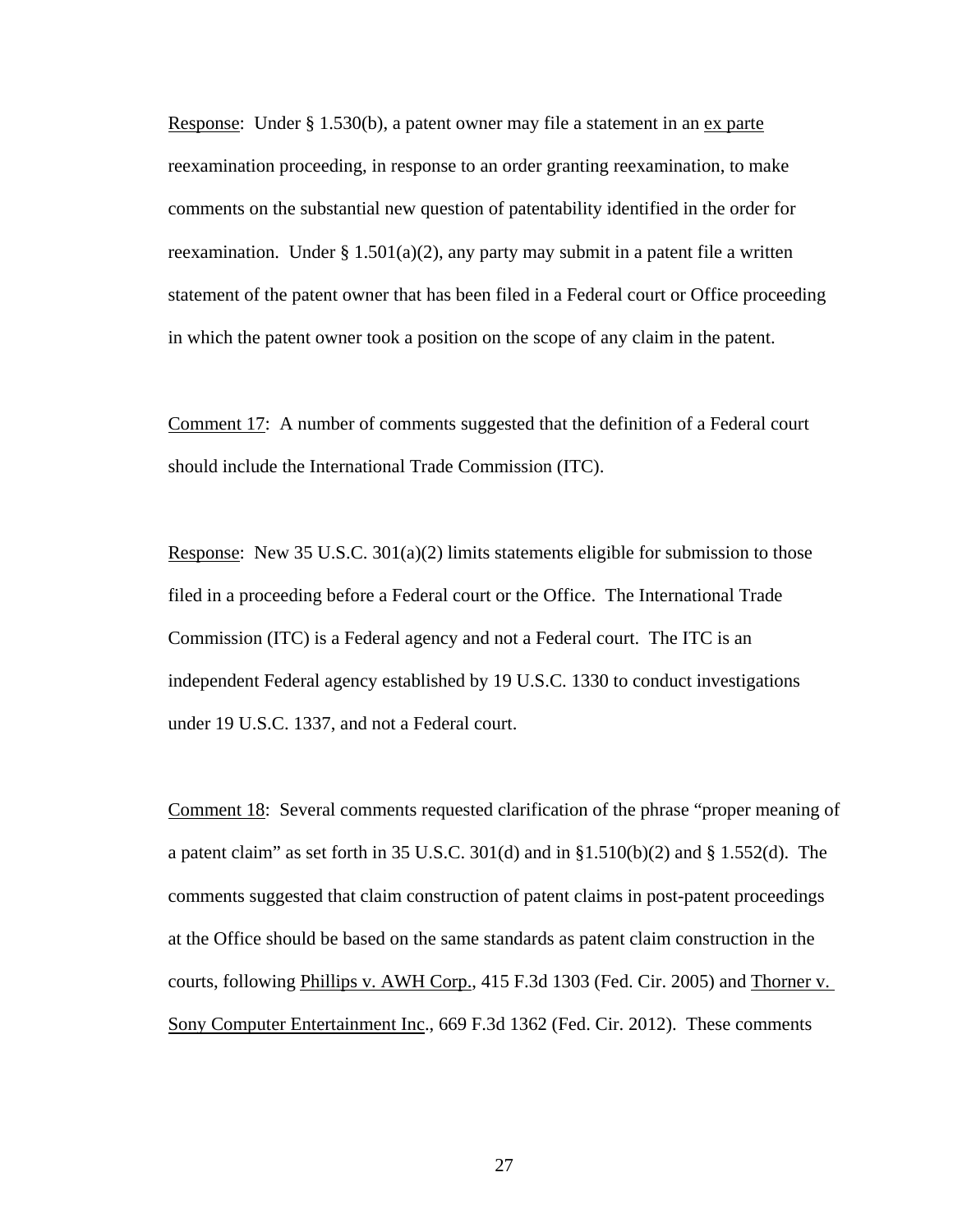also questioned how statements by patent owners will be used to determine the proper meaning of a patent claim.

Response: The Office standard for claim construction, i.e., "the proper meaning of a claim," is the "broadest reasonable interpretation" (BRI) consistent with the specification. See In re Am. Acad. of Sci. Tech Ctr., 367 F.3d 1359, 1364 (Fed. Cir. 2004), In re Morris, 127 F.3d 1048, 1053-54 (Fed. Cir. 1997), and In re Zletz, 893 F.2d 319, 321 (Fed. Cir. 1989); see also MPEP § 2111. During reexamination, claims of an unexpired patent will be given the broadest reasonable interpretation consistent with the specification. See In re Yamamoto, 740 F.2d at 1571-72 (Fed. Cir. 1984). In a reexamination proceeding involving claims of an expired patent, claim construction is performed pursuant to the principles set forth in Ex parte Papst-Motoren, 1 USPQ2d 1655 (Bd. Pat. App. & Inter. 1986); and MPEP § 2258 I.(G) (8th ed. 2001) (Rev. 8, July 2010). Written statements submitted pursuant to 35 U.S.C. 301(a)(2) will not be used when ordering reexamination, but will be used during reexamination to assist in construing the claims. See 35 U.S.C. 301(d).

Comment 19: Several comments suggested the language in proposed  $\S 1.501(b)(2)$  be amended to make clear that the accompanying information filed with the patent owner claim scope statement is not limited to information of the patent owner.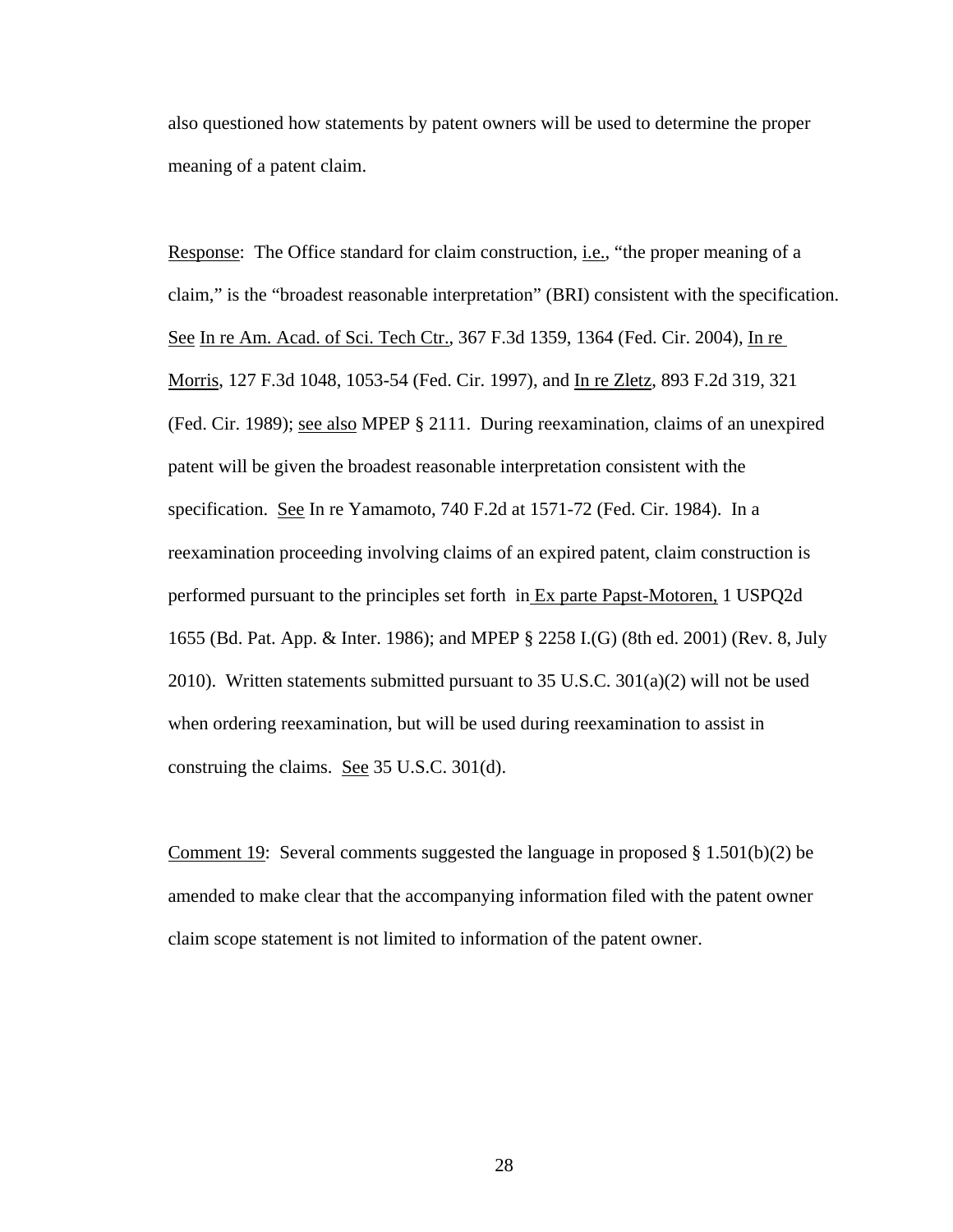Response: The language in § 1.501(b)(2) has been amended to make clear that the accompanying information filed with the patent owner claim scope statement is not limited to information of the patent owner.

Comment 20: A number of comments suggested that the requirement for identification of the real party in interest in an ex parte reexamination proceeding proposed in § 1.510(b)(7) not be implemented by the final rule. These comments suggested that requiring identification of the real party in interest could have a chilling effect on the submission of ex parte reexamination requests.

Response: The Office's proposal to require an ex parte reexamination requester to identify themselves upon filing of the request has not been implemented. Instead, the Office will rely upon the ex parte reexamination requester's certification required by  $§ 1.510(b)(6).$ 

Comment 21: Several comments suggested that the estoppel provisions, as they apply to ex parte reexamination proceedings, only estop a party from requesting ex parte reexamination after a final decision in a post grant review or an inter partes review. These comments also suggested that the estoppel provisions do not apply to pending ex parte reexamination proceedings because the Office, not the third party requester, maintains an ex parte reexamination proceeding after the reexamination is ordered. One comment further suggested that the estoppel provisions should not estop a pending ex parte reexamination proceeding from continuing because once the Office determines that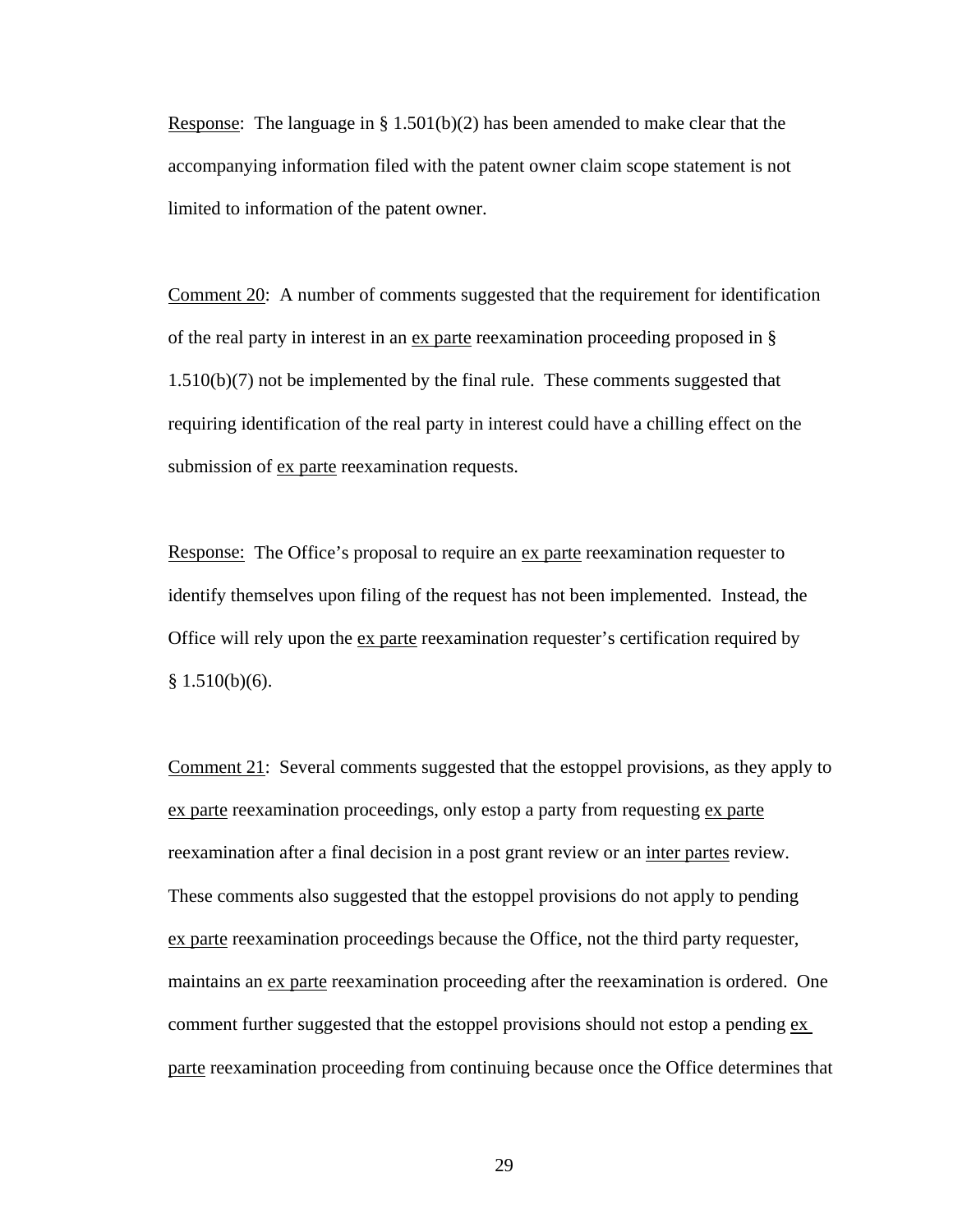there is a substantial new question of patentability  $(SNQ)$ , the  $ex$  parte reexamination statute mandates that the Office issue a reexamination certificate that resolves the SNQ. One comment requested that the rule specifically state that the estoppel provisions bar the initiation or the maintenance of an ex parte reexamination.

Response: Section 1.510 has been revised vis-a-vis the previous rule to implement the new statutory estoppel provisions with respect to requests for ex parte reexamination. The comment that the scope of the estoppel provisions precludes maintenance of pending reexamination proceedings is not in accord with the language of the statute. Under certain circumstances, sections 315(e) and 325(e) prohibit a requester from requesting a new proceeding or maintaining an ongoing proceeding in the Office. With respect to reexamination, it is the Office that maintains a reexamination proceeding, not the requester. Accordingly, the estoppel provisions do not apply to pending reexamination proceedings.

Comment 22: Several comments suggested that the estoppel provisions of 35 U.S.C. 315(e) and 325(e) do not apply to requests for ex parte reexamination in view of 35 U.S.C. 302 which provides that any person at any time can file such a request.

Response: The legislative history of 35 U.S.C. 315(e) and 35 U.S.C. 325(e) indicates that the estoppel provision applies ". . . to subsequent administrative proceedings. A party that uses inter partes review is estopped from raising in a subsequent PTO proceeding (such as an ex parte reexam or inter partes review) any issue that it raised or reasonably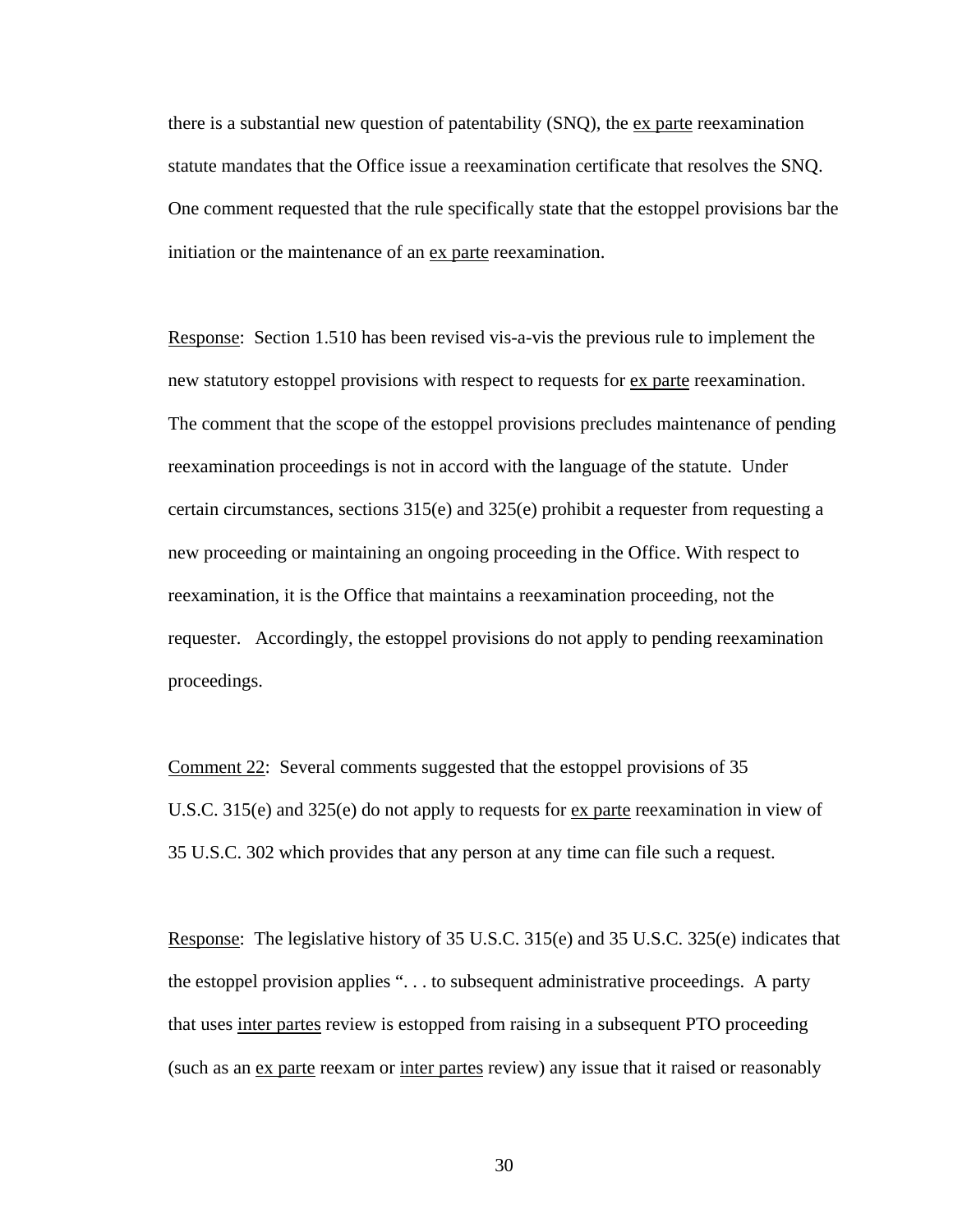could have raised in the <u>inter partes review." See H.R. Rep. No.</u> 112-98, Part 1, at page 47 (2011). [Internal quotations and emphasis removed]. Therefore, the new estoppel provisions apply to the filing of a subsequent request for ex parte reexamination by a requester that previously instituted a review that resulted in a final written decision.

Comment 23: One comment suggested that when there is an ex parte reexamination proceeding co-pending with an inter partes review or post-grant review, the reexamination should be either stayed or merged. By contrast, another comment suggested that an ex parte reexamination proceeding co-pending with an inter partes review or post grant review, should not be merged given the statutory requirement of 35 U.S.C. 305 to conduct ex parte reexamination with special dispatch.

Response: The Director possesses statutory discretion as to the manner of handling multiple proceedings and matters pending before the Office for a single patent. See 35 U.S.C. 315(d) and 35 U.S.C. 325(d). Therefore, a determination whether to stay, transfer, consolidate (merge) or terminate any proceeding(s) on the same patent is within the sole discretion of the Office, and will be addressed on a case-by-case basis.

Comment 24: One comment requested clarification as to who is a real party in interest or a privy for purposes of the certification in § 1.510(b)(6). The comment suggested that the common law test of "control" be used, similar to and consistent with the control test discussed in Practice Guide for Proposed Trial Rules, 77 FR 6868, 6870-71 (Feb. 9, 2012), and Rules of Practice for Trials Before the Patent Trial and Appeal Board and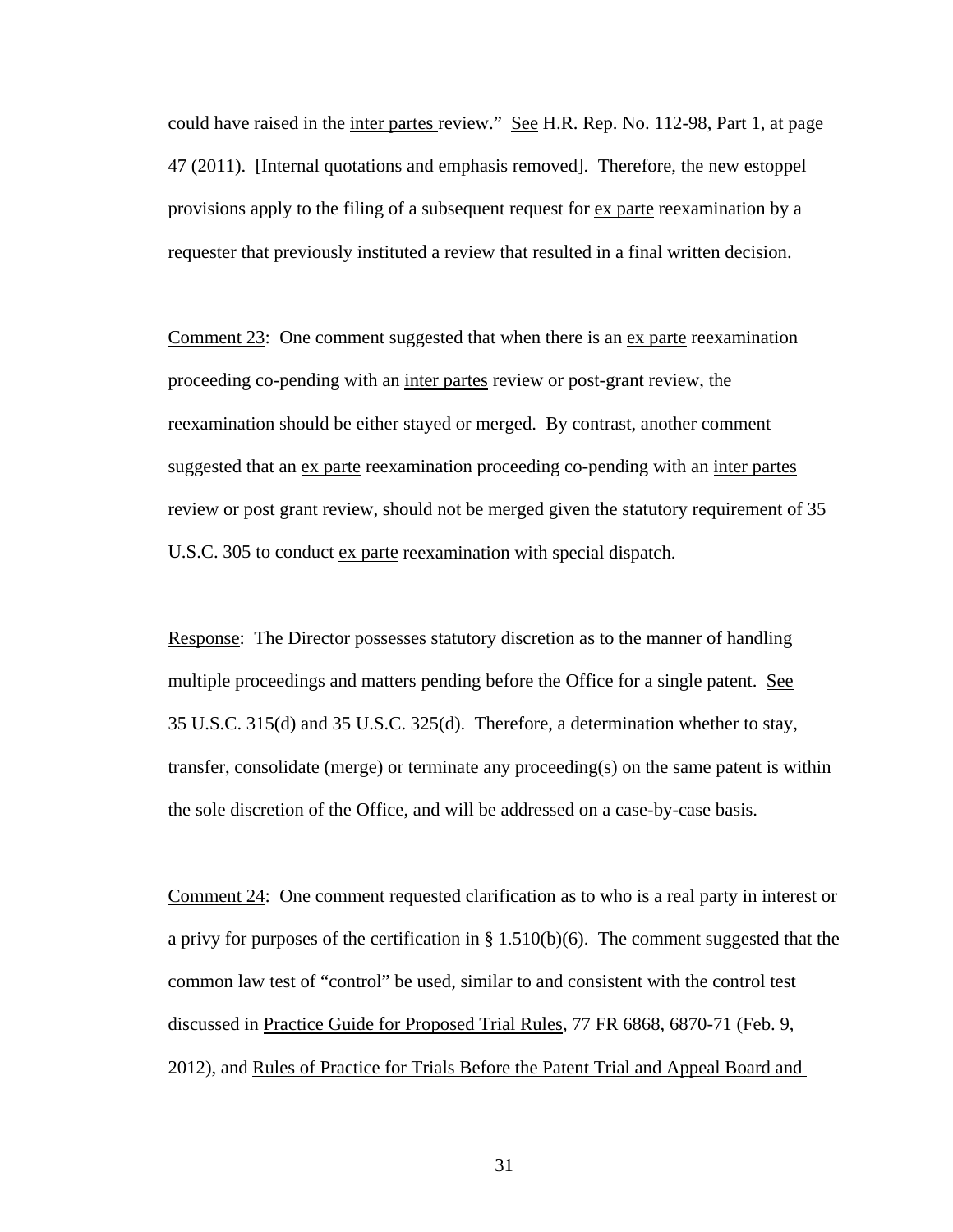Judicial Review of Patent Trial and Appeal Board Decisions, 77 FR 6879, 6883-84 (Feb. 9, 2012) ("Board Notices"). The comment also suggested that certification should apply only to those entities that have controlled a post-issuance proceeding and that the identification requirement is exclusively applicable to them. The comment further suggested that any challenges to the non-estoppel certification should occur before a determination to order reexamination is made.

Response: The "control test" referred to by the comment may be used as guidance when determining whether the certification required by  $\S 1.510(b)(6)$  is proper with regard to a real party in interest. A requester may also consult the Office's inter partes reexamination certification policy for additional guidance concerning the definition of a real party in interest. See MPEP § 2612. Similarly, privity is determined on a case-bycase basis. Therefore, whether a requester is a privy to an estopped party must be decided by evaluating all the facts and circumstances of each individual situation.

Section 1.510(b)(6) requires a third party requester to certify that the estoppel provisions do not prohibit the filing of the ex parte reexamination request, and the Office will not generally look beyond this required certification. If the Office becomes aware of facts that call the certification into question, the Office will determine, on a case-by-case basis, whether the request for <u>ex parte</u> reexamination is prohibited by statute.

Comment 25: A number of comments suggested that the statement identifying the real party in interest, required by proposed  $\S 1.510(b)(7)$ , be deleted because it is unnecessary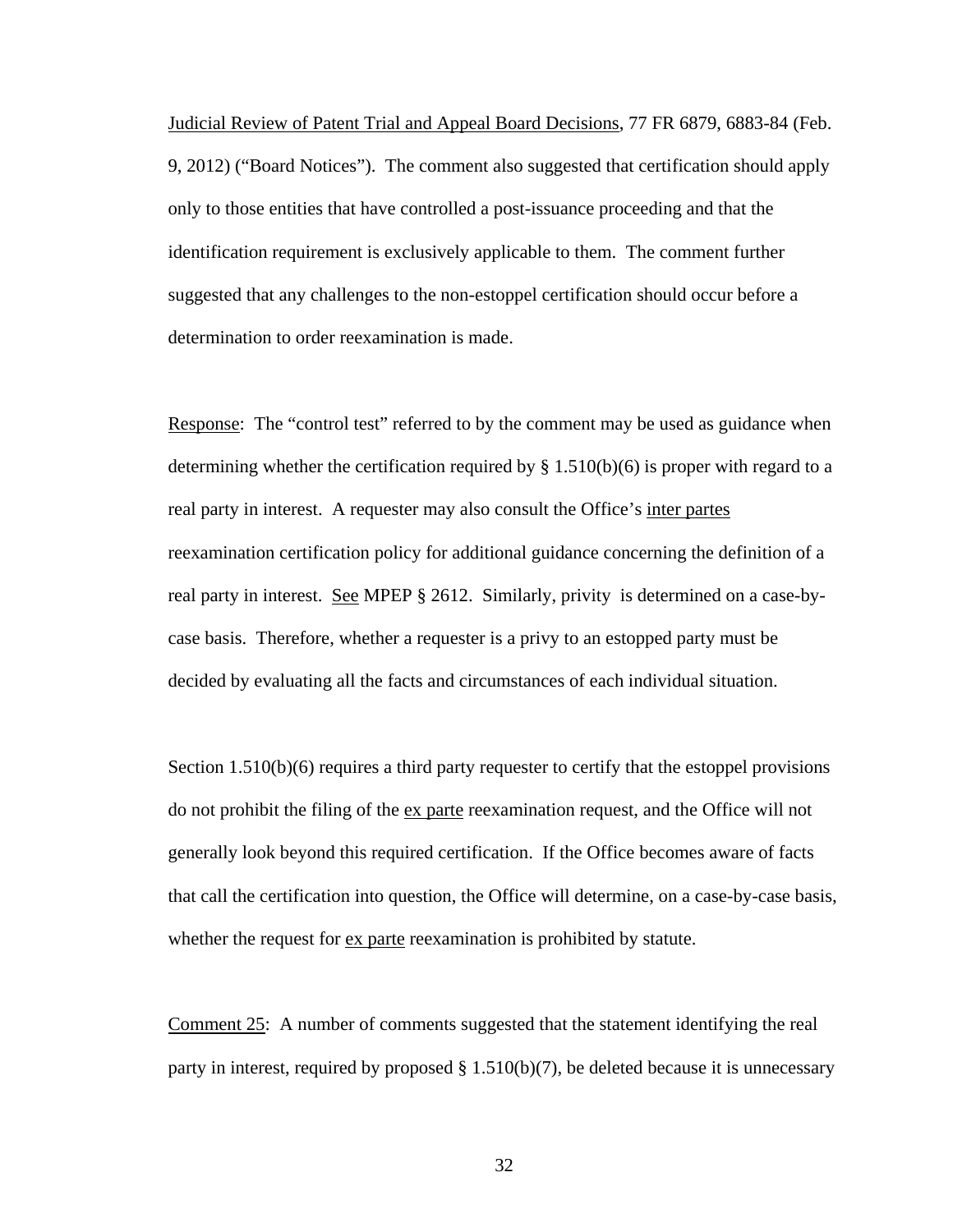in view of the certification in  $\S 1.510(b)(6)$ . Several of these comments pointed out that should the Office retain the requirement for identification of the real party in interest, procedures for safeguarding anonymity are critical.

Response: The Office's proposal in § 1.510(b)(7) to require an ex parte reexamination requester to identify themselves upon the filing of the request has not been implemented. The certification requirement of  $\S 1.510(b)(6)$ , coupled with a party's obligations under § 11.18 when transacting business before the Office, are considered sufficient to ensure compliance with the new statutory estoppel requirements. A real party in interest that wishes to remain anonymous can do so by utilizing the services of a registered practitioner. In such an instance, the registered practitioner submitting a request for reexamination on behalf of the real party in interest would be certifying that the real party in interest was not estopped from filing the request. Conversely, an individual filing a request for reexamination on behalf of himself cannot remain anonymous as he is required to sign the document that includes the §1.510(b)(6) certification.

## **Rulemaking Considerations:**

**A. Administrative Procedure Act (APA):** This final rule revises existing rules governing prior art citations in a patent file and ex parte reexamination to implement the following provisions of sections 3 and 6 of the AIA: (1) section  $6(g)$  which amends 35 U.S.C. 301, to expand the scope of information that may be submitted in the file of an issued patent to include patent owner claim scope statements; (2) the provisions of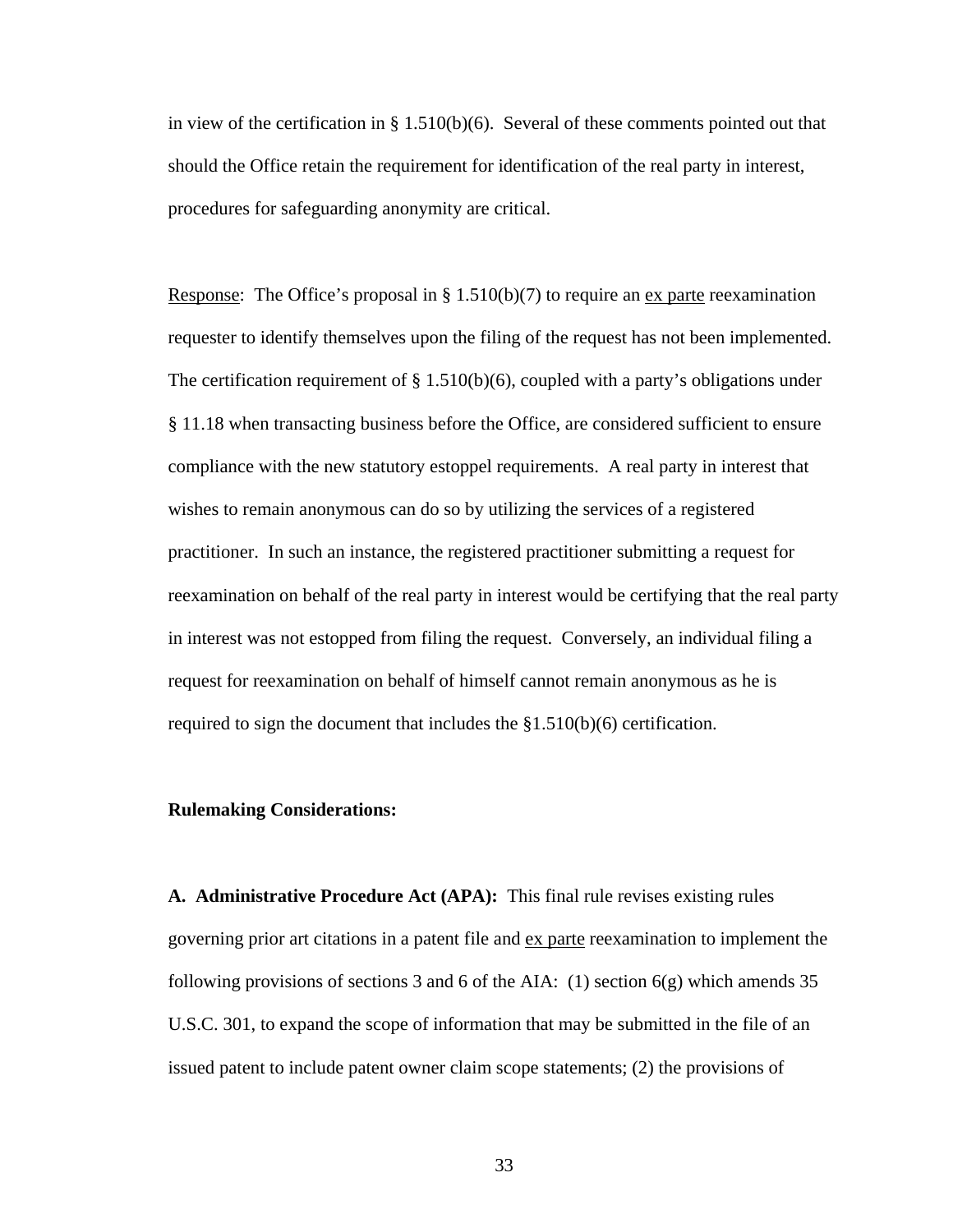sections 6(a) and 6(d) (which newly enact inter partes review and post grant review, respectively) that provide for estoppels effective as to proceedings before the Office, including but not limited to reexamination; and (3) sections 3(j) and 7 which change the title "Board of Patent Appeals and Interferences" to "Patent Trial and Appeal Board," and change references to interference proceedings to derivation proceedings.

Therefore, the changes in this final rule are merely procedural and/or interpretive. See Bachow Communs., Inc. v. FCC, 237 F.3d 683, 690 (D.C. Cir. 2001) (rules governing an application process are procedural under the Administrative Procedure Act); Inova Alexandria Hosp. v. Shalala, 244 F.3d 342, 350  $(4<sup>th</sup> Cir. 2001)$  (rules for handling appeals were procedural where they did not change the substantive standard for reviewing claims); Nat'l Org. of Veterans' Advocates v. Sec'y of Veterans Affairs, 260 F.3d 1365, 1375 (Fed. Cir. 2001) (rule that clarifies interpretation of a statute is interpretive).

Accordingly, prior notice and opportunity for public comment are not required pursuant to 5 U.S.C. 553(b) or (c) (or any other law). See Cooper Techs. Co. v. Dudas, 536 F.3d 1330, 1336-37 (Fed. Cir. 2008) (stating that 5 U.S.C. 553, and thus 35 U.S.C. 2(b)(2)(B), does not require notice and comment rulemaking for "interpretative rules, general statements of policy, or rules of agency organization, procedure, or practice.") (quoting 5 U.S.C. 553(b)(A)). The Office, however, published proposed changes for comment as it sought the benefit of the public's views on the Office's proposed implementation of this provision of the AIA.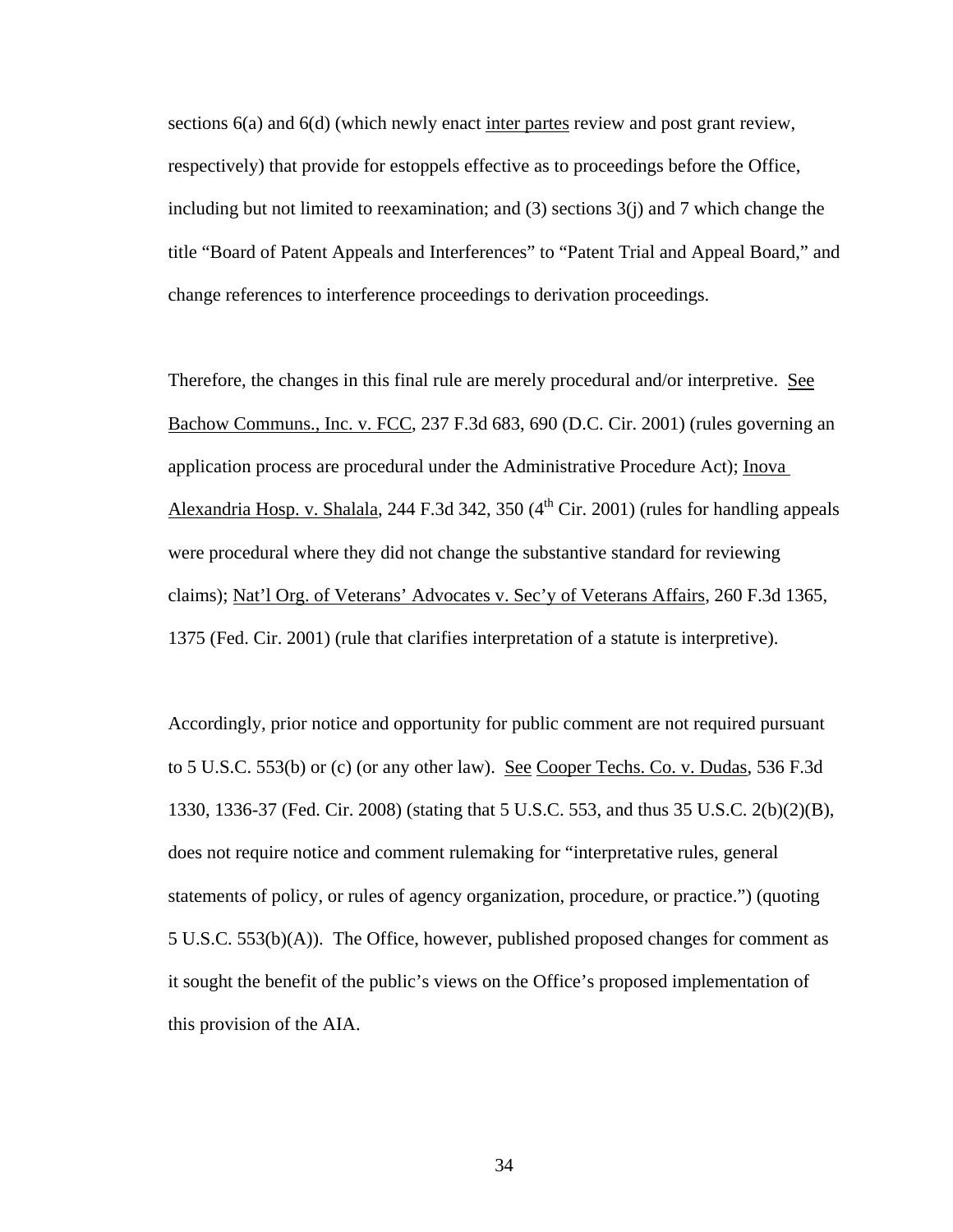**B. Regulatory Flexibility Act:** As prior notice and an opportunity for public comment are not required pursuant to 5 U.S.C. 553 or any other law, neither a regulatory flexibility analysis nor a certification under the Regulatory Flexibility Act (5 U.S.C. 601 et seq.) is required. See 5 U.S.C. 603. The Office received no comments on this subject.

**C. Executive Order 12866 (Regulatory Planning and Review**): This rulemaking has been determined to be not significant for purposes of Executive Order 12866 (Sept. 30, 1993).

**D. Executive Order 13563 (Improving Regulation and Regulatory Review):** The Office has complied with Executive Order 13563. Specifically, the Office has, to the extent feasible and applicable: (1) made a reasoned determination that the benefits justify the costs of the rule; (2) tailored the rule to impose the least burden on society consistent with obtaining the regulatory objectives; (3) selected a regulatory approach that maximizes net benefits; (4) specified performance objectives; (5) identified and assessed available alternatives; (6) involved the public in an open exchange of information and perspectives among experts in relevant disciplines, affected stakeholders in the private sector, and the public as a whole, and provided on-line access to the rulemaking docket; (7) attempted to promote coordination, simplification, and harmonization across government agencies and identified goals designed to promote innovation; (8) considered approaches that reduce burdens and maintain flexibility and freedom of choice for the public; and (9) ensured the objectivity of scientific and technological information and processes.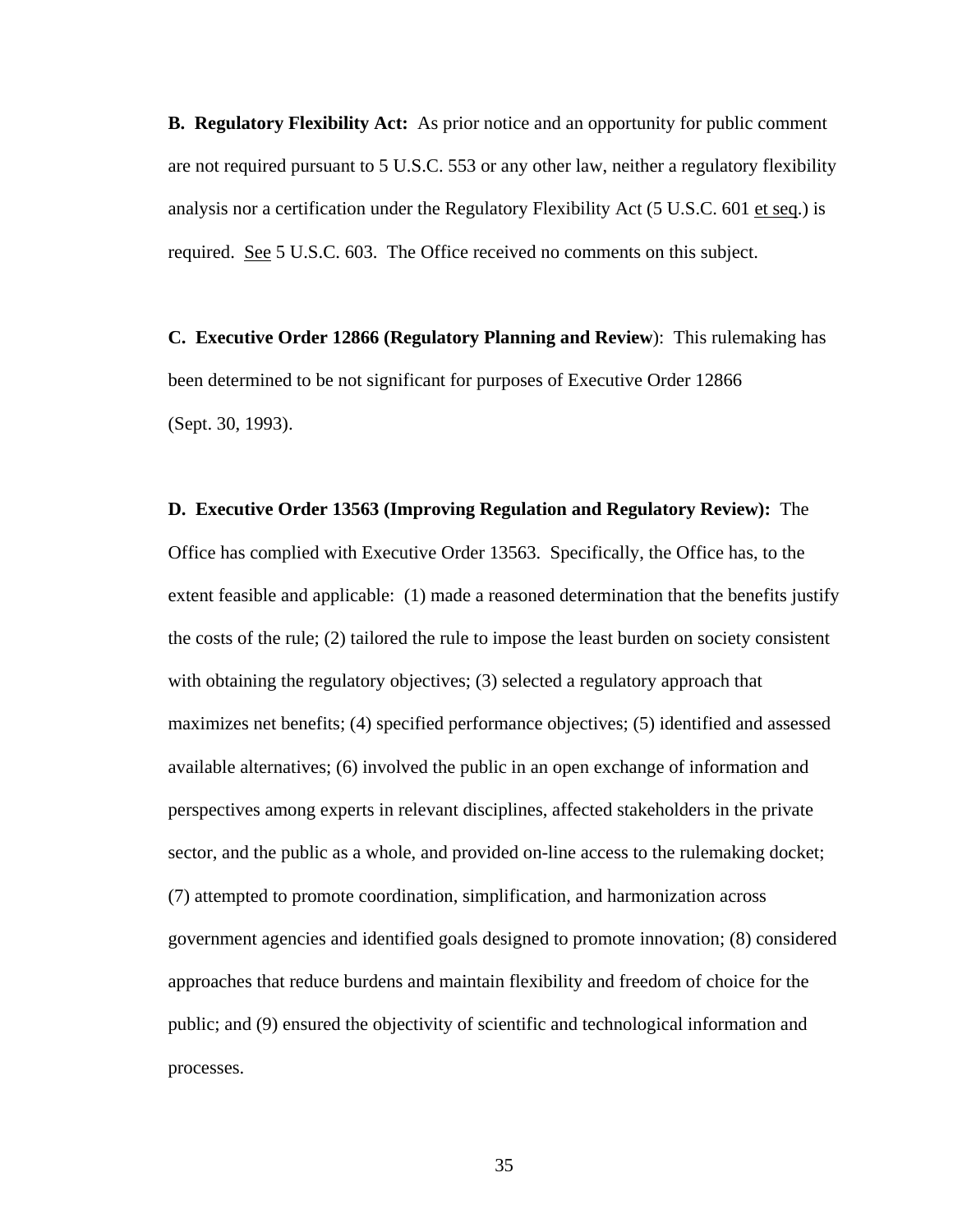**E. Executive Order 13132 (Federalism):** This rulemaking does not contain policies with federalism implications sufficient to warrant preparation of a Federalism Assessment under Executive Order 13132 (Aug. 4, 1999).

**F. Executive Order 13175 (Tribal Consultation):** This rulemaking will not: (1) have substantial direct effects on one or more Indian tribes; (2) impose substantial direct compliance costs on Indian tribal governments; or (3) preempt tribal law. Therefore, a tribal summary impact statement is not required under Executive Order 13175 (Nov. 6, 2000).

**G. Executive Order 13211 (Energy Effects**): This rulemaking is not a significant energy action under Executive Order 13211 because this rulemaking is not likely to have a significant adverse effect on the supply, distribution, or use of energy. Therefore, a Statement of Energy Effects is not required under Executive Order 13211 (May 18, 2001).

**H. Executive Order 12988 (Civil Justice Reform):** This rulemaking meets applicable standards to minimize litigation, eliminate ambiguity, and reduce burden as set forth in sections 3(a) and 3(b)(2) of Executive Order 12988 (Feb. 5, 1996).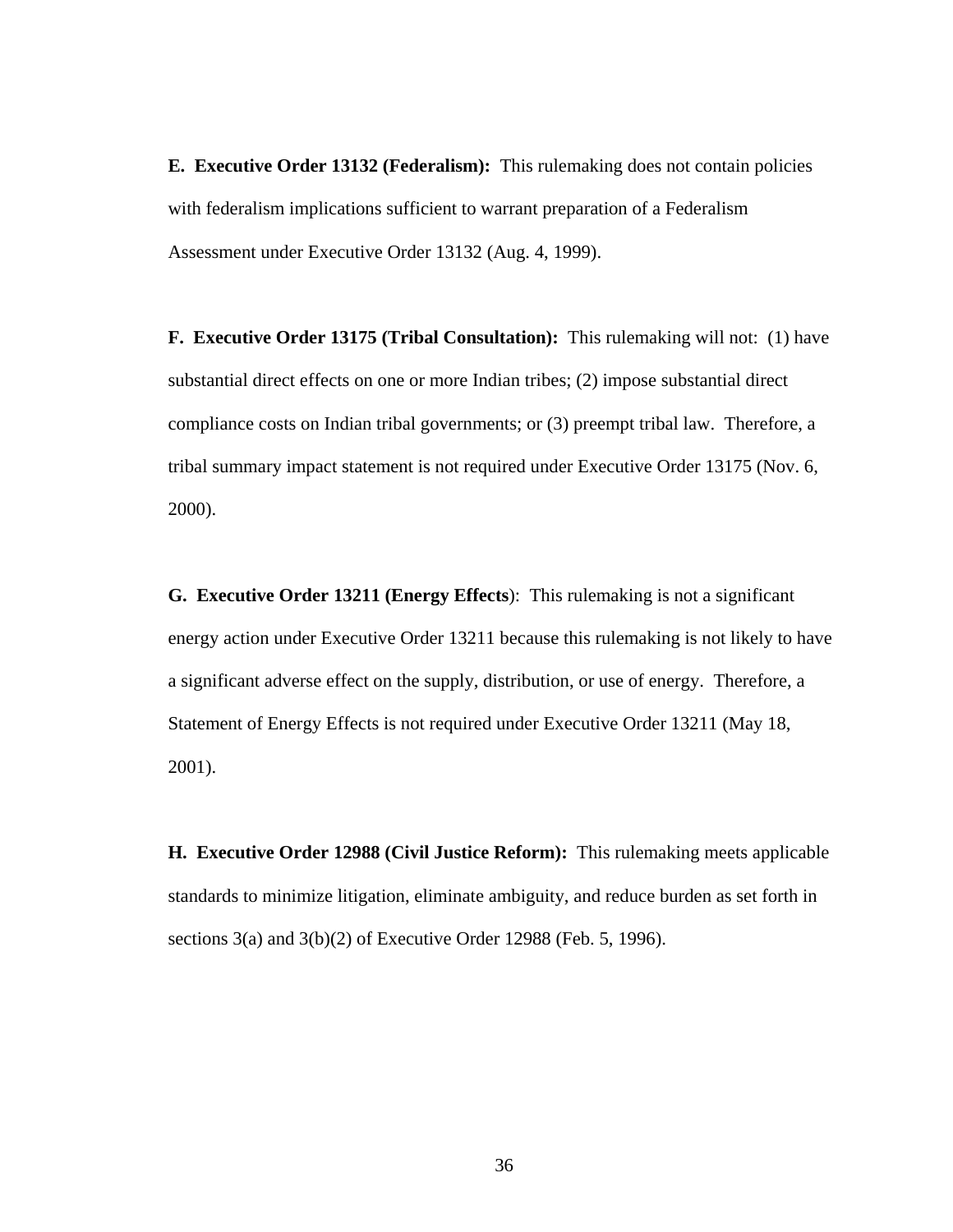**I. Executive Order 13045 (Protection of Children):** This rulemaking does not concern an environmental risk to health or safety that may disproportionately affect children under Executive Order 13045 (Apr. 21, 1997).

**J. Executive Order 12630 (Taking of Private Property):** This rulemaking will not effect a taking of private property or otherwise have taking implications under Executive Order 12630 (Mar. 15, 1988).

**K. Congressional Review Act:** Under the Congressional Review Act provisions of the Small Business Regulatory Enforcement Fairness Act of 1996 (5 U.S.C. 801 et seq.), the United States Patent and Trademark Office will submit a report containing this final rule and other required information to the United States Senate, the United States House of Representatives, and the Comptroller General of the Government Accountability Office. The changes in this notice are not expected to result in an annual effect on the economy of 100 million dollars or more, a major increase in costs or prices, or significant adverse effects on competition, employment, investment, productivity, innovation, or the ability of United States-based enterprises to compete with foreign-based enterprises in domestic and export markets. Therefore, this final rule is not a "major rule" as defined in 5 U.S.C. 804(2).

**L. Unfunded Mandates Reform Act of 1995**: The final changes in this notice do not involve a Federal intergovernmental mandate that will result in the expenditure by State, local, and tribal governments, in the aggregate, of 100 million dollars (as adjusted) or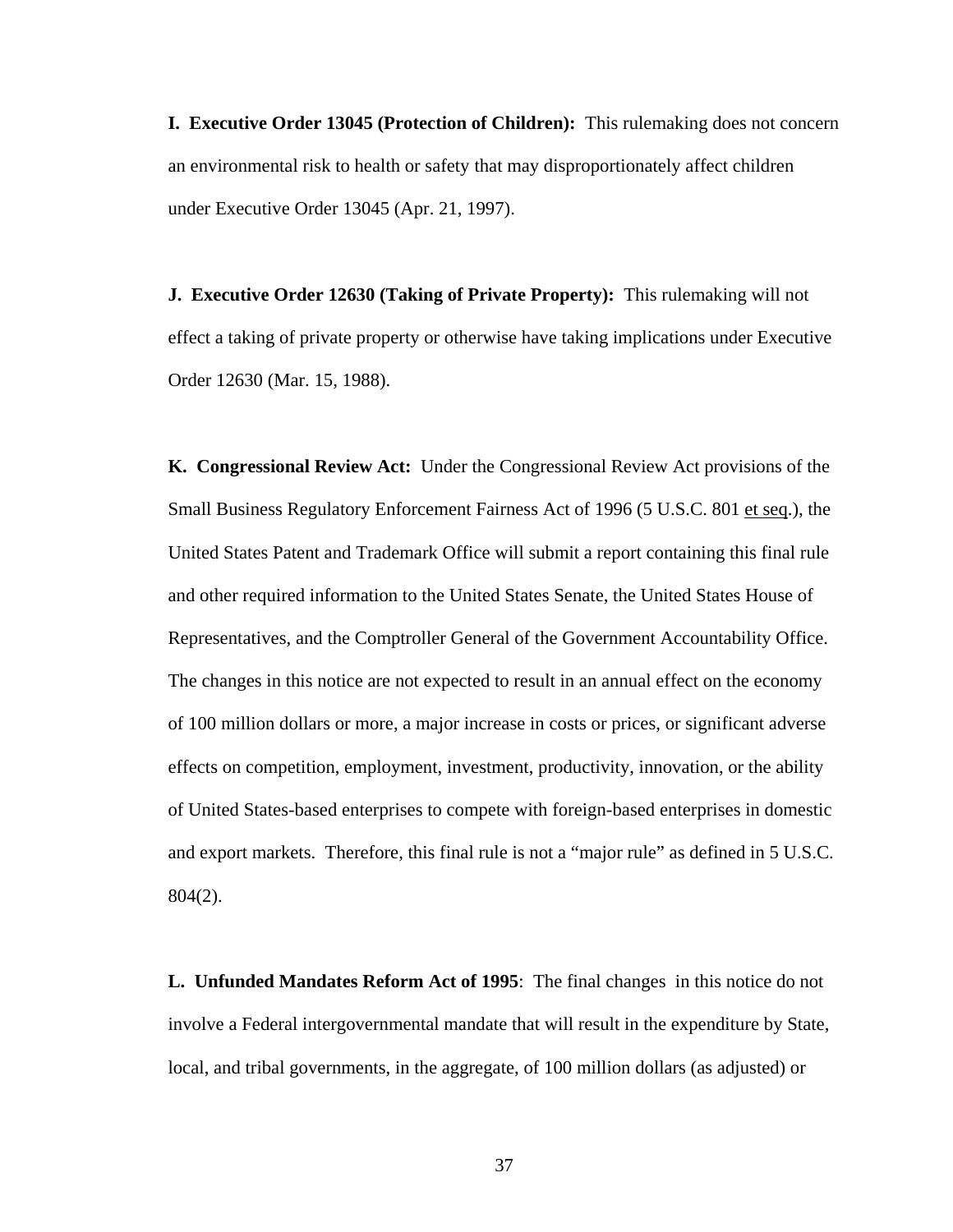more in any one year, or a Federal private sector mandate that will result in the expenditure by the private sector of 100 million dollars (as adjusted) or more in any one year, and will not significantly or uniquely affect small governments. Therefore, no actions are necessary under the provisions of the Unfunded Mandates Reform Act of 1995. See 2 U.S.C. 1501 et seq.

**M. National Environmental Policy Act:** This rulemaking will not have any effect on the quality of the environment and is thus categorically excluded from review under the National Environmental Policy Act of 1969. See 42 U.S.C. 4321 et seq.

**N. National Technology Transfer and Advancement Act:** The requirements of section 12(d) of the National Technology Transfer and Advancement Act of 1995 (15 U.S.C. 272 note) are not applicable because this rulemaking does not contain provisions which involve the use of technical standards.

**O. Paperwork Reduction Act:** The Paperwork Reduction Act of 1995 (44 U.S.C. 3501 et seq.) requires that the USPTO consider the impact of paperwork and other information collection burdens imposed on the public. This final rule makes changes to the rules of practice that would impose new information collection requirements which are subject to review by the Office of Management and Budget (OMB) under the Paperwork Reduction Act of 1995 (44 U.S.C. 3501-3549). Accordingly, the Office submitted a proposed information collection to OMB for its review and approval when the notice of proposed rulemaking was published. The Office also published the title, description, and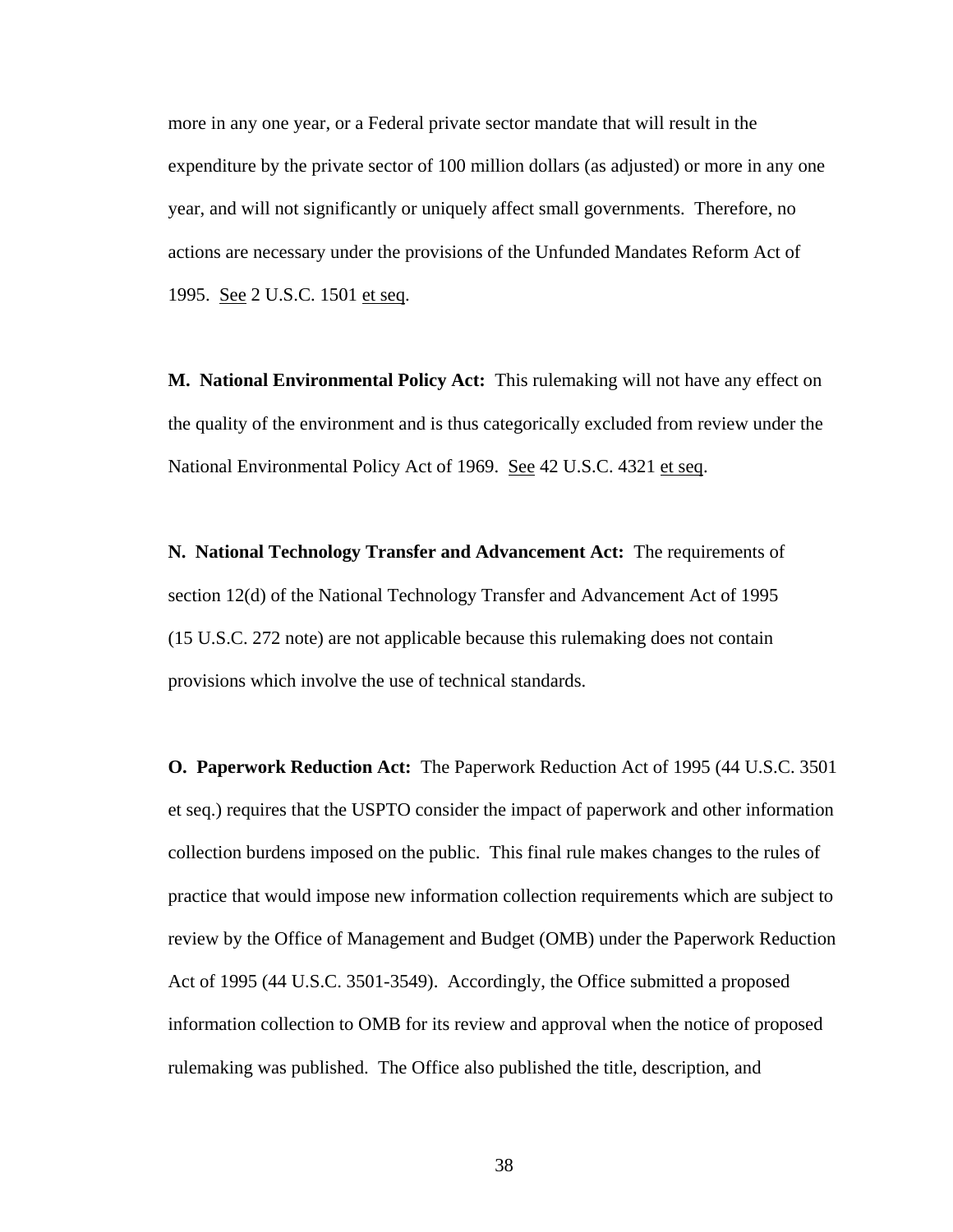respondent description of the information collection, with an estimate of the annual reporting burdens, in the notice of proposed rulemaking (See Changes to Implement Miscellaneous Post Patent Provisions of the Leahy-Smith America Invents Act, 77 FR 447). The Office did not receive any comments on the proposed information collection. The changes adopted in this final rule do not require any further change to the proposed information collection. Accordingly, the Office has resubmitted the proposed information collection to OMB. The proposed information collection is available at the OMB's Information Collection Review Web site (www.reginfo.gov/public/do/PRAMain).

Notwithstanding any other provision of law, no person is required to respond to, nor shall a person be subject to a penalty for failure to comply with, a collection of information subject to the requirements of the Paperwork Reduction Act, unless that collection of information displays a currently valid OMB control number.

#### **List of Subjects**

## **37 CFR Part 1**

Administrative practice and procedure, Courts, Freedom of information, Inventions and patents, Reporting and recordkeeping requirements, Small businesses, and Biologics.

## **37 CFR Part 5**

Classified information, Foreign relations, Inventions and patents.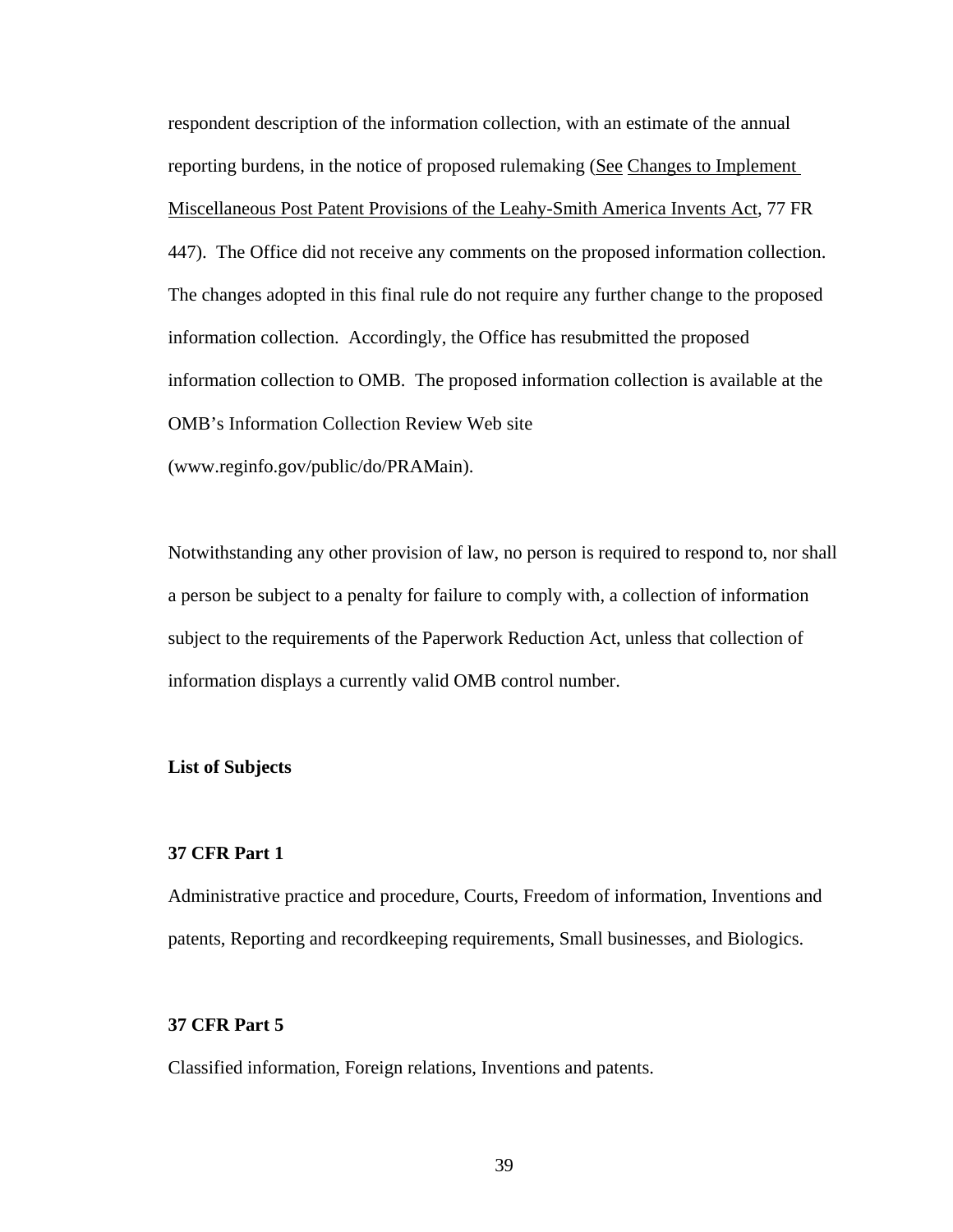## **37 CFR Part 10**

Administrative practice and procedure, Inventions and patents, Lawyers, Reporting and recordkeeping requirements.

## **37 CFR Part 11**

Administrative practice and procedure, Inventions and patents, Lawyers, Reporting and recordkeeping requirements.

## **37 CFR Part 41**

Administrative practice and procedure, Inventions and patents, Lawyers.

For the reasons set forth in the preamble, 37 CFR Parts 1, 5, 10, 11, and 41 are amended as follows:

## **PART 1 - RULES OF PRACTICE IN PATENT CASES**

1. The authority citation for 37 CFR Part 1 continues to read as follows:

Authority: 35 U.S.C. 2(b)(2), unless otherwise noted.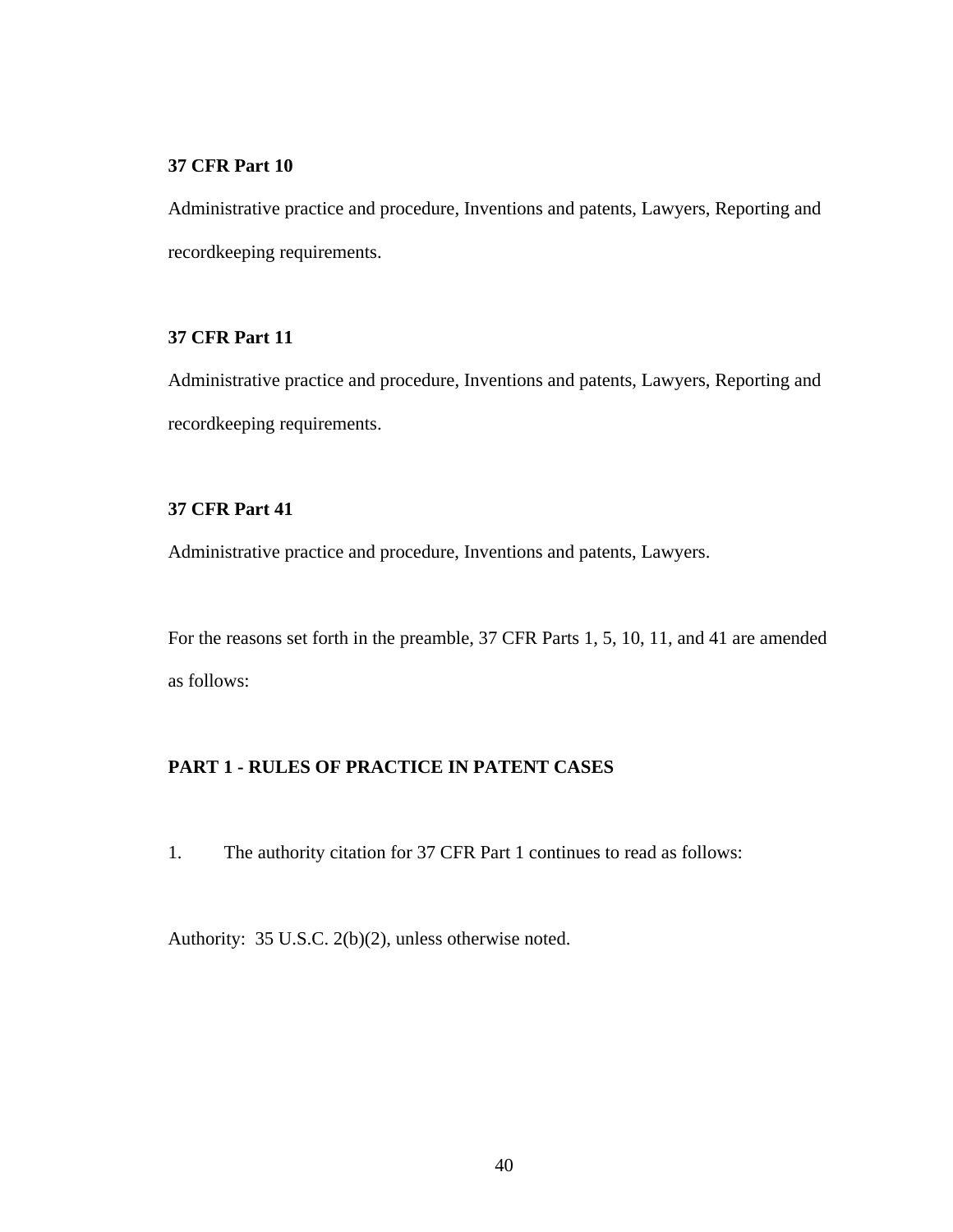2. Section 1.1 is amended by revising paragraph  $(a)(1)(ii)$  to read as follows:

**§ 1.1 Addresses for non-trademark correspondence with the United States Patent and Trademark Office.** 

- (a) **\* \* \***
- (1) **\* \* \***

(ii) Patent Trial and Appeal Board. See § 41.10 or § 42.6 of this title. Notices of appeal, appeal briefs, reply briefs, requests for oral hearing, as well as all other correspondence in an application or a patent involved in an appeal to the Board for which an address is not otherwise specified, should be addressed as set out in paragraph  $(a)(1)(i)$ of this section.

**\* \* \* \* \*** 

3. Section 1.4 is amended by revising paragraph (a)(2) to read as follows:

### **§ 1.4 Nature of correspondence and signature requirements.**

(a) **\* \* \***

(2) Correspondence in and relating to a particular application or other proceeding in the Office. See particularly the rules relating to the filing, processing, or other proceedings of national applications in subpart B, §§ 1.31 to 1.378; of international applications in subpart C,  $\S$  1.401 to 1.499; of ex parte reexaminations of patents in subpart D, §§ 1.501 to 1.570; of extension of patent term in subpart F, §§ 1.710 to 1.785;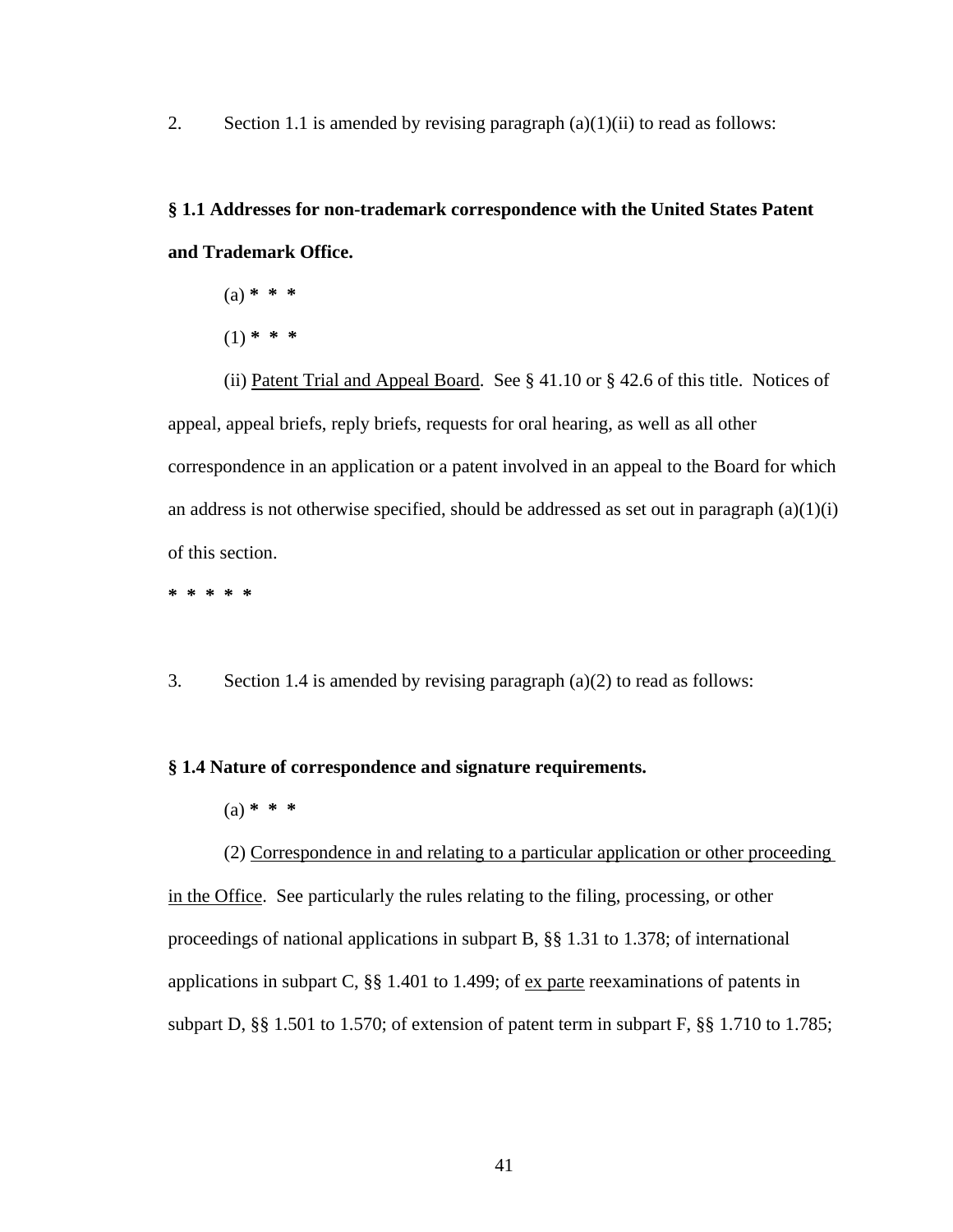of inter partes reexaminations of patents in subpart H, §§ 1.902 to 1.997; and of the Patent Trial and Appeal Board in parts 41 and 42 of this title. **\* \* \* \* \*** 

4. Section 1.5 is amended by adding new paragraph (c) to read as follows:

**§ 1.5 Identification of patent, patent application, or patent-related proceeding. \* \* \* \* \*** 

(c) Correspondence relating to a trial proceeding before the Patent Trial and Appeal Board (part 42 of this title) are governed by § 42.6 of this title.

**\* \* \* \* \*** 

5. Section 1.6 is amended by revising the introductory text of paragraph (d) and paragraph (d)(9) to read as follows:

## **§ 1.6 Receipt of correspondence.**

**\* \* \* \* \*** 

(d) Facsimile transmission. Except in the cases enumerated below,

correspondence, including authorizations to charge a deposit account, may be transmitted by facsimile. The receipt date accorded to the correspondence will be the date on which the complete transmission is received in the United States Patent and Trademark Office, unless that date is a Saturday, Sunday, or Federal holiday within the District of Columbia. See paragraph (a)(3) of this section. To facilitate proper processing, each transmission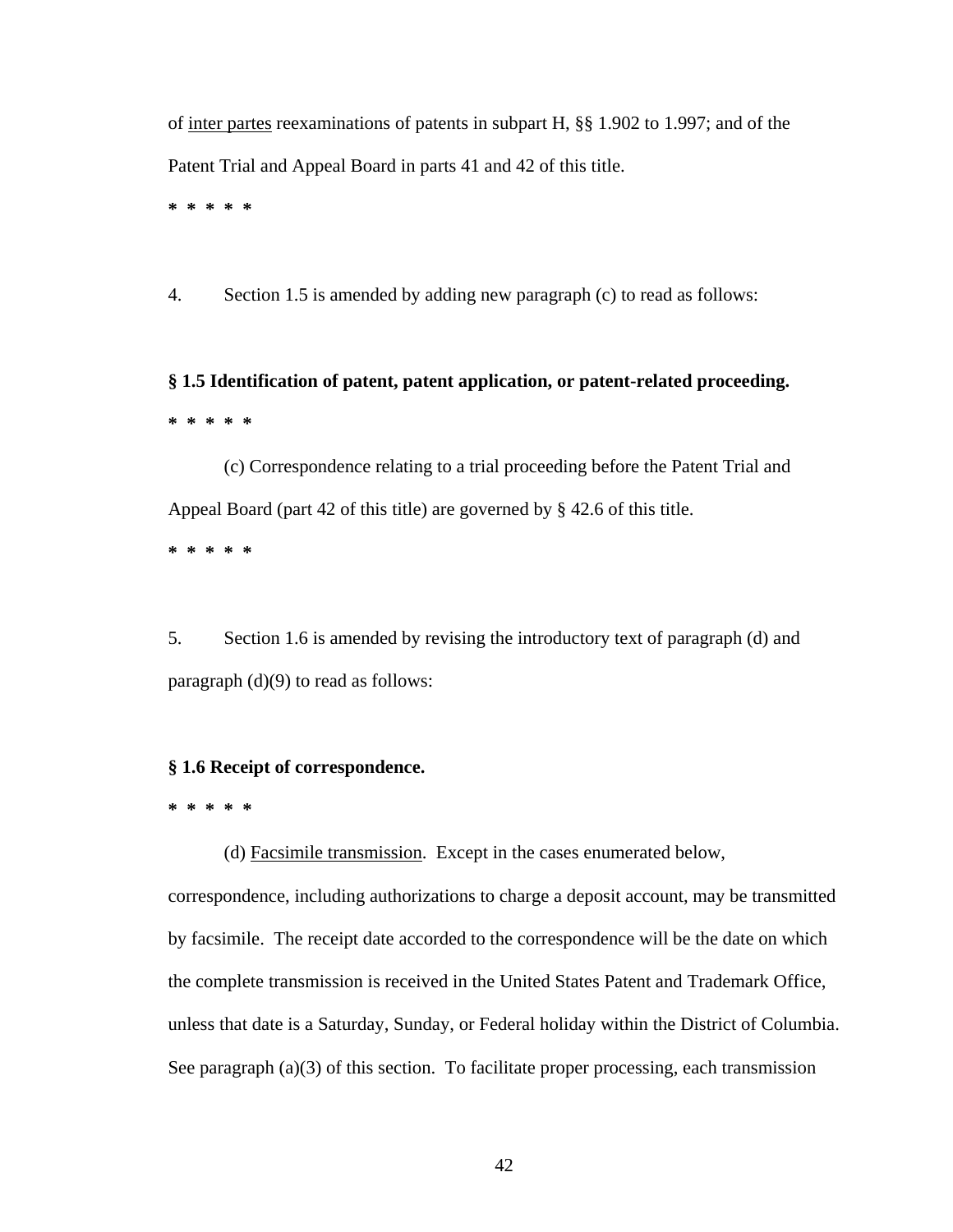session should be limited to correspondence to be filed in a single application or other proceeding before the United States Patent and Trademark Office. The application number of a patent application, the control number of a reexamination proceeding, the interference number of an interference proceeding, the trial number of a trial proceeding before the Board, or the patent number of a patent should be entered as a part of the sender's identification on a facsimile cover sheet. Facsimile transmissions are not permitted and, if submitted, will not be accorded a date of receipt in the following situations:

**\* \* \* \* \*** 

 (9) In contested cases and trials before the Patent Trial and Appeal Board, except as the Board may expressly authorize.

**\* \* \* \* \*** 

6. Section 1.9 is amended by revising paragraph (g) to read as follows:

## **§ 1.9 Definitions.**

#### **\* \* \* \* \***

(g) For definitions in Patent Trial and Appeal Board proceedings, see parts 41 and 42 of this title.

**\* \* \* \* \***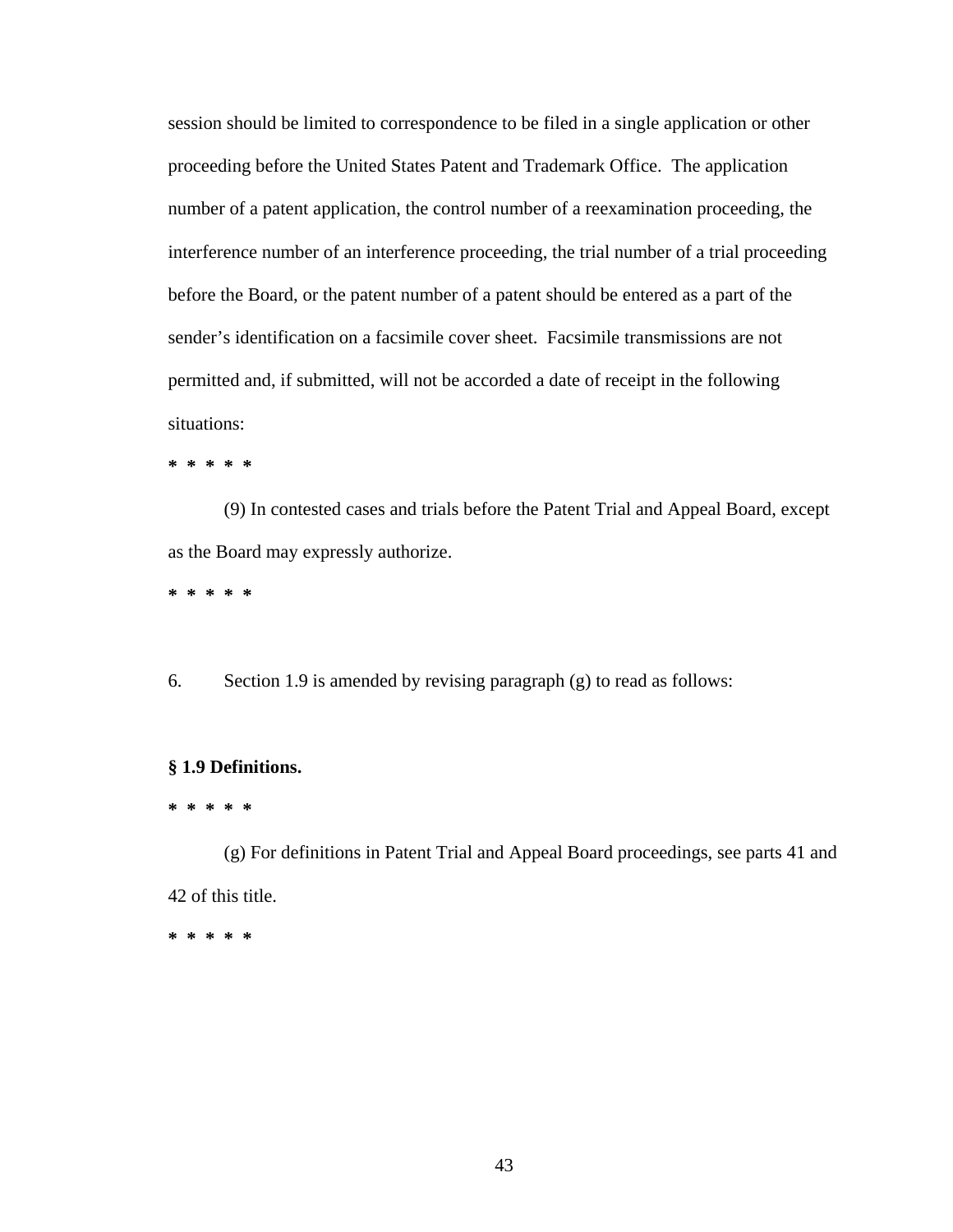7. Section 1.11 is amended by revising paragraph (e) to read as follows:

#### **§ 1.11 Files open to the public.**

#### **\* \* \* \* \***

(e) Except as prohibited in  $\S 41.6(b)$ ,  $\S 42.14$  or  $\S 42.410(b)$ , the file of any interference or trial before the Patent Trial and Appeal Board is open to public inspection and copies of the file may be obtained upon payment of the fee therefor.

8. Section 1.17 is amended by revising paragraph (b) to read as follows:

### **§ 1.17 Patent application and reexamination processing fees.**

**\* \* \* \* \*** 

(b) For fees in proceedings before the Patent Trial and Appeal Board, see § 41.20 and § 42.15 of this title.

**\* \* \* \* \*** 

9. Section 1.36 is amended by revising paragraph (b) to read as follows:

**§ 1.36 Revocation of power of attorney; withdrawal of patent attorney or agent. \* \* \* \* \*** 

 (b) A registered patent attorney or patent agent who has been given a power of attorney pursuant to § 1.32(b) may withdraw as attorney or agent of record upon application to and approval by the Director. The applicant or patent owner will be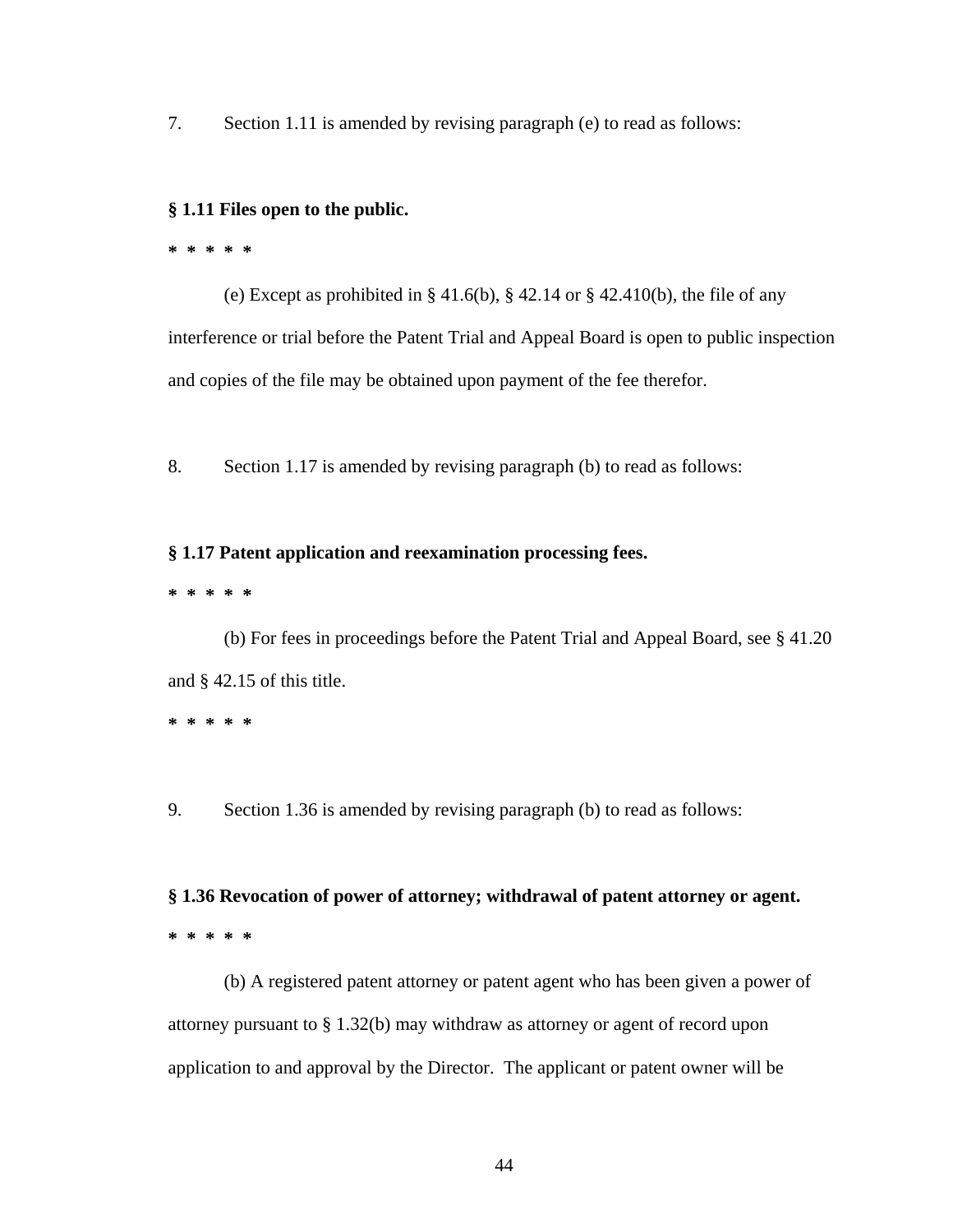notified of the withdrawal of the registered patent attorney or patent agent. Where power of attorney is given to the patent practitioners associated with a Customer Number, a request to delete all of the patent practitioners associated with the Customer Number may not be granted if an applicant has given power of attorney to the patent practitioners associated with the Customer Number in an application that has an Office action to which a reply is due, but insufficient time remains for the applicant to file a reply. See § 41.5 of this title for withdrawal during proceedings before the Patent Trial and Appeal Board.

10. Section 1.51 is amended by revising paragraph (c)(2) to read as follows:

## **§ 1.51 General requisites of an application.**

- **\* \* \* \* \*** 
	- (c) **\* \* \***

 (2) A specification as prescribed by 35 U.S.C. 112(a), see § 1.71; **\* \* \* \* \*** 

11. Section 1.57 is amended by revising paragraphs  $(c)(1)$ ,  $(c)(2)$ , and  $(c)(3)$  to read as follows:

### **§ 1.57 Incorporation by reference.**

**\* \* \* \* \***  (c) **\* \* \***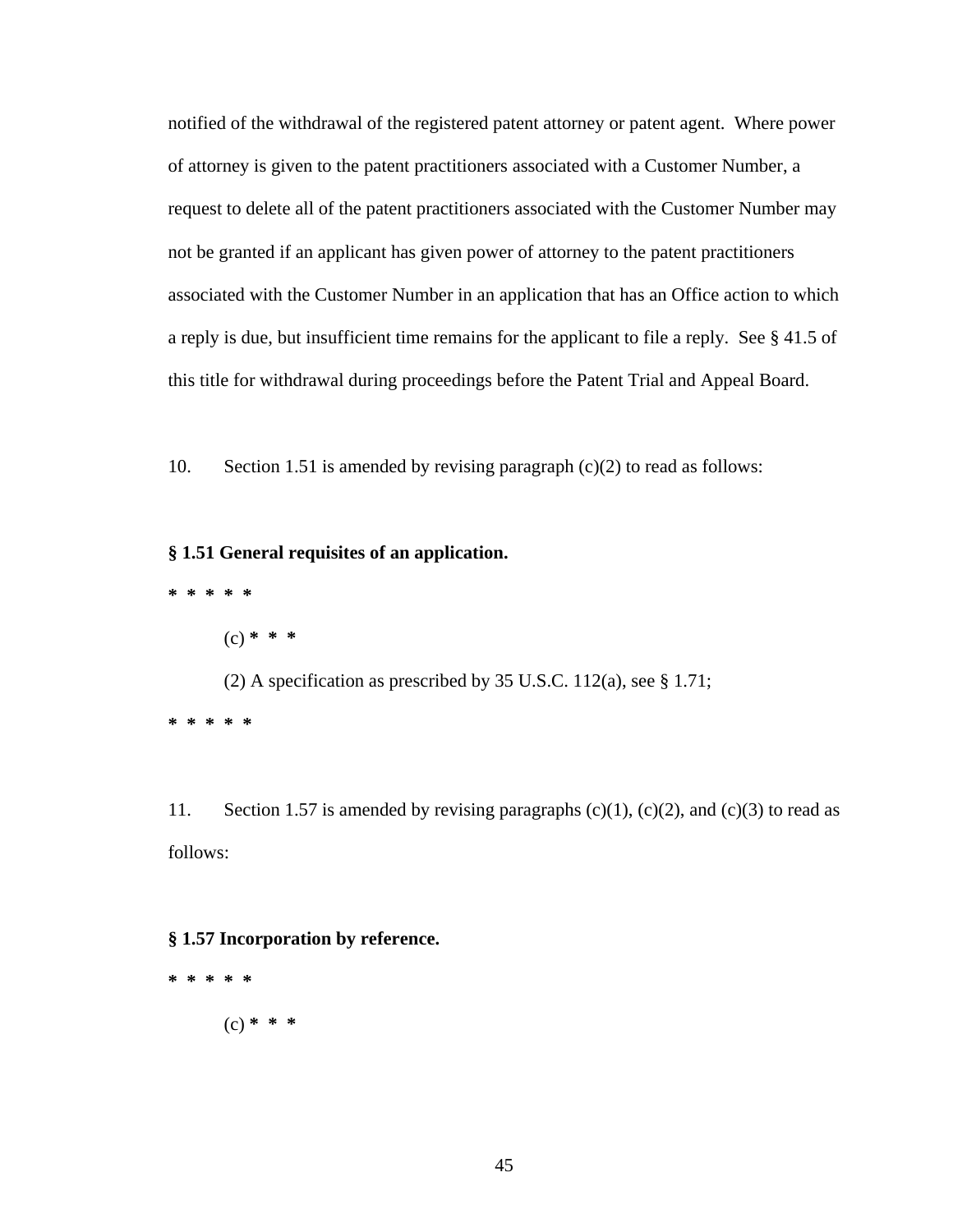(1) Provide a written description of the claimed invention, and of the manner and process of making and using it, in such full, clear, concise, and exact terms as to enable any person skilled in the art to which it pertains, or with which it is most nearly connected, to make and use the same, and set forth the best mode contemplated by the inventor of carrying out the invention as required by 35 U.S.C. 112(a);

(2) Describe the claimed invention in terms that particularly point out and distinctly claim the invention as required by 35 U.S.C. 112(b); or

(3) Describe the structure, material, or acts that correspond to a claimed means or step for performing a specified function as required by 35 U.S.C. 112(f).

**\* \* \* \* \*** 

12. Section 1.59 is amended by revising paragraph (a)(1) to read as follows:

#### **§ 1.59 Expungement of information or copy of papers in application file.**

(a)(1) Information in an application will not be expunged, except as provided in paragraph (b) of this section or  $\S 41.7(a)$  or  $\S 42.7(a)$  of this title. **\* \* \* \* \***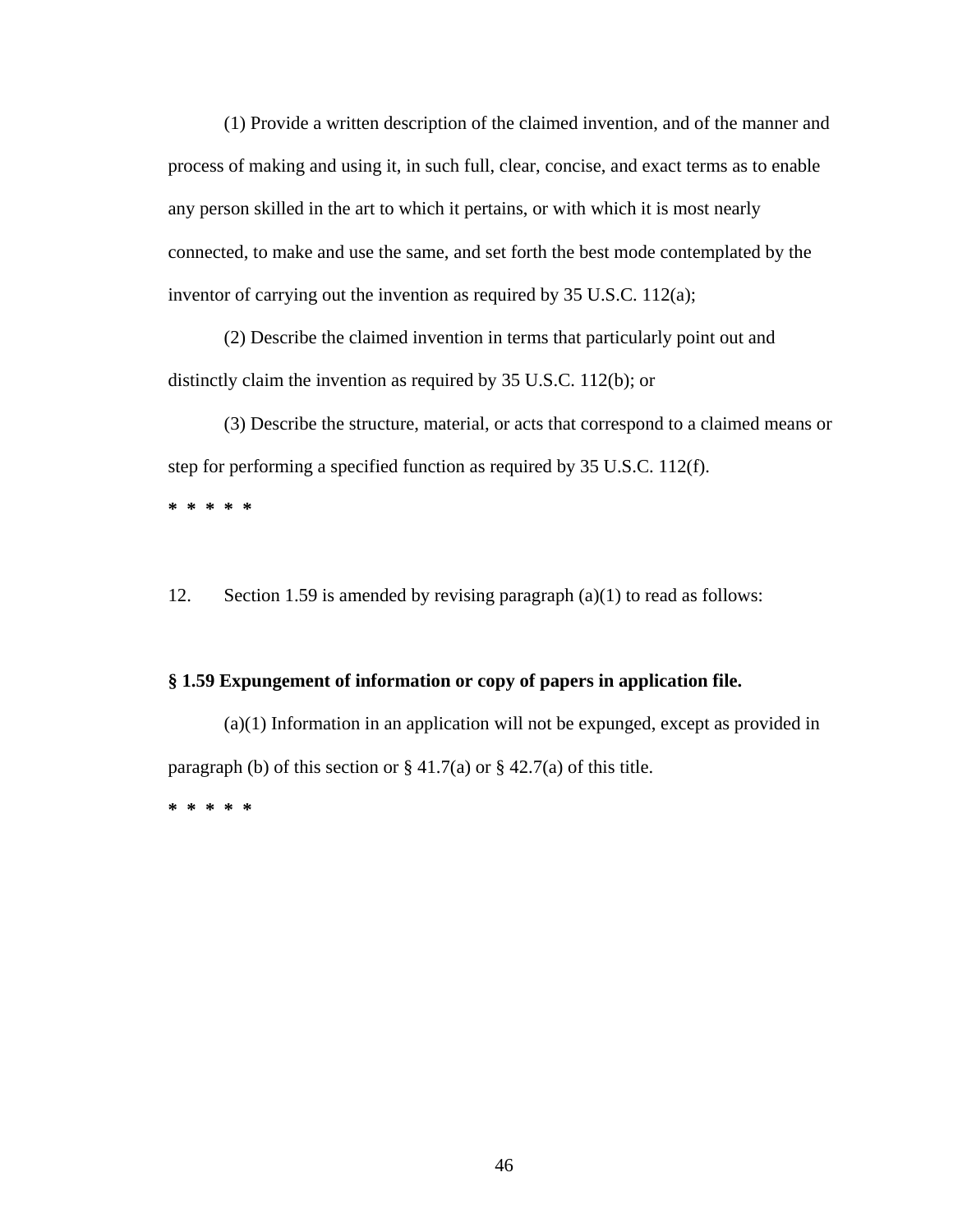13. Section 1.78 is amended by revising the introductory text of paragraph (a)(1) and paragraph (a)(4) to read as follows:

## **§ 1.78 Claiming benefit of earlier filing date and cross-references to other applications.**

(a)(1) A nonprovisional application or international application designating the United States of America may claim an invention disclosed in one or more prior-filed copending nonprovisional applications or international applications designating the United States of America. In order for an application to claim the benefit of a prior-filed copending nonprovisional application or international application designating the United States of America, each prior-filed application must name as an inventor at least one inventor named in the later-filed application and disclose the named inventor's invention claimed in at least one claim of the later-filed application in the manner provided by 35 U.S.C. 112(a), other than the requirement to disclose the best mode. In addition, each prior-filed application must be:

#### **\* \* \* \* \***

(4) A nonprovisional application, other than for a design patent, or an international application designating the United States of America may claim an invention disclosed in one or more prior-filed provisional applications. In order for an application to claim the benefit of one or more prior-filed provisional applications, each prior-filed provisional application must name as an inventor at least one inventor named in the later-filed application and disclose the named inventor's invention claimed in at least one claim of the later-filed application in the manner provided by 35 U.S.C. 112(a),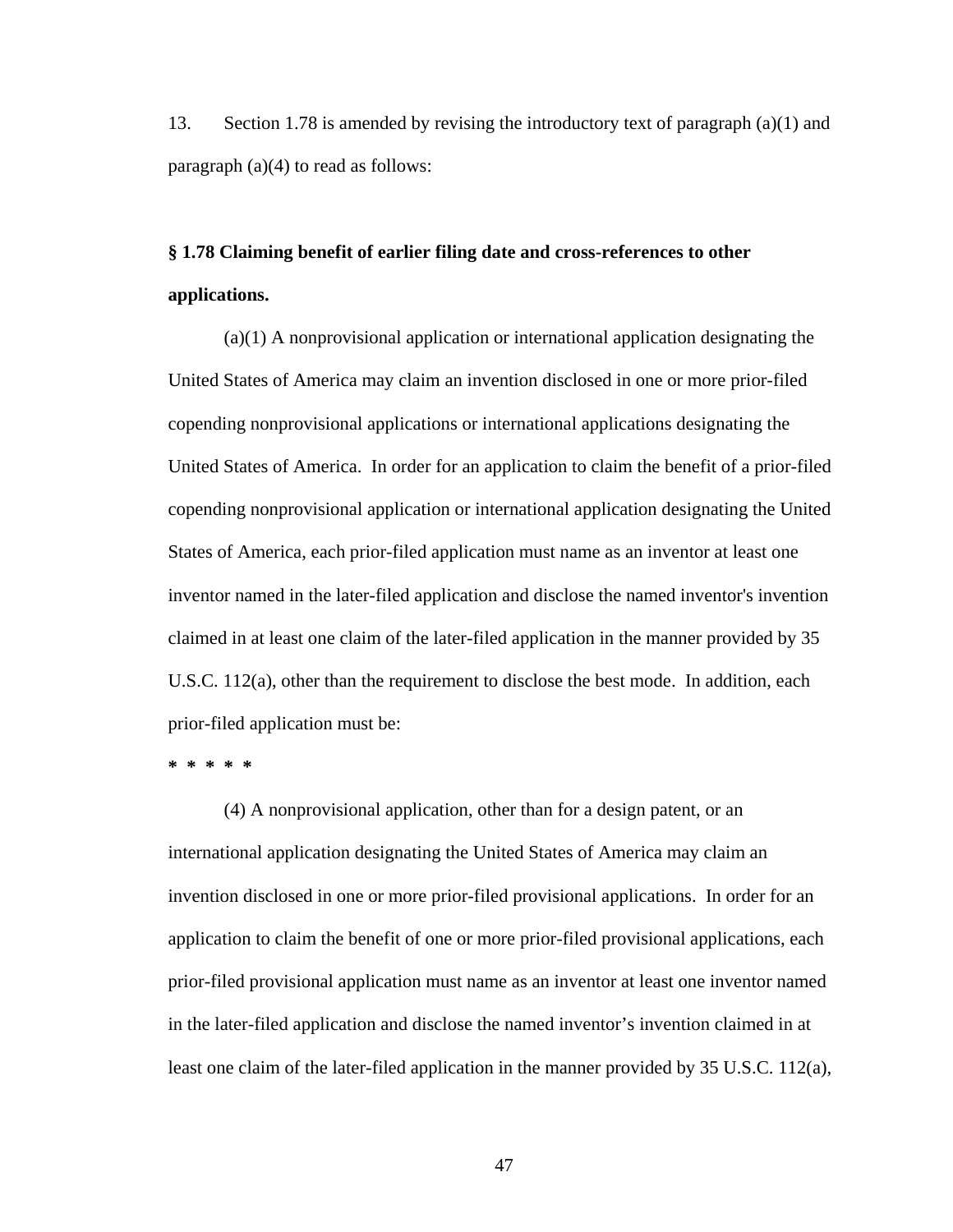other than the requirement to disclose the best mode. In addition, each prior-filed provisional application must be entitled to a filing date as set forth in  $\S$  1.53(c), and the basic filing fee set forth in § 1.16(d) must be paid within the time period set forth in  $§ 1.53(g).$ **\* \* \* \* \*** 

14. Section 1.136 is amended by revising paragraphs  $(a)(1)(iv)$ ,  $(a)(1)(v)$ ,  $(a)(2)$ , and (b) to read as follows:

## **§ 1.136 Extensions of time.**

 $(a)(1)$  \* \* \*

(iv) The reply is to a decision by the Patent Trial and Appeal Board pursuant to § 1.304 or to § 41.50 or § 41.52 of this title; or

(v) The application is involved in a contested case  $(\S 41.101(a)$  of this title) or a derivation proceeding (§ 42.4(b) of this title).

(2) The date on which the petition and the fee have been filed is the date for purposes of determining the period of extension and the corresponding amount of the fee. The expiration of the time period is determined by the amount of the fee paid. A reply must be filed prior to the expiration of the period of extension to avoid abandonment of the application (§ 1.135), but in no situation may an applicant reply later than the maximum time period set by statute, or be granted an extension of time under paragraph (b) of this section when the provisions of this paragraph are available. See § 1.304 for extensions of time to appeal to the U.S. Court of Appeals for the Federal Circuit or to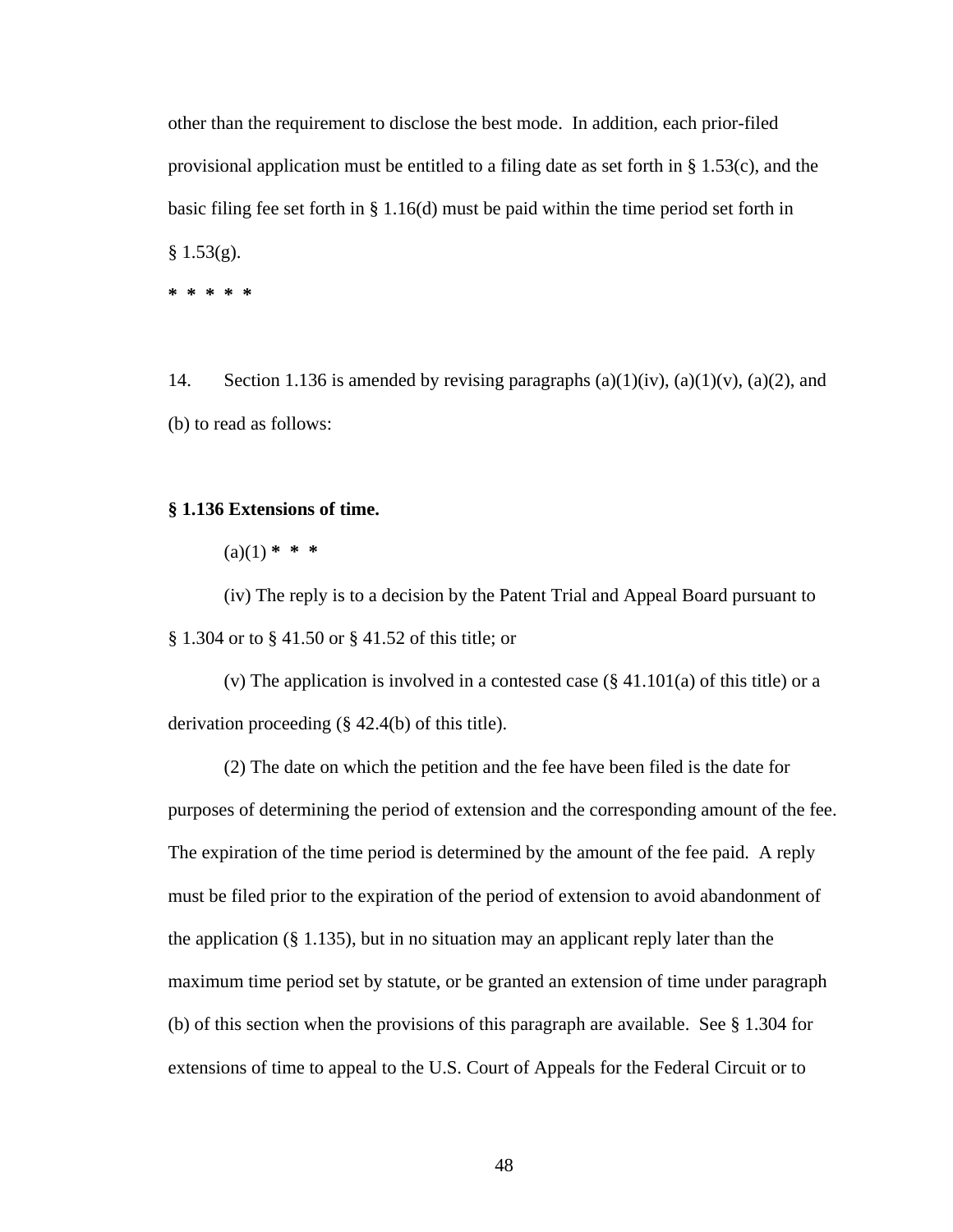commence a civil action;  $\S$  1.550(c) for extensions of time in ex parte reexamination proceedings, § 1.956 for extensions of time in inter partes reexamination proceedings; §§ 41.4(a) and 41.121(a)(3) of this title for extensions of time in contested cases before the Patent Trial and Appeal Board; and  $\S$  42.5(c) of this title for extensions of time in trials before the Patent Trial and Appeal Board.

**\* \* \* \* \*** 

 (b) When a reply cannot be filed within the time period set for such reply and the provisions of paragraph (a) of this section are not available, the period for reply will be extended only for sufficient cause and for a reasonable time specified. Any request for an extension of time under this paragraph must be filed on or before the day on which such reply is due, but the mere filing of such a request will not effect any extension under this paragraph. In no situation can any extension carry the date on which reply is due beyond the maximum time period set by statute. See § 1.304 for extensions of time to appeal to the U.S. Court of Appeals for the Federal Circuit or to commence a civil action; § 1.550(c) for extensions of time in ex parte reexamination proceedings; § 1.956 for extensions of time in inter partes reexamination proceedings;  $\S$  41.4(a) and 41.121(a)(3) of this title for extensions of time in contested cases before the Patent Trial and Appeal Board; and § 42.5(c) of this title for extensions of time in trials before the Patent Trial and Appeal Board. Any request under this section must be accompanied by the petition fee set forth in  $\S 1.17(g)$ .

**\* \* \* \* \***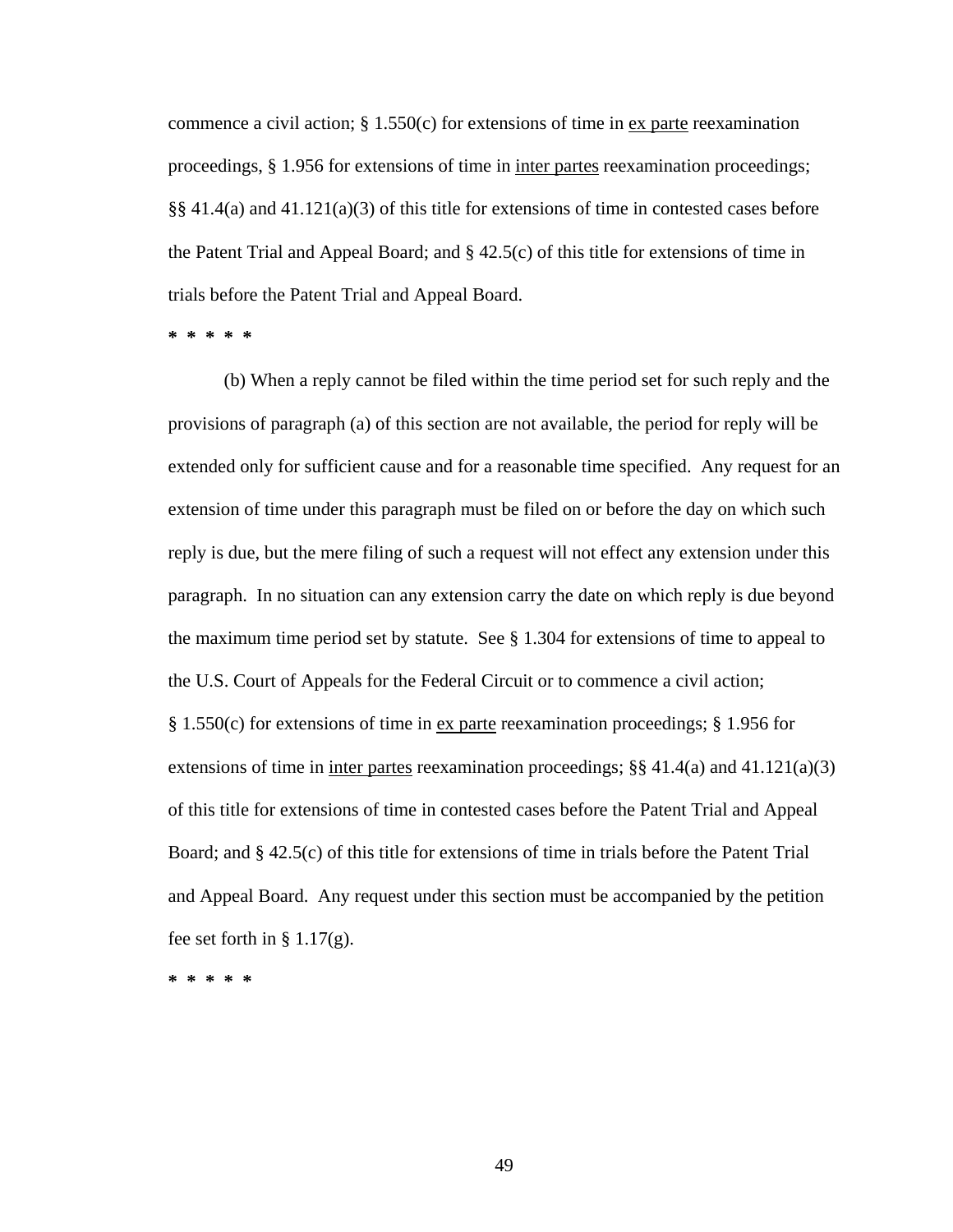15. Section 1.178 is amended by revising paragraph (b) to read as follows:

### **§ 1.178 Original patent; continuing duty of applicant.**

**\* \* \* \* \*** 

(b) In any reissue application before the Office, the applicant must call to the attention of the Office any prior or concurrent proceedings in which the patent (for which reissue is requested) is or was involved, such as interferences or trials before the Patent Trial and Appeal Board, reissues, reexaminations, or litigations and the results of such proceedings (see also  $\S$  1.173(a)(1)).

16. Section 1.181 is amended by revising paragraphs  $(a)(1)$  and  $(a)(3)$  to read as follows:

#### **§ 1.181 Petition to the Director.**

(a) **\* \* \***

(1) From any action or requirement of any examiner in the ex parte prosecution of an application, or in ex parte or inter partes prosecution of a reexamination proceeding which is not subject to appeal to the Patent Trial and Appeal Board or to the court; **\* \* \* \* \*** 

(3) To invoke the supervisory authority of the Director in appropriate circumstances. For petitions involving action of the Patent Trial and Appeal Board, see § 41.3 of this title.

**\* \* \* \* \***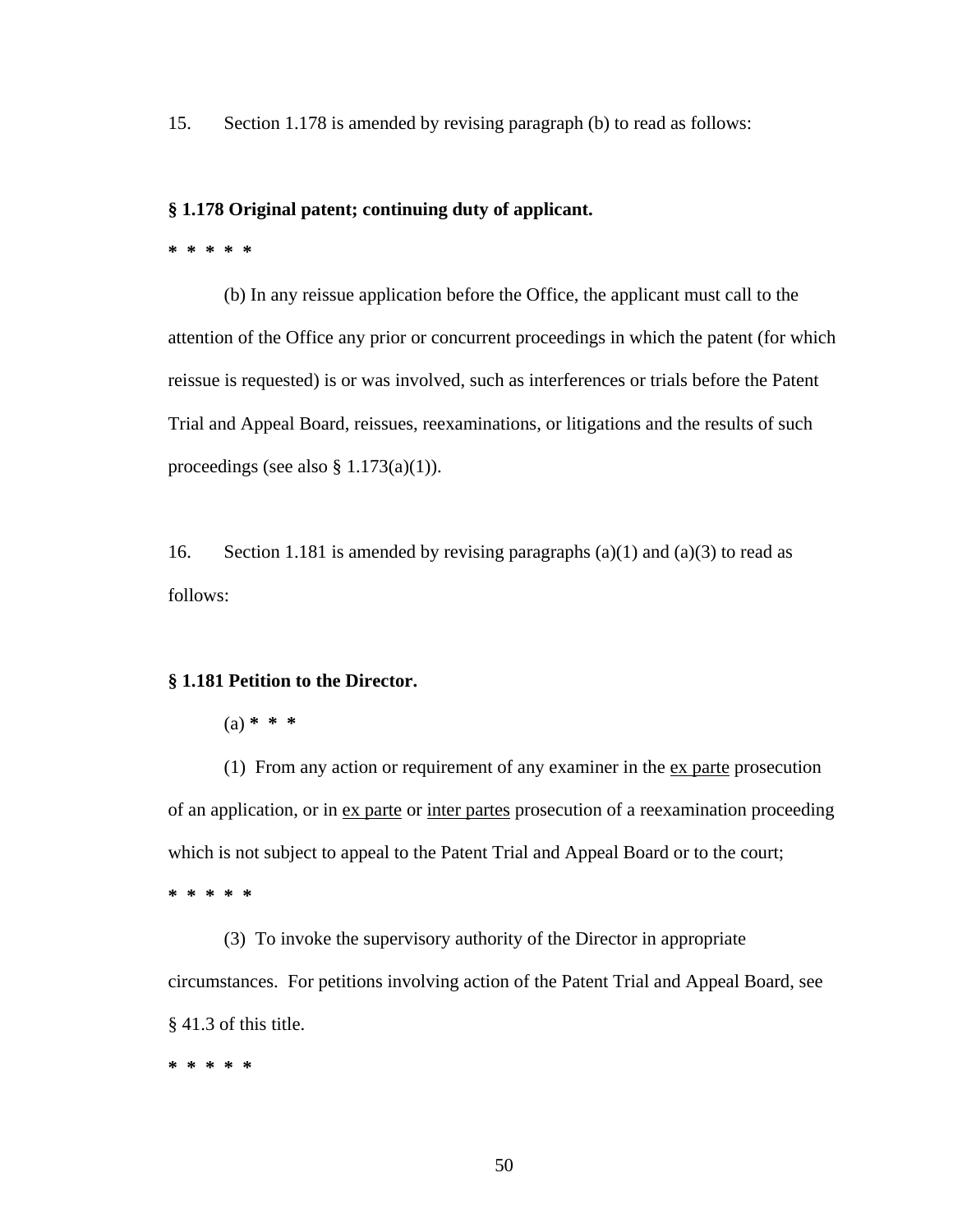17. The undesignated center heading before § 1.191 is revised to read as follows:

## APPEAL TO THE PATENT TRIAL AND APPEAL BOARD

18. Section 1.191 is revised to read as follows:

## **§ 1.191 Appeal to Patent Trial and Appeal Board.**

Appeals to the Patent Trial and Appeal Board under 35 U.S.C. 134(a) and (b) are conducted according to part 41 of this title.

19. Section 1.198 is revised to read as follows:

#### **§ 1.198 Reopening after a final decision of the Patent Trial and Appeal Board.**

When a decision by the Patent Trial and Appeal Board on appeal has become final for judicial review, prosecution of the proceeding before the primary examiner will not be reopened or reconsidered by the primary examiner except under the provisions of § 1.114 or § 41.50 of this title without the written authority of the Director, and then only for the consideration of matters not already adjudicated, sufficient cause being shown.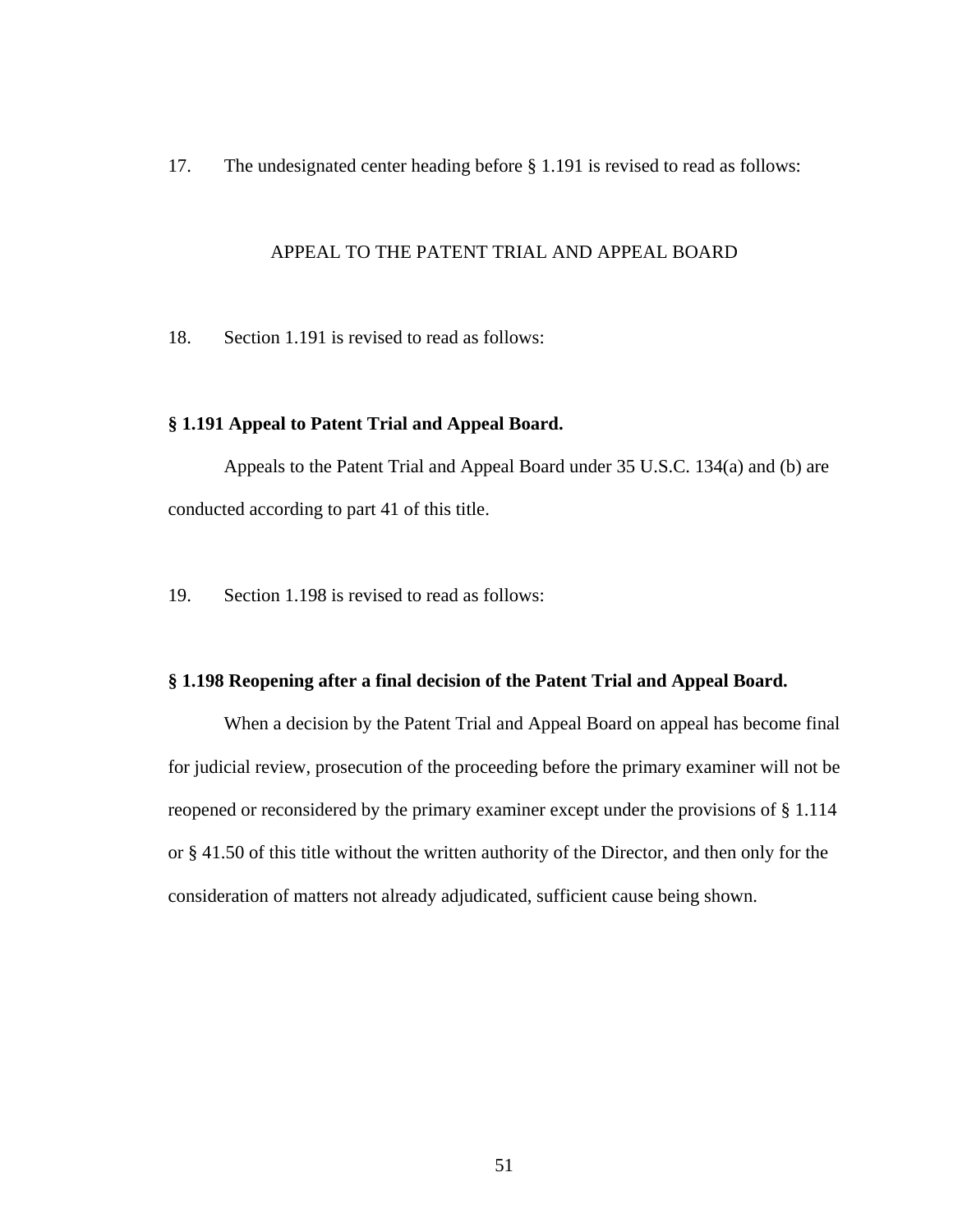20. Section 1.248 is amended by revising the section heading and paragraph (c) to read as follows:

**§ 1.248 Service of papers; manner of service; proof of service in cases other than interferences and trials.** 

**\* \* \* \* \*** 

(c) See § 41.106(e) or § 42.6(e) of this title for service of papers in contested cases or trials before the Patent Trial and Appeal Board.

21. Section 1.313 is amended by revising paragraph (b)(4) to read as follows:

### **§ 1.313 Withdrawal from issue.**

**\* \* \* \* \*** 

(b) **\* \* \***

(4) For an interference or derivation proceeding.

**\* \* \* \* \*** 

22. Section 1.322 is amended by revising paragraph (a)(3) to read as follows:

## **§ 1.322 Certificate of correction of Office mistake.**

(a) **\* \* \***

(3) If the request relates to a patent involved in an interference or trial before the Patent Trial and Appeal Board, the request must comply with the requirements of this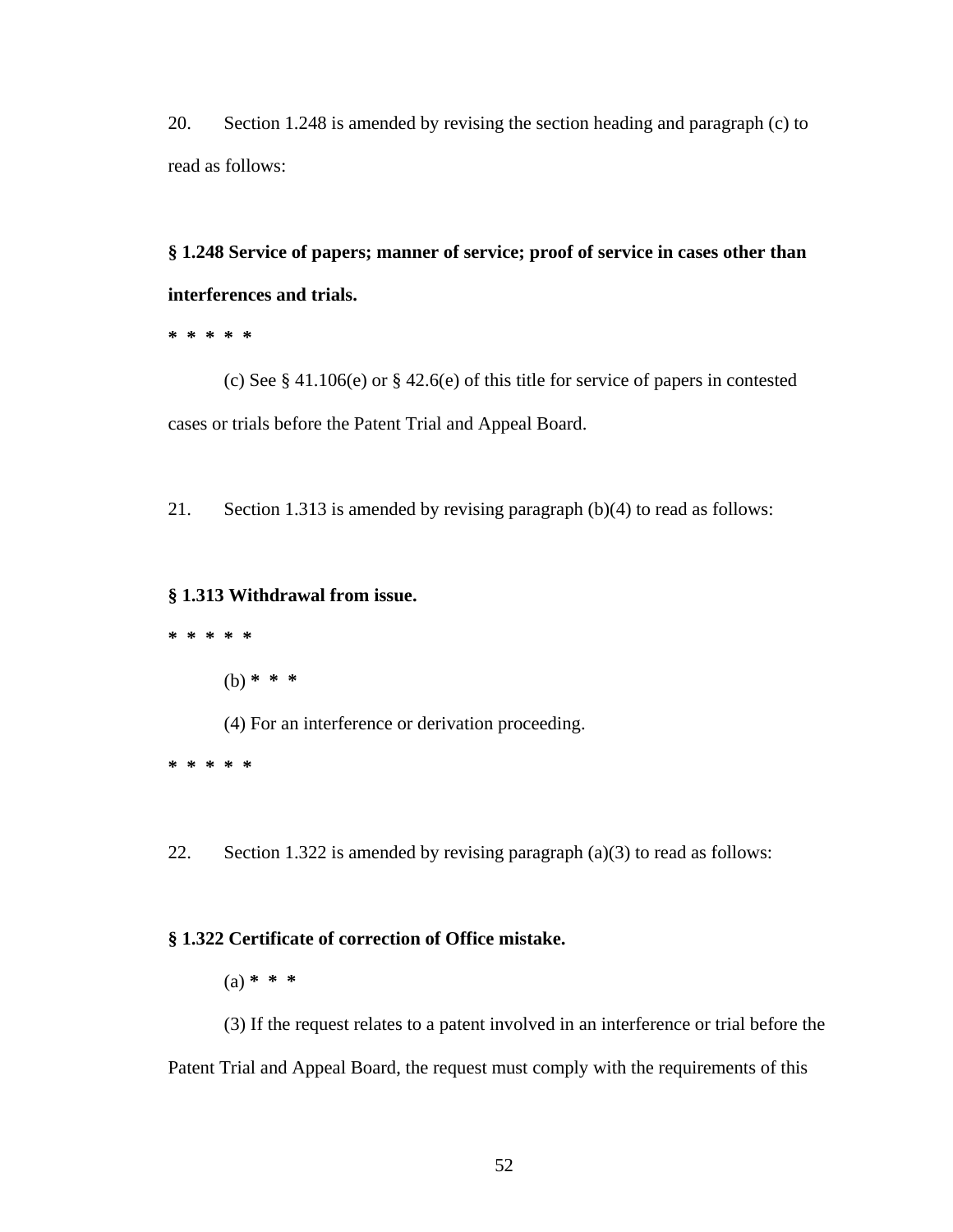section and be accompanied by a motion under  $\S 41.121(a)(2)$ ,  $\S 41.121(a)(3)$ , or  $\S 42.20$ of this title.

**\* \* \* \* \*** 

23. Section 1.323 is revised to read as follows:

## **§ 1.323 Certificate of correction of applicant's mistake.**

The Office may issue a certificate of correction under the conditions specified in 35 U.S.C. 255 at the request of the patentee or the patentee's assignee, upon payment of the fee set forth in  $\S 1.20(a)$ . If the request relates to a patent involved in an interference or trial before the Patent Trial and Appeal Board, the request must comply with the requirements of this section and be accompanied by a motion under  $\S$  41.121(a)(2), § 41.121(a)(3) or § 42.20 of this title.

24. The undesignated center heading before § 1.501 is revised to read as follows:

## CITATION OF PRIOR ART AND WRITTEN STATEMENTS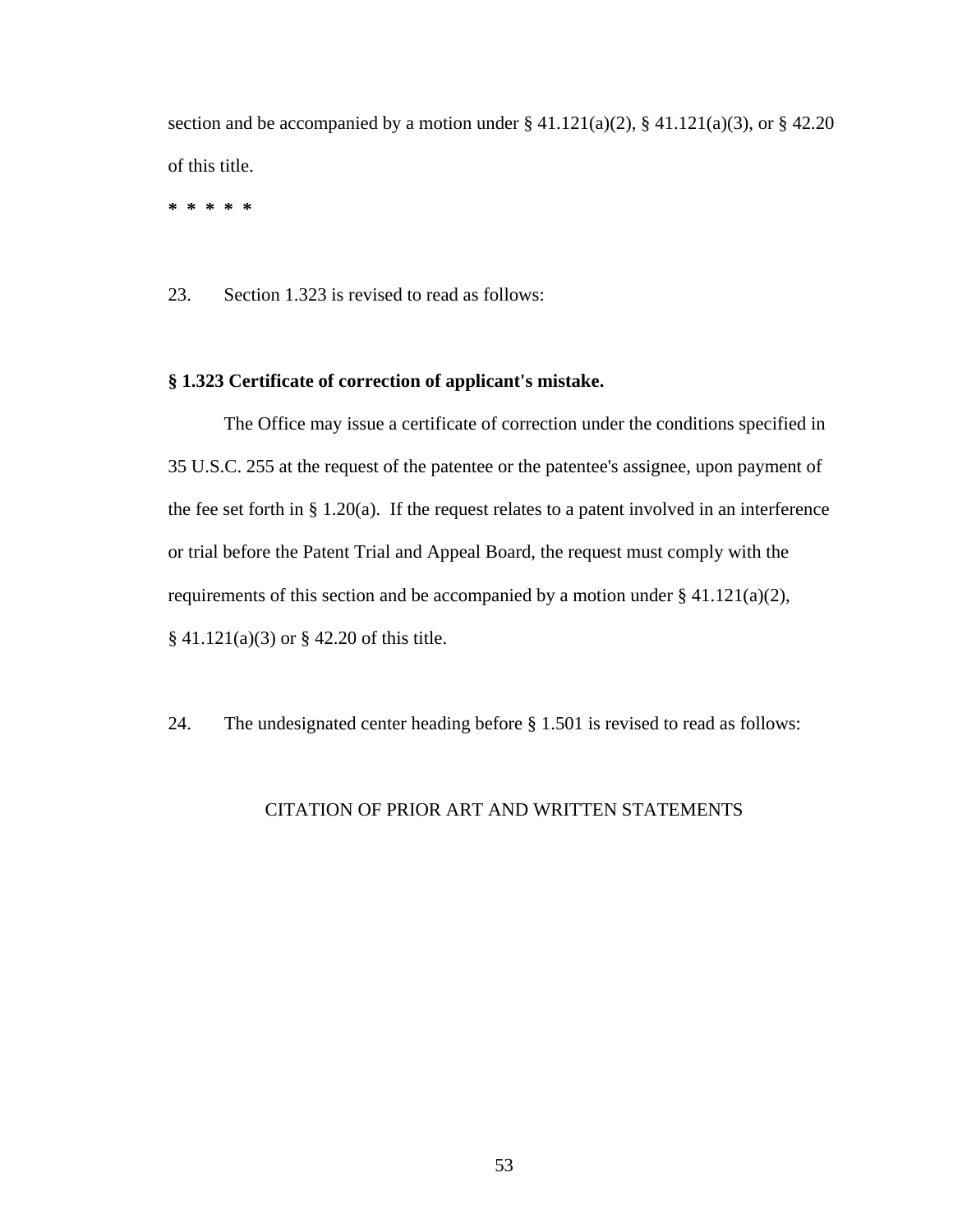25. Section 1.501 is revised to read as follows:

## **§ 1.501 Citation of prior art and written statements in patent files.**

(a) Information content of submission: At any time during the period of enforceability of a patent, any person may file a written submission with the Office under this section, which is directed to the following information:

 (1) Prior art consisting of patents or printed publications which the person making the submission believes to have a bearing on the patentability of any claim of the patent; or

 (2) Statements of the patent owner filed by the patent owner in a proceeding before a Federal court or the Office in which the patent owner took a position on the scope of any claim of the patent. Any statement submitted under this paragraph must be accompanied by any other documents, pleadings, or evidence from the proceeding in which the statement was filed that address the written statement, and such statement and accompanying information under this paragraph must be submitted in redacted form to exclude information subject to an applicable protective order.

(3) Submissions under paragraph  $(a)(2)$  of this section must identify:

(i) The forum and proceeding in which patent owner filed each statement;

(ii) The specific papers and portions of the papers submitted that contain the statements; and

(iii) How each statement submitted is a statement in which patent owner took a position on the scope of any claim in the patent.

(b) Explanation: A submission pursuant to paragraph (a) of this section: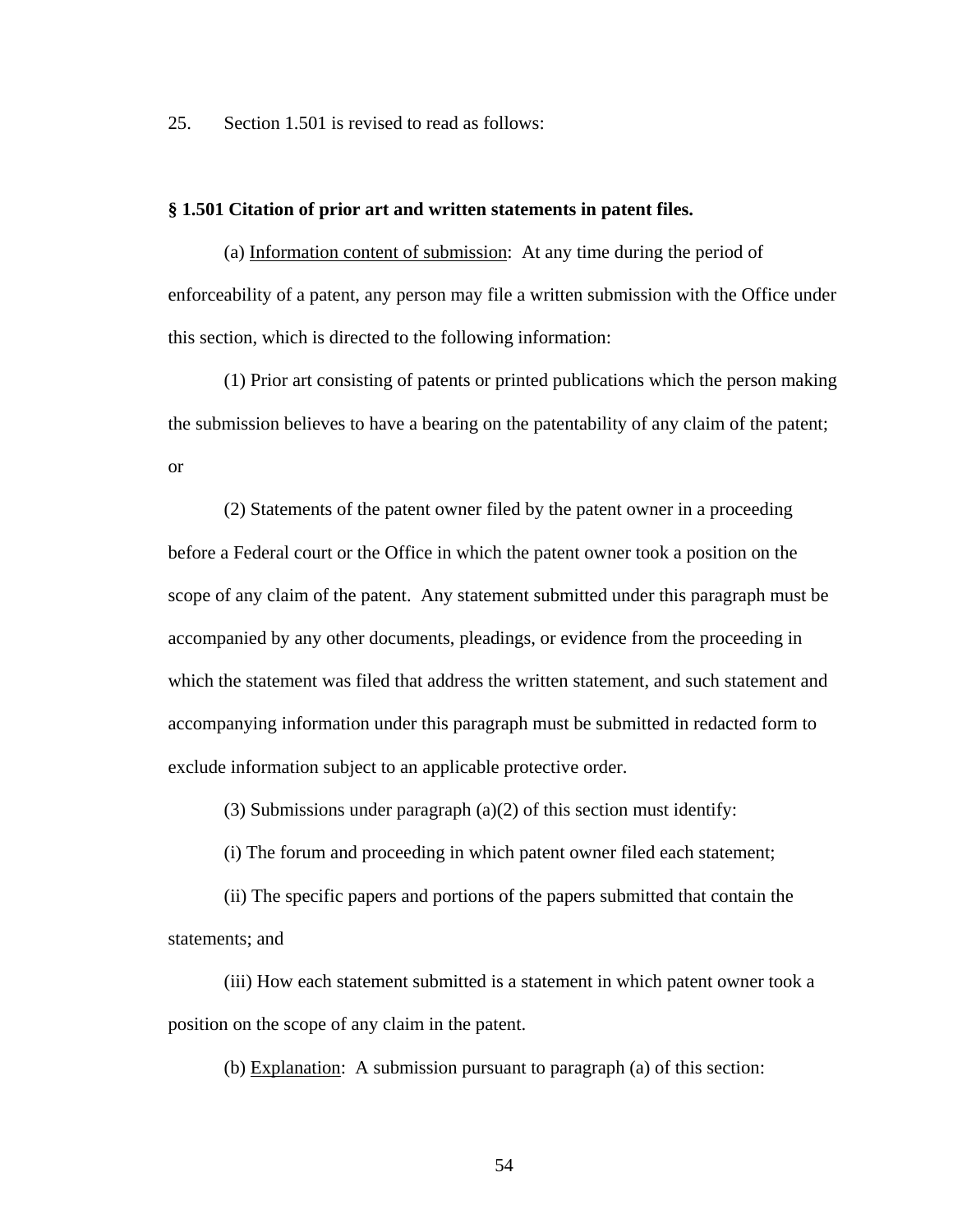(1) Must include an explanation in writing of the pertinence and manner of applying any prior art submitted under paragraph  $(a)(1)$  of this section and any written statement and accompanying information submitted under paragraph (a)(2) of this section to at least one claim of the patent, in order for the submission to become a part of the official file of the patent; and

 (2) May, if the submission is made by the patent owner, include an explanation of how the claims differ from any prior art submitted under paragraph  $(a)(1)$  of this section or any written statements and accompanying information submitted under paragraph (a)(2) of this section.

(c) Reexamination pending: If a reexamination proceeding has been requested and is pending for the patent in which the submission is filed, entry of the submission into the official file of the patent is subject to the provisions of §§ 1.502 and 1.902.

(d) Identity: If the person making the submission wishes his or her identity to be excluded from the patent file and kept confidential, the submission papers must be submitted anonymously without any identification of the person making the submission.

(e) Certificate of Service: A submission under this section by a person other than the patent owner must include a certification that a copy of the submission was served in its entirety upon patent owner at the address as provided for in § 1.33 (c). A submission by a person other than the patent owner that fails to include proper proof of service as required by § 1.248(b) will not be entered into the patent file.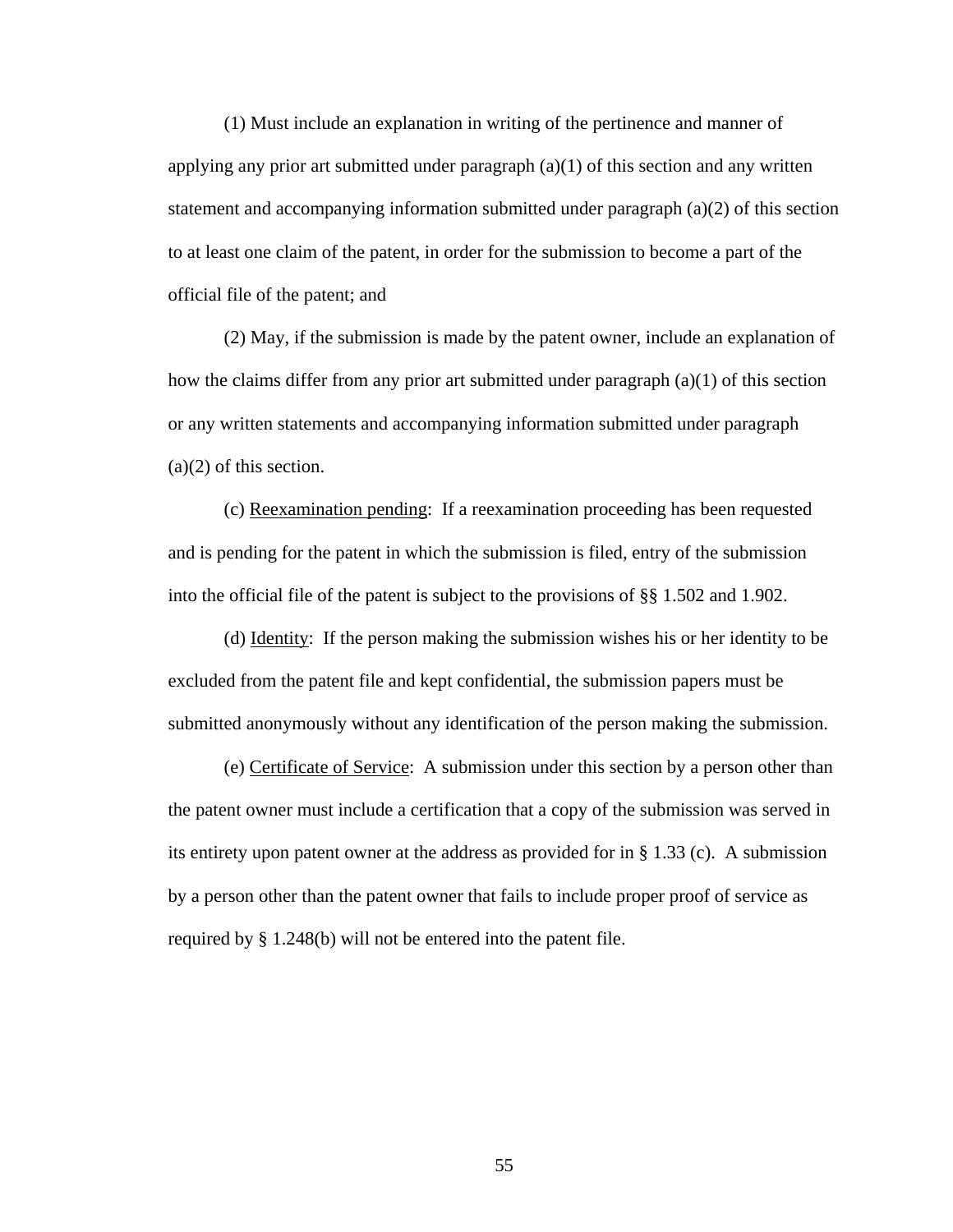26. Section 1.510 is amended by revising paragraphs (a) and (b)(2) and adding new paragraph (b)(6) to read as follows:

## **§ 1.510 Request for ex parte reexamination.**

(a) Any person may, at any time during the period of enforceability of a patent, file a request for an ex parte reexamination by the Office of any claim of the patent on the basis of prior art patents or printed publications cited under § 1.501, unless prohibited by 35 U.S.C. 315(e)(1) or 35 U.S.C. 325(e)(1). The request must be accompanied by the fee for requesting reexamination set in  $\S 1.20(c)(1)$ .

(b) **\* \* \*** 

(2) An identification of every claim for which reexamination is requested, and a detailed explanation of the pertinency and manner of applying the cited prior art to every claim for which reexamination is requested. For each statement of the patent owner and accompanying information submitted pursuant to  $\S 1.501(a)(2)$  which is relied upon in the detailed explanation, the request must explain how that statement is being used to determine the proper meaning of a patent claim in connection with the prior art applied to that claim and how each relevant claim is being interpreted. If appropriate, the party requesting reexamination may also point out how claims distinguish over cited prior art. **\* \* \* \* \*** 

(6) A certification by the third party requester that the statutory estoppel provisions of 35 U.S.C. 315(e)(1) or 35 U.S.C. 325(e)(1) do not prohibit the requester from filing the ex parte reexamination request.

**\* \* \* \* \***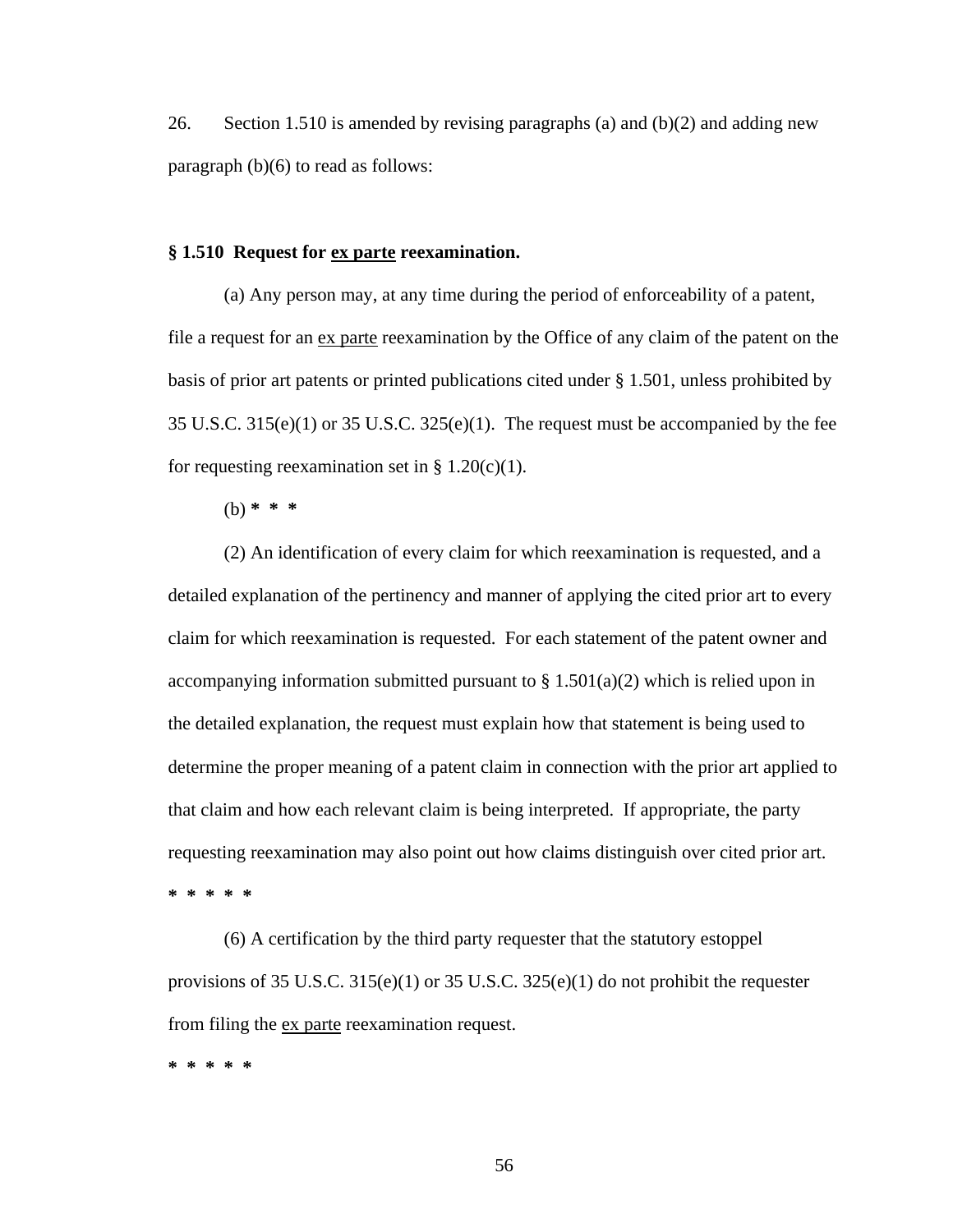27. Section 1.515 is amended by revising paragraph (a) to read as follows:

### **§ 1.515 Determination of the request for ex parte reexamination.**

(a) Within three months following the filing date of a request for an ex parte reexamination, an examiner will consider the request and determine whether or not a substantial new question of patentability affecting any claim of the patent is raised by the request and the prior art cited therein, with or without consideration of other patents or printed publications. A statement and any accompanying information submitted pursuant to  $\S 1.501(a)(2)$  will not be considered by the examiner when making a determination on the request. The examiner's determination will be based on the claims in effect at the time of the determination, will become a part of the official file of the patent, and will be given or mailed to the patent owner at the address provided for in  $\S$  1.33(c) and to the person requesting reexamination.

**\* \* \* \* \*** 

28. Section 1.552 is amended by adding new paragraph (d) to read as follows:

#### **§ 1.552 Scope of reexamination in ex parte reexamination proceedings.**

#### **\* \* \* \* \***

(d) Any statement of the patent owner and any accompanying information submitted pursuant to  $\S 1.501(a)(2)$  which is of record in the patent being reexamined (which includes any reexamination files for the patent) may be used after a reexamination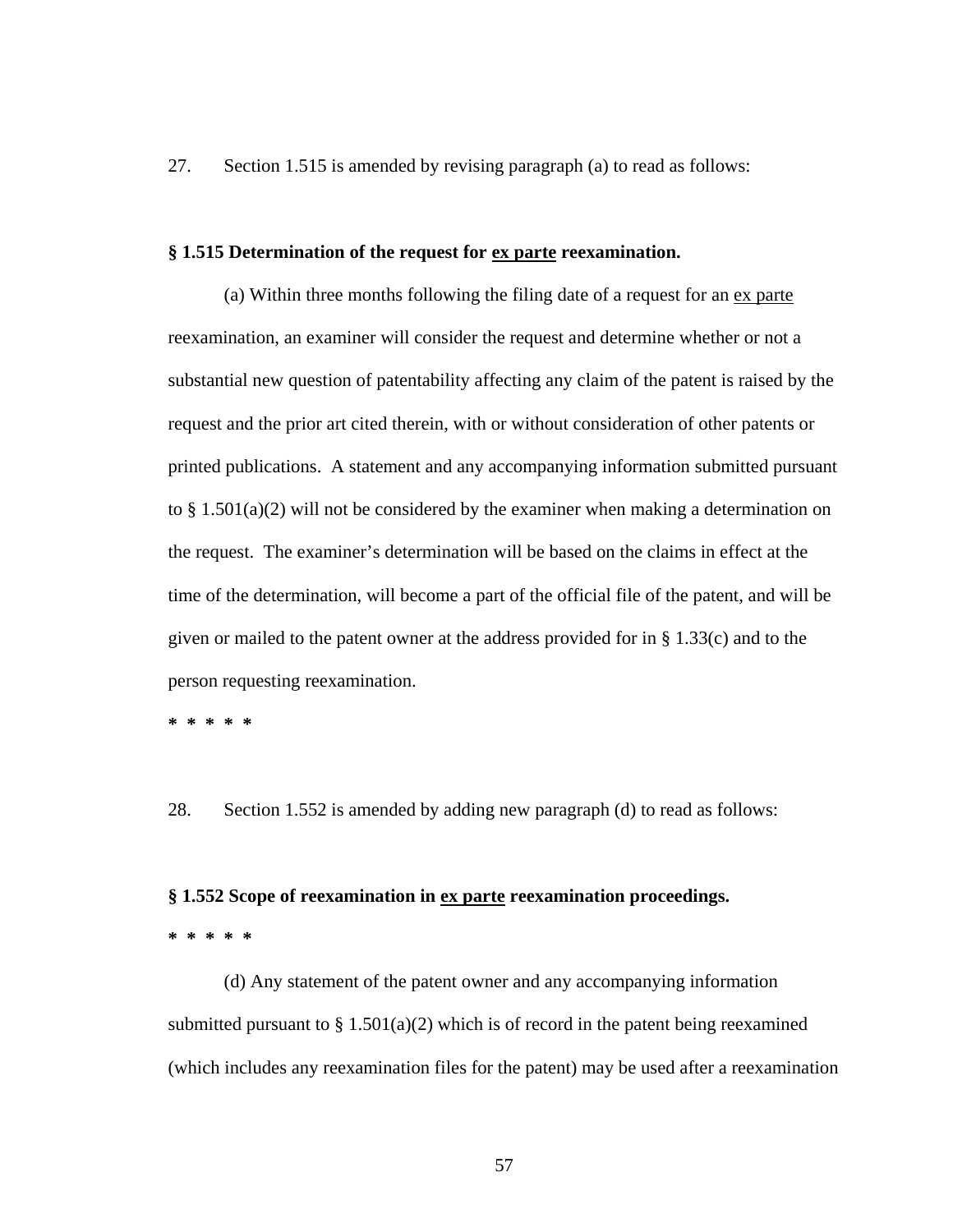proceeding has been ordered to determine the proper meaning of a patent claim when applying patents or printed publications.

29. Section 1.701 is amended by revising paragraphs (a)(1), (a)(3), (c)(1)(i), (c)(1)(ii),  $(c)(2)(iii)$ , and  $(c)(3)$  to read as follows:

**§ 1.701 Extension of patent term due to examination delay under the Uruguay Round Agreements Act (original applications, other than designs, filed on or after June 8, 1995, and before May 29, 2000).** 

(a) **\* \* \***

 (1) Interference or derivation proceedings under 35 U.S.C. 135(a); and/or **\* \* \* \* \*** 

(3) Appellate review by the Patent Trial and Appeal Board or by a Federal court under 35 U.S.C. 141 or 145, if the patent was issued pursuant to a decision in the review reversing an adverse determination of patentability and if the patent is not subject to a terminal disclaimer due to the issuance of another patent claiming subject matter that is not patentably distinct from that under appellate review. If an application is remanded by a panel of the Patent Trial and Appeal Board and the remand is the last action by a panel of the Patent Trial and Appeal Board prior to the mailing of a notice of allowance under 35 U.S.C. 151 in the application, the remand shall be considered a decision in the review reversing an adverse determination of patentability as that phrase is used in 35 U.S.C. 154(b)(2) as amended by section 532(a) of the Uruguay Round Agreements Act, Public Law 103-465, 108 Stat. 4809, 4983-85 (1994), and a final decision in favor of the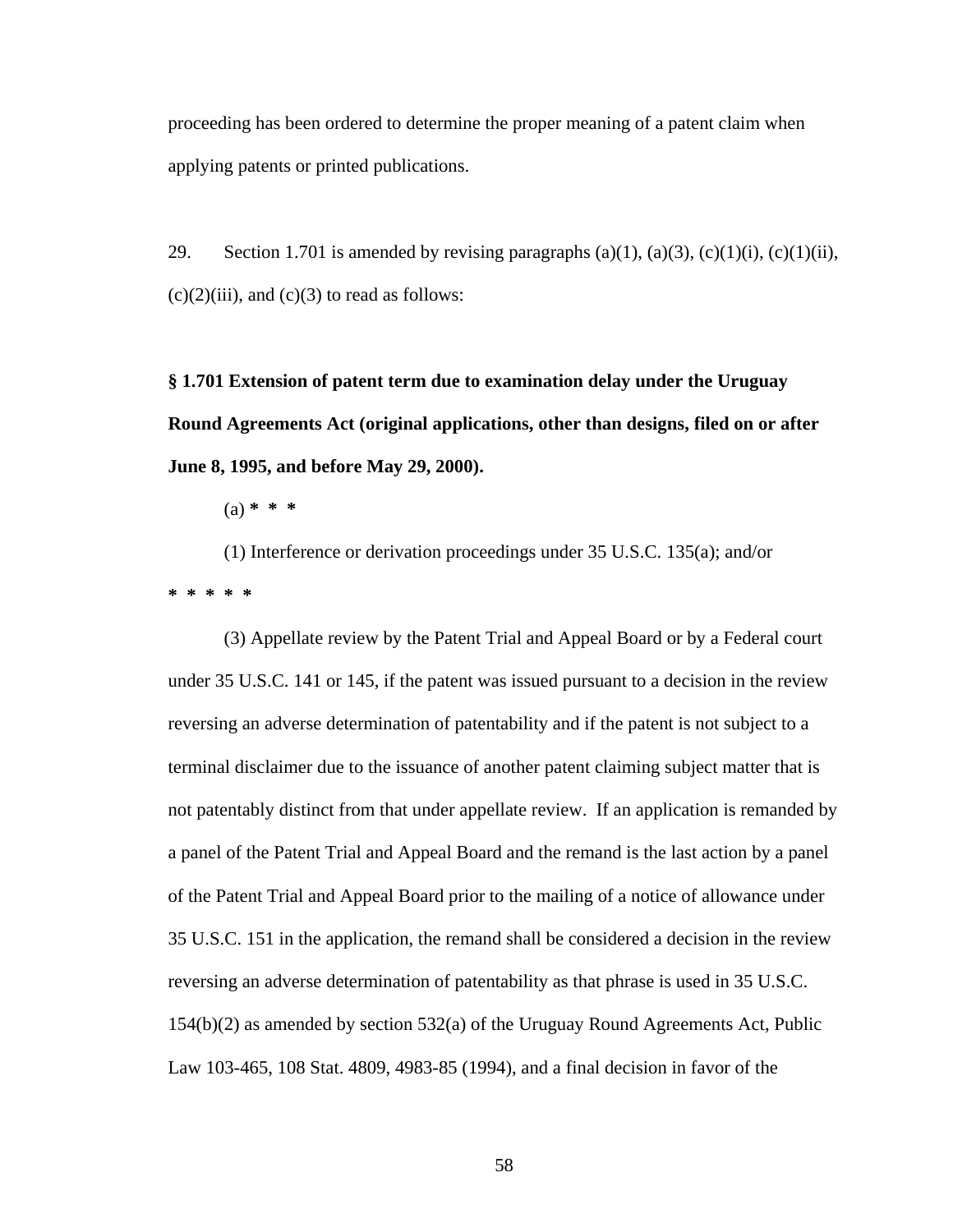applicant under paragraph (c)(3) of this section. A remand by a panel of the Patent Trial and Appeal Board shall not be considered a decision in the review reversing an adverse determination of patentability as provided in this paragraph if there is filed a request for continued examination under 35 U.S.C. 132(b) that was not first preceded by the mailing, after such remand, of at least one of an action under 35 U.S.C. 132 or a notice of allowance under 35 U.S.C. 151.

 $(c)(1)$  \* \* \*

 (i) With respect to each interference or derivation proceeding in which the application was involved, the number of days, if any, in the period beginning on the date the interference or derivation proceeding was instituted to involve the application in the interference or derivation proceeding and ending on the date that the interference or derivation proceeding was terminated with respect to the application; and

(ii) The number of days, if any, in the period beginning on the date prosecution in the application was suspended by the Patent and Trademark Office due to interference or derivation proceedings under 35 U.S.C. 135(a) not involving the application and ending on the date of the termination of the suspension.

(2) **\* \* \***

(iii) The number of days, if any, in the period beginning on the date applicant was notified that an interference or derivation proceeding would be instituted but for the secrecy order and ending on the date the secrecy order and any renewal thereof was removed; and

**\* \* \* \* \***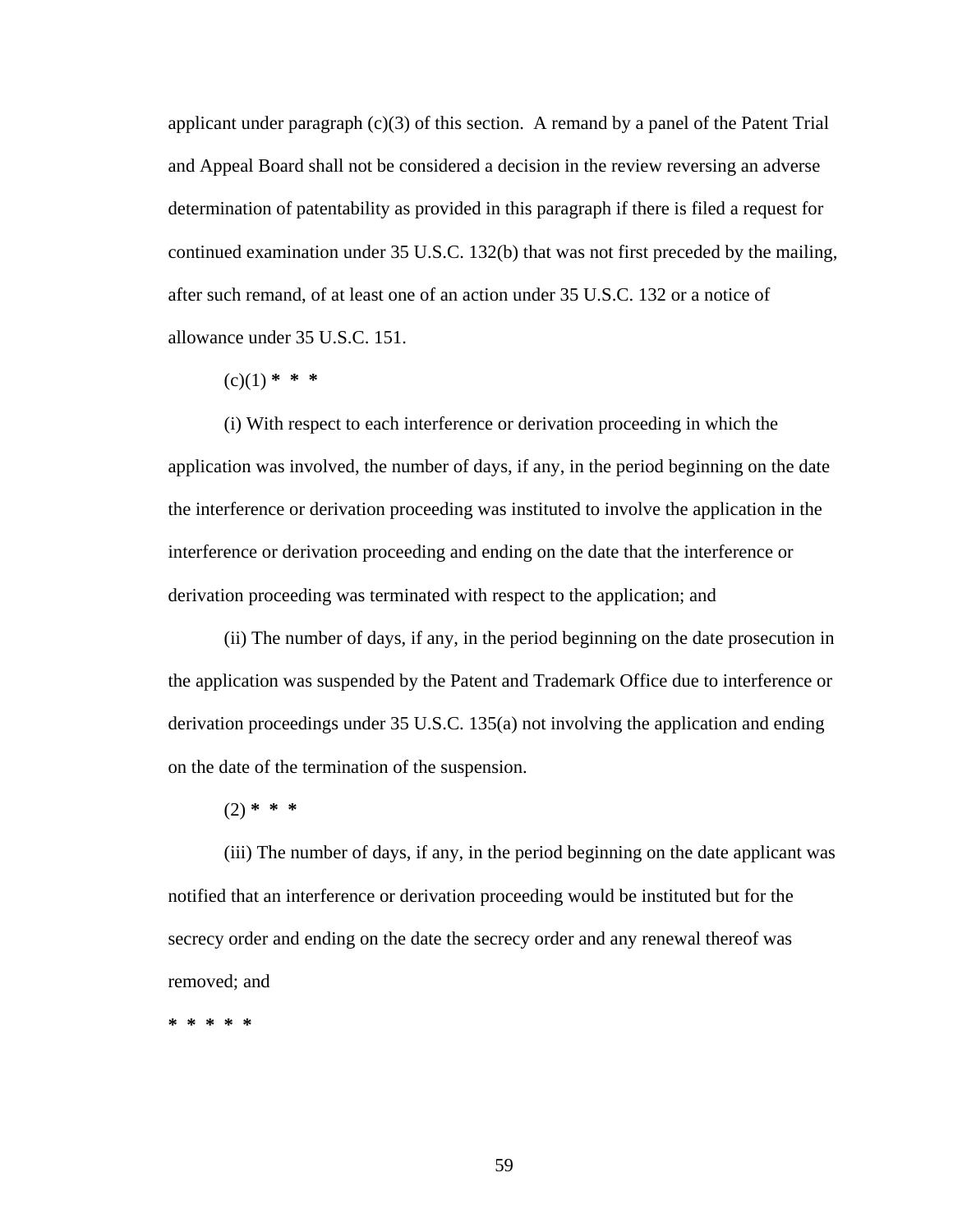(3) The period of delay under paragraph (a)(3) of this section is the sum of the number of days, if any, in the period beginning on the date on which an appeal to the Patent Trial and Appeal Board was filed under 35 U.S.C. 134 and ending on the date of a final decision in favor of the applicant by the Patent Trial and Appeal Board or by a Federal court in an appeal under 35 U.S.C. 141 or a civil action under 35 U.S.C. 145. **\* \* \* \* \*** 

30. Section 1.702 is amended by revising paragraphs (a)(3), (b)(2), (b)(4), (c), and (e) to read as follows:

**§ 1.702 Grounds for adjustment of patent term due to examination delay under the Patent Term Guarantee Act of 1999 (original applications, other than designs, filed on or after May 29, 2000).** 

(a) **\* \* \***

(3) Act on an application not later than four months after the date of a decision by the Patent Trial and Appeal Board under 35 U.S.C. 134 or 135 or a decision by a Federal court under 35 U.S.C. 141, 145, or 146 where at least one allowable claim remains in the application; or

**\* \* \* \* \*** 

(b) **\* \* \***

(2) Any time consumed by an interference or derivation proceeding under 35 U.S.C. 135(a); **\* \* \* \* \***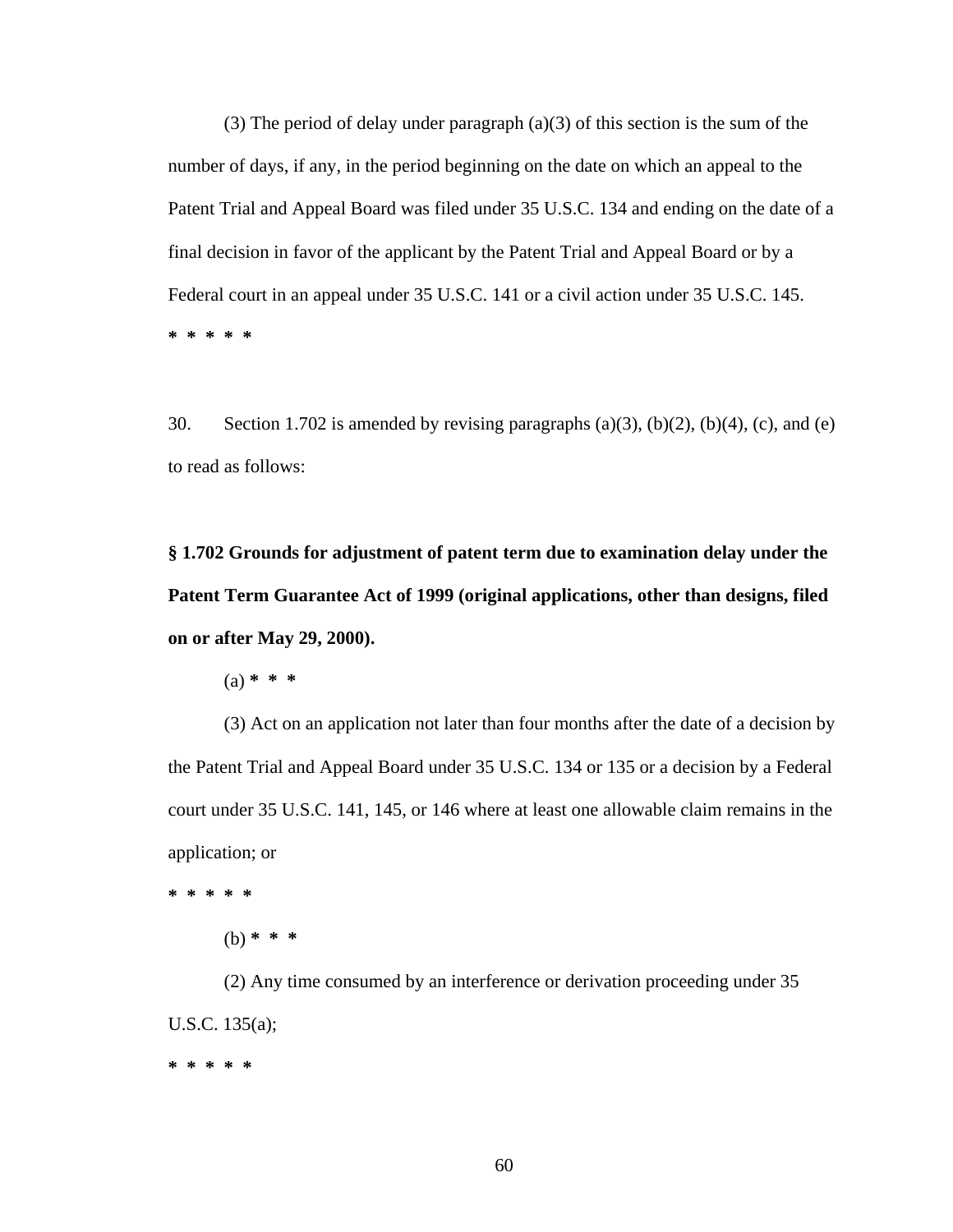(4) Any time consumed by review by the Patent Trial and Appeal Board or a Federal court; or

**\* \* \* \* \*** 

 (c) Delays caused by interference and derivation proceedings. Subject to the provisions of 35 U.S.C. 154(b) and this subpart, the term of an original patent shall be adjusted if the issuance of the patent was delayed due to interference or derivation proceedings under 35 U.S.C. 135(a).

**\* \* \* \* \*** 

 (e) Delays caused by successful appellate review. Subject to the provisions of 35 U.S.C. 154(b) and this subpart, the term of an original patent shall be adjusted if the issuance of the patent was delayed due to review by the Patent Trial and Appeal Board under 35 U.S.C. 134 or by a Federal court under 35 U.S.C. 141 or 145, if the patent was issued under a decision in the review reversing an adverse determination of patentability. If an application is remanded by a panel of the Patent Trial and Appeal Board and the remand is the last action by a panel of the Patent Trial and Appeal Board prior to the mailing of a notice of allowance under 35 U.S.C. 151 in the application, the remand shall be considered a decision by the Patent Trial and Appeal Board as that phrase is used in 35 U.S.C.  $154(b)(1)(A)(iii)$ , a decision in the review reversing an adverse determination of patentability as that phrase is used in 35 U.S.C. 154(b)(1)(C)(iii), and a final decision in favor of the applicant under § 1.703(e). A remand by a panel of the Patent Trial and Appeal Board shall not be considered a decision in the review reversing an adverse determination of patentability as provided in this paragraph if there is filed a request for continued examination under 35 U.S.C. 132(b) that was not first preceded by the mailing,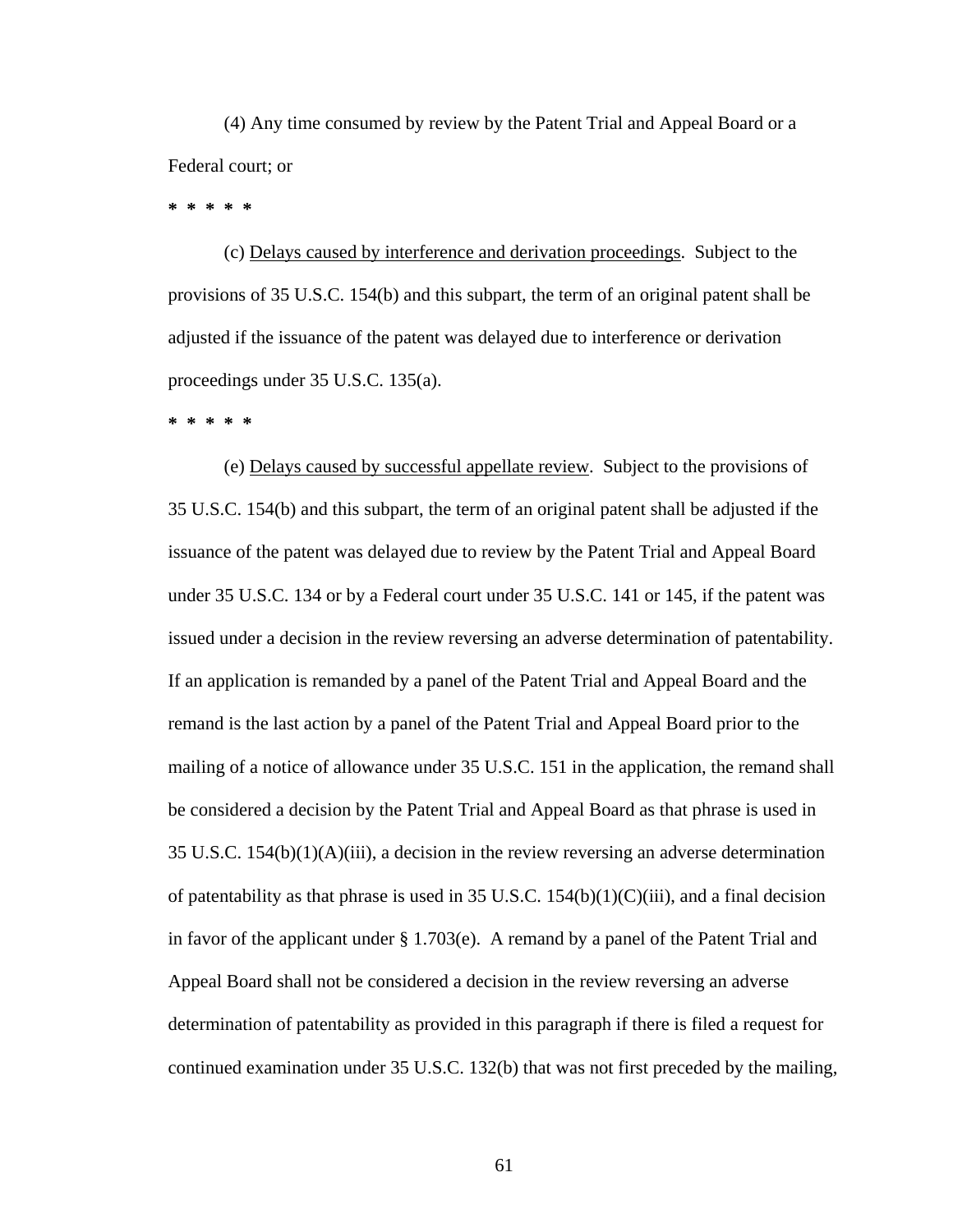after such remand, of at least one of an action under 35 U.S.C. 132 or a notice of allowance under 35 U.S.C. 151.

**\* \* \* \* \*** 

31. Section 1.703 is amended by revising paragraphs (a)(5), (b)(2), (b)(3)(iii), (c)(1),  $(c)(2)$  and  $(d)(3)$  to read as follows:

## **§ 1.703 Period of adjustment of patent term due to examination delay.**

(a) **\* \* \***

(5) The number of days, if any, in the period beginning on the day after the date that is four months after the date of a final decision by the Patent Trial and Appeal Board or by a Federal court in an appeal under 35 U.S.C. 141 or a civil action under 35 U.S.C. 145 or 146 where at least one allowable claim remains in the application and ending on the date of mailing of either an action under 35 U.S.C. 132 or a notice of allowance under 35 U.S.C. 151, whichever occurs first; and

**\* \* \* \* \*** 

(b) **\* \* \***

(2)(i) The number of days, if any, in the period beginning on the date an interference or derivation proceeding was instituted to involve the application in the interference or derivation proceeding under 35 U.S.C. 135(a) and ending on the date that the interference or derivation proceeding was terminated with respect to the application; and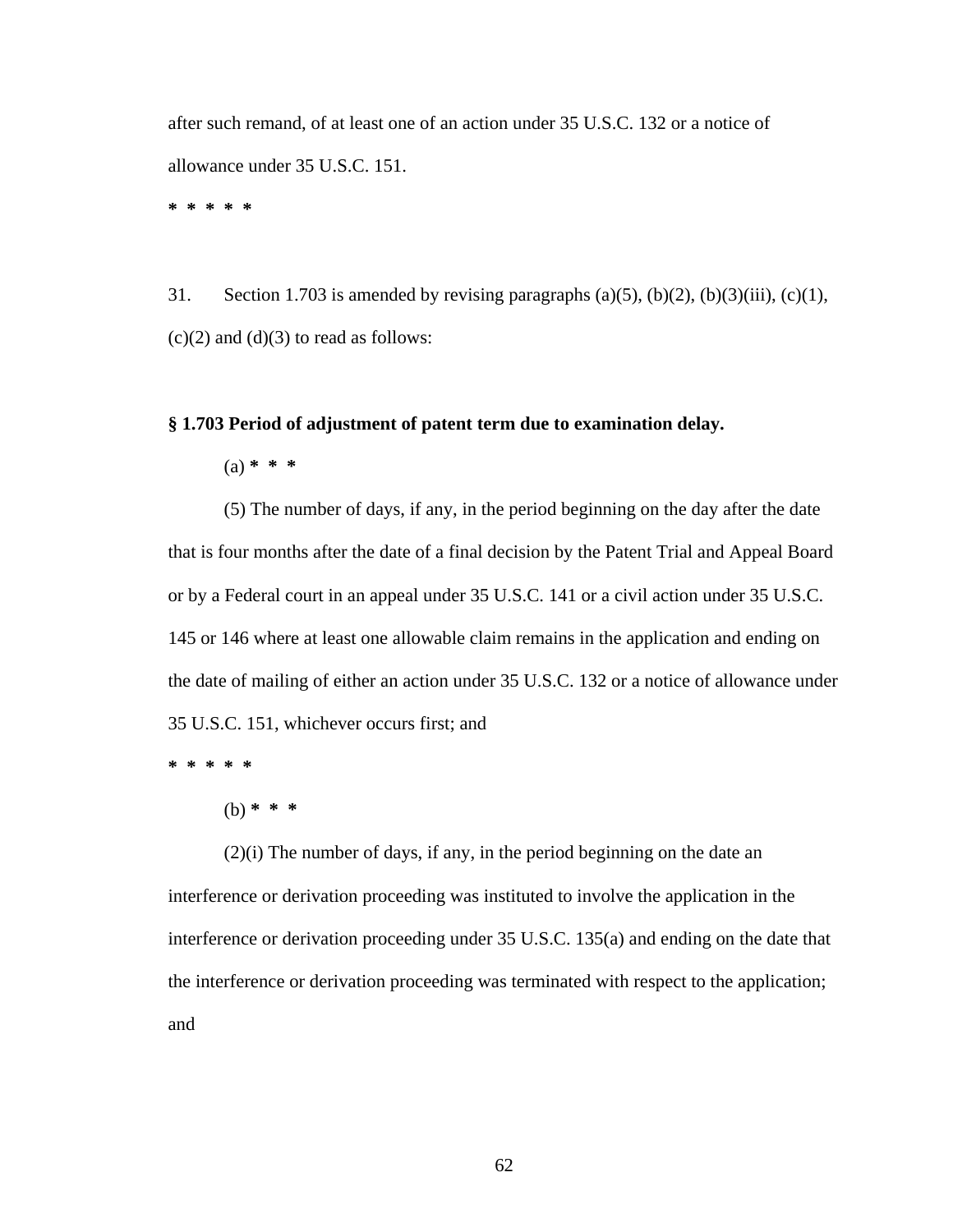(ii) The number of days, if any, in the period beginning on the date prosecution in the application was suspended by the Office due to interference or derivation proceedings under 35 U.S.C. 135(a) not involving the application and ending on the date of the termination of the suspension;

(3) **\* \* \***

(iii) The number of days, if any, in the period beginning on the date applicant was notified that an interference or derivation proceeding under 35 U.S.C. 135(a) would be instituted but for the secrecy order and ending on the date the secrecy order was removed; and

**\* \* \* \* \*** 

(c) **\* \* \***

(1) The number of days, if any, in the period beginning on the date an interference or derivation proceeding was instituted to involve the application in the interference or derivation proceeding under 35 U.S.C. 135(a) and ending on the date that the interference or derivation proceeding was terminated with respect to the application; and

(2) The number of days, if any, in the period beginning on the date prosecution in the application was suspended by the Office due to interference or derivation proceedings under 35 U.S.C. 135(a) not involving the application and ending on the date of the termination of the suspension.

(d) **\* \* \***

 (3) The number of days, if any, in the period beginning on the date applicant was notified that an interference or derivation proceeding under 35 U.S.C. 135(a) would be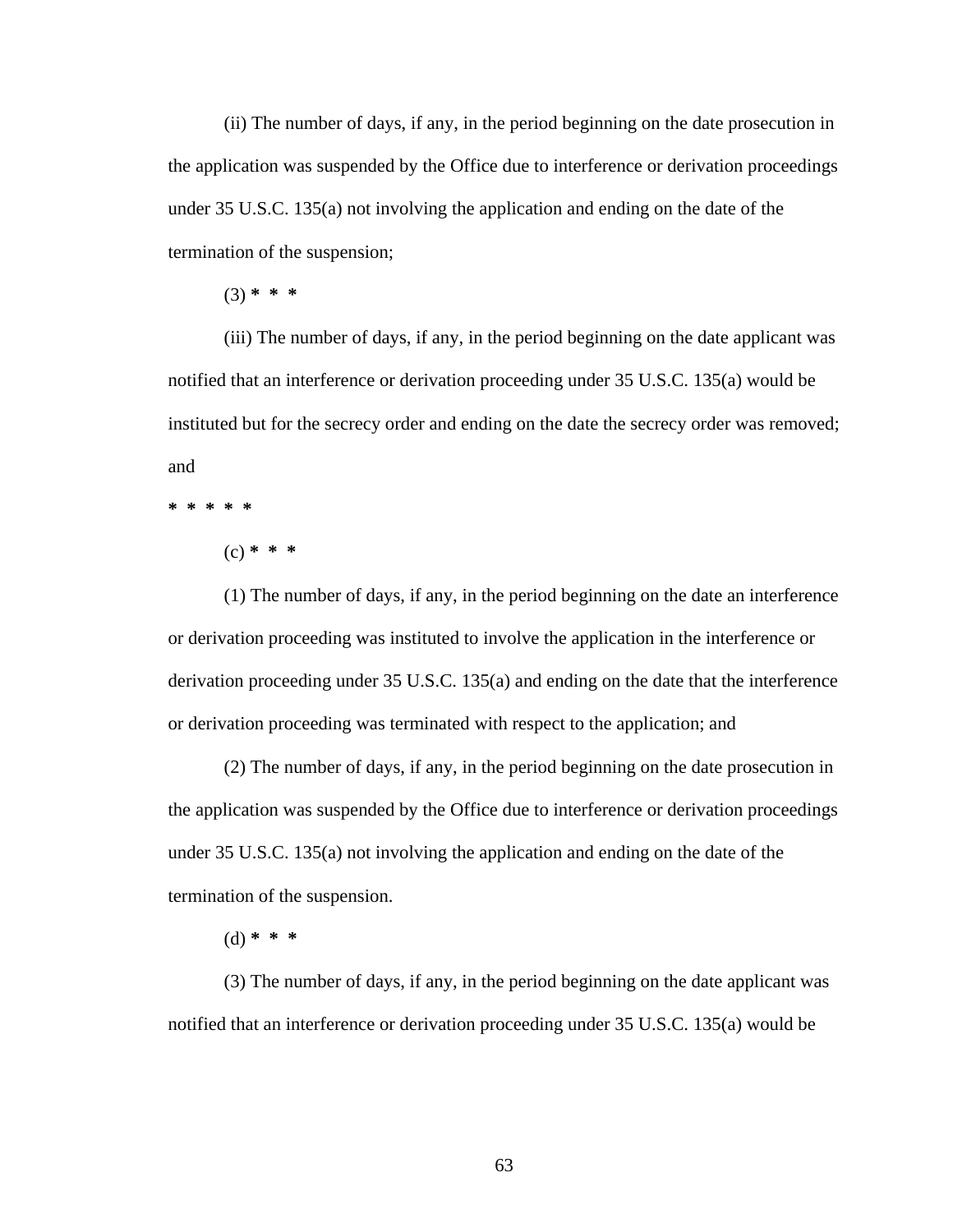instituted but for the secrecy order and ending on the date the secrecy order was removed; and

**\* \* \* \* \*** 

32. Section 1.704 is amended by revising the introductory text of paragraph (c)(9) to read as follows:

### **§ 1.704 Reduction of period of adjustment of patent term.**

- **\* \* \* \* \*** 
	- (c) **\* \* \***

(9) Submission of an amendment or other paper after a decision by the Patent Trial and Appeal Board, other than a decision designated as containing a new ground of rejection under § 41.50 (b) of this title or statement under § 41.50 $(c)$  of this title, or a decision by a Federal court, less than one month before the mailing of an Office action under 35 U.S.C. 132 or notice of allowance under 35 U.S.C. 151 that requires the mailing of a supplemental Office action or supplemental notice of allowance, in which case the period of adjustment set forth in § 1.703 shall be reduced by the lesser of: **\* \* \* \* \***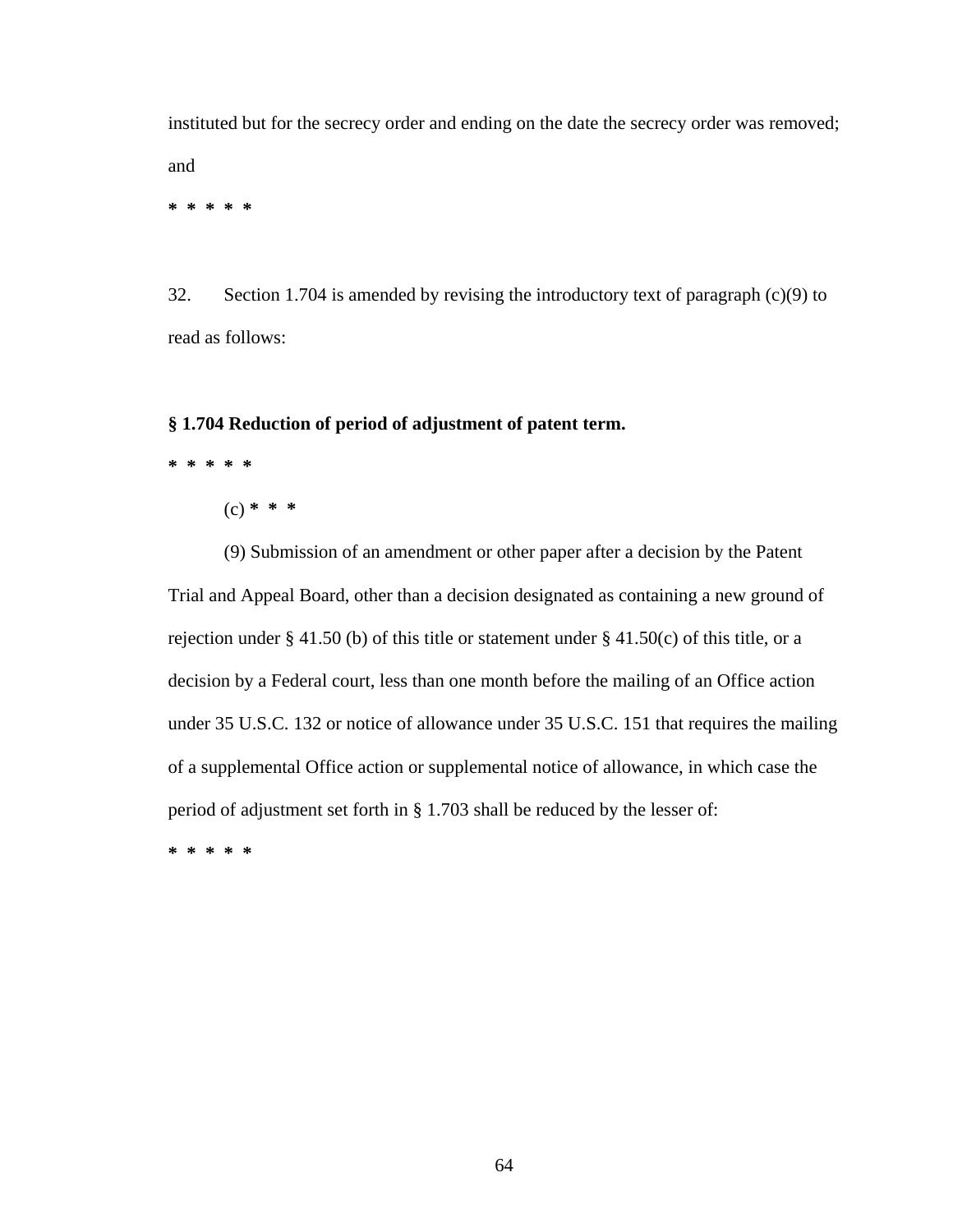33. Section 1.937 is amended by revising paragraph (a) to read as follows:

## **§ 1.937 Conduct of inter partes reexamination.**

(a) All inter partes reexamination proceedings, including any appeals to the Patent Trial and Appeal Board, will be conducted with special dispatch within the Office, unless the Director makes a determination that there is good cause for suspending the reexamination proceeding.

**\* \* \* \* \*** 

34. The undesignated center heading before § 1.959 is revised to read as follows:

# APPEAL TO THE PATENT TRIAL AND APPEAL BOARD IN INTER PARTES REEXAMINATION

35. Section 1.959 is revised to read as follows:

## **§ 1.959 Appeal in inter partes reexamination.**

Appeals to the Patent Trial and Appeal Board under 35 U.S.C. 134(c) are conducted according to part 41 of this title.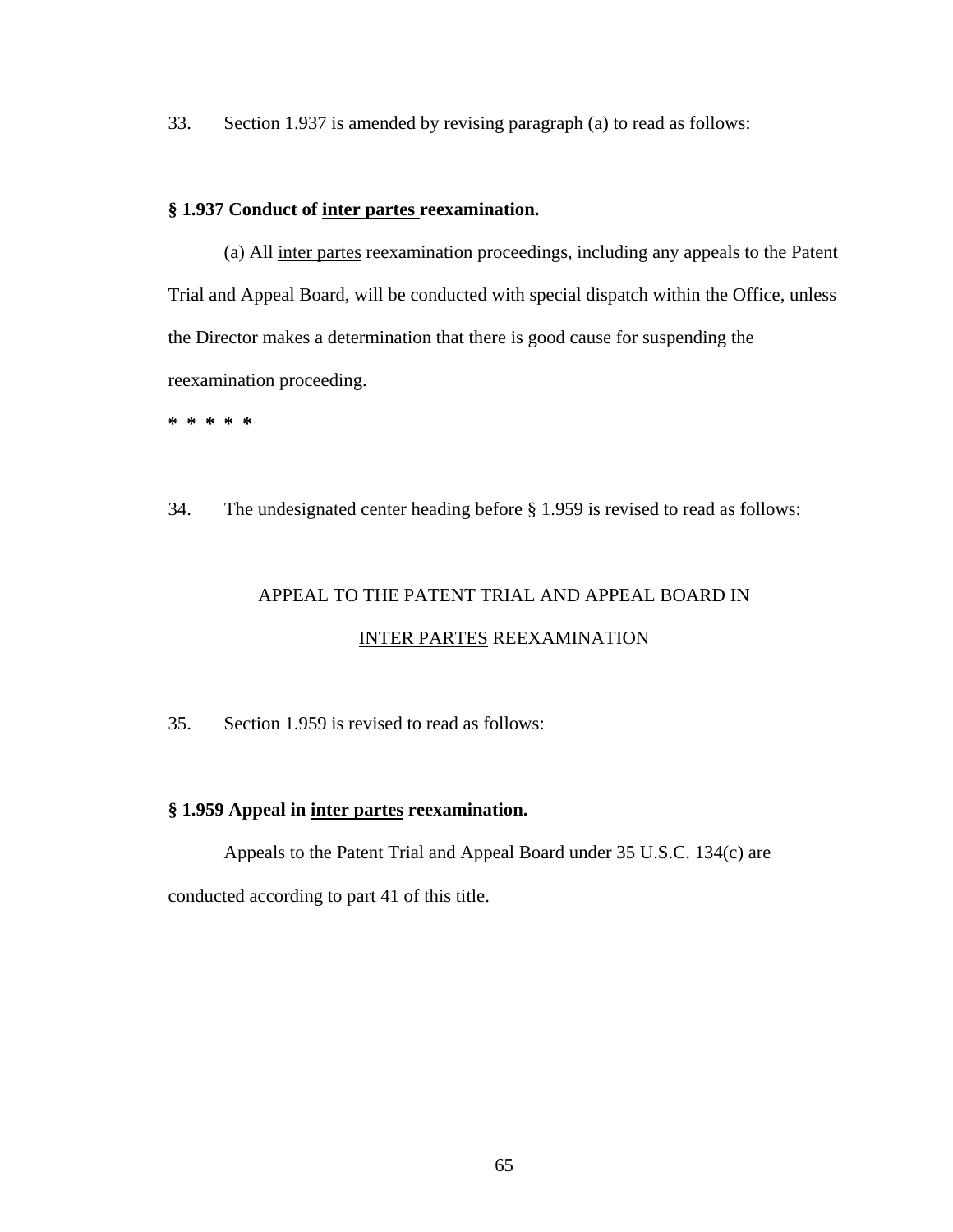36. Section 1.979 is revised to read as follows:

## **§ 1.979 Return of Jurisdiction from the Patent Trial and Appeal Board; termination of appeal proceedings.**

(a) Jurisdiction over an inter partes reexamination proceeding passes to the examiner after a decision by the Patent Trial and Appeal Board upon transmittal of the file to the examiner, subject to each appellant's right of appeal or other review, for such further action as the condition of the inter partes reexamination proceeding may require, to carry into effect the decision of the Patent Trial and Appeal Board.

(b) Upon judgment in the appeal before the Patent Trial and Appeal Board, if no further appeal has been taken (§ 1.983), the prosecution in the <u>inter partes</u> reexamination proceeding will be terminated and the Director will issue and publish a certificate under § 1.997 concluding the proceeding. If an appeal to the U.S. Court of Appeals for the Federal Circuit has been filed, that appeal is considered terminated when the mandate is issued by the Court.

37. Section 1.981 is revised to read as follows:

#### **§ 1.981 Reopening after a final decision of the Patent Trial and Appeal Board.**

When a decision by the Patent Trial and Appeal Board on appeal has become final for judicial review, prosecution of the inter partes reexamination proceeding will not be reopened or reconsidered by the primary examiner except under the provisions of § 41.77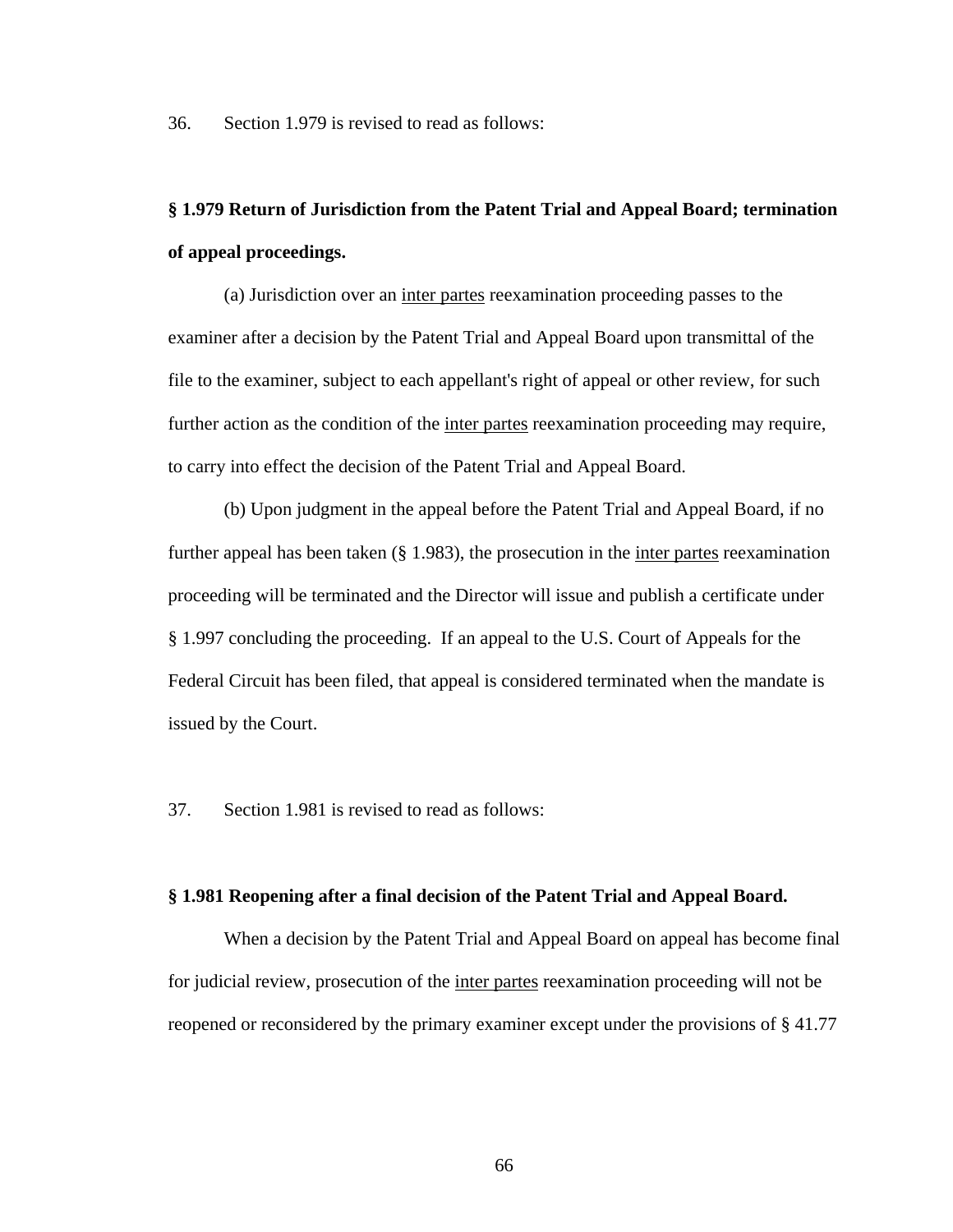of this title without the written authority of the Director, and then only for the consideration of matters not already adjudicated, sufficient cause being shown.

38. Section 1.983 is amended by revising paragraphs (a), (c), (d), and (f) to read as follows:

## **§ 1.983 Appeal to the United States Court of Appeals for the Federal Circuit in inter partes reexamination.**

(a) The patent owner or third party requester in an inter partes reexamination proceeding who is a party to an appeal to the Patent Trial and Appeal Board and who is dissatisfied with the decision of the Patent Trial and Appeal Board may, subject to § 41.81, appeal to the U.S. Court of Appeals for the Federal Circuit and may be a party to any appeal thereto taken from a reexamination decision of the Patent Trial and Appeal Board.

**\* \* \* \* \*** 

 (c) If the patent owner has filed a notice of appeal to the U.S. Court of Appeals for the Federal Circuit, the third party requester may cross appeal to the U.S. Court of Appeals for the Federal Circuit if also dissatisfied with the decision of the Patent Trial and Appeal Board.

(d) If the third party requester has filed a notice of appeal to the U.S. Court of Appeals for the Federal Circuit, the patent owner may cross appeal to the U.S. Court of Appeals for the Federal Circuit if also dissatisfied with the decision of the Patent Trial and Appeal Board.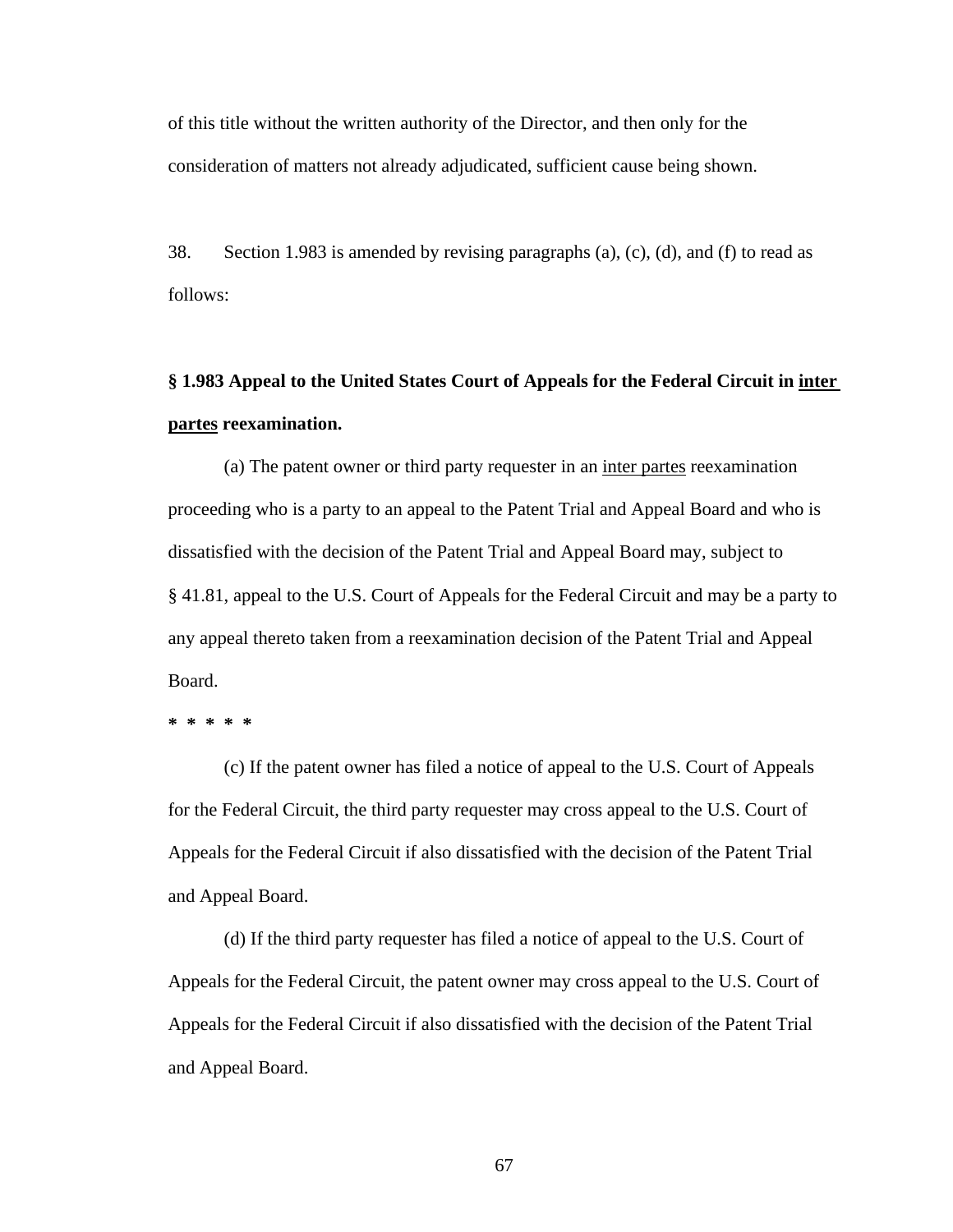**\* \* \* \* \*** 

 (f) Notwithstanding any provision of the rules, in any reexamination proceeding commenced prior to November 2, 2002, the third party requester is precluded from appealing and cross appealing any decision of the Patent Trial and Appeal Board to the U.S. Court of Appeals for the Federal Circuit, and the third party requester is precluded from participating in any appeal taken by the patent owner to the U.S. Court of Appeals for the Federal Circuit.

39. Section 1.985 is revised to read as follows:

## **§ 1.985 Notification of prior or concurrent proceedings in inter partes reexamination.**

(a) In any inter partes reexamination proceeding, the patent owner shall call the attention of the Office to any prior or concurrent proceedings in which the patent is or was involved, including but not limited to interference or trial before the Patent Trial and Appeal Board, reissue, reexamination, or litigation and the results of such proceedings.

(b) Notwithstanding any provision of the rules, any person at any time may file a paper in an inter partes reexamination proceeding notifying the Office of a prior or concurrent proceeding in which the same patent is or was involved, including but not limited to interference or trial before the Patent Trial and Appeal Board, reissue, reexamination, or litigation and the results of such proceedings. Such paper must be limited to merely providing notice of the other proceeding without discussion of issues of the current inter partes reexamination proceeding.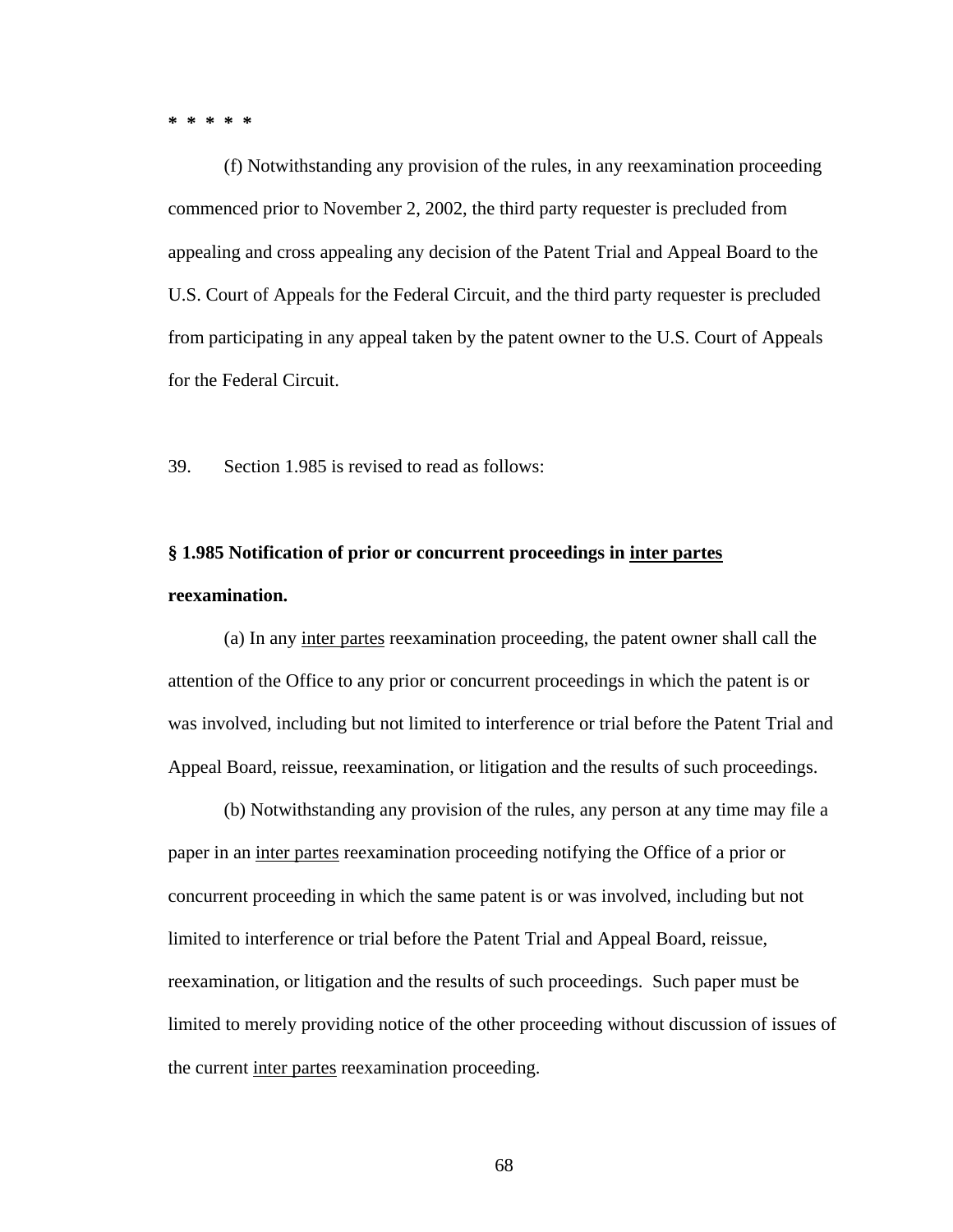40. Section 1.993 is revised to read as follows:

## **§ 1.993 Suspension of concurrent interference and inter partes reexamination proceeding.**

If a patent in the process of inter partes reexamination is or becomes involved in an interference or trial before the Patent Trial and Appeal Board, the Director may suspend the inter partes reexamination, interference, or trial. The Director will not consider a request to suspend an interference or trial unless a motion under  $\S 41.121(a)(3)$ of this title to suspend the interference or trial has been presented to, and denied by, an administrative patent judge and the request is filed within ten (10) days of a decision by an administrative patent judge denying the motion for suspension or such other time as the administrative patent judge may set.

## **PART 5—SECRECY OF CERTAIN INVENTIONS AND LICENSES TO EXPORT AND FILE APPLICATIONS IN FOREIGN COUNTRIES**

41. The authority citation for 37 CFR part 5 continues to read as follows:

Authority: 35 U.S.C. 2(b)(2), 41, 181–188, as amended by the Patent Law Foreign Filing Amendments Act of 1988, Pub. L. 100–418, 102 Stat. 1567; the Arms Export Control Act, as amended, 22 U.S.C. 2751 et seq.; the Atomic Energy Act of 1954, as amended, 42 U.S.C. 2011 et seq.; the Nuclear Non Proliferation Act of 1978, 22 U.S.C. 3201 et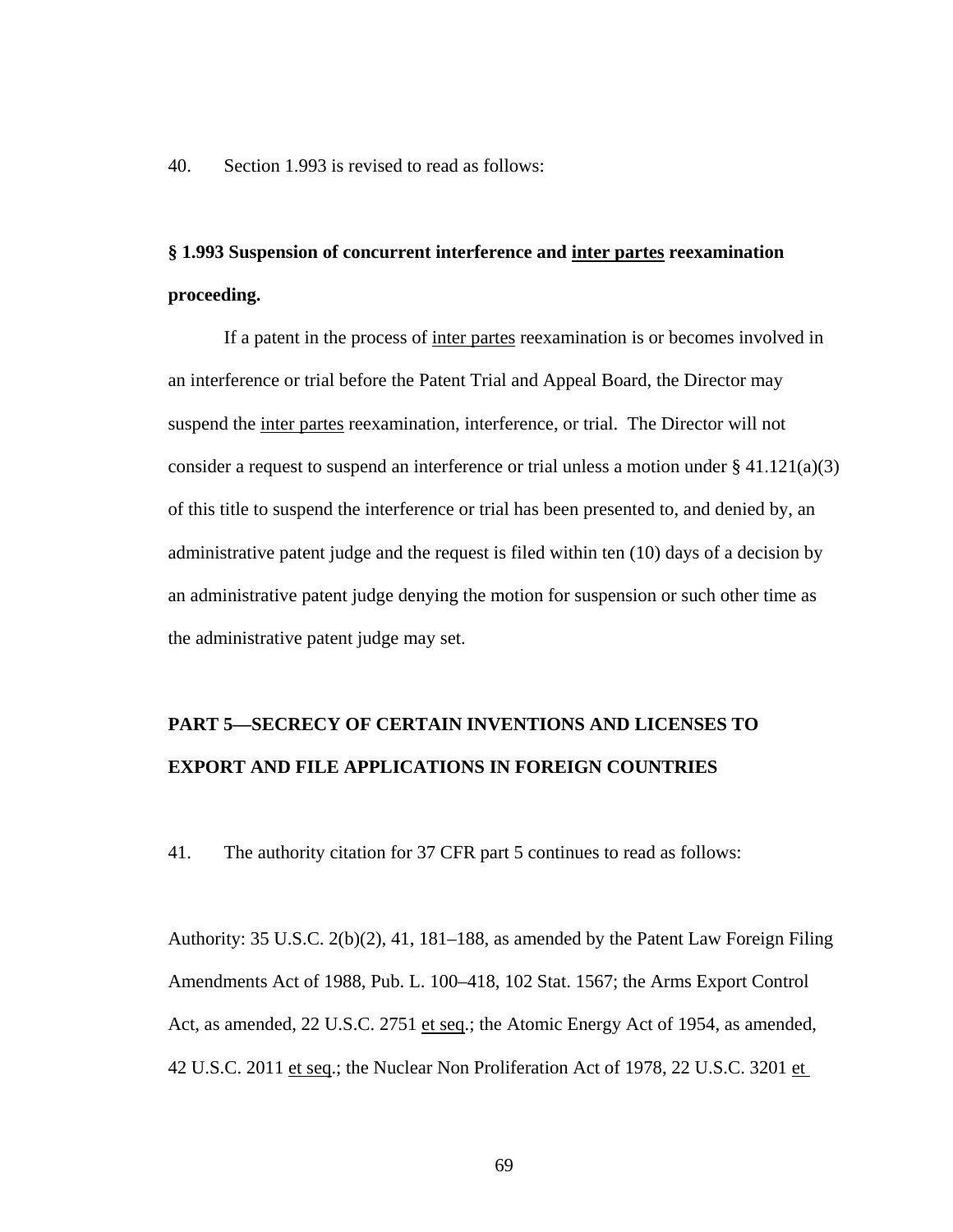seq.; and the delegations in the regulations under these Acts to the Director (15 CFR 370.10(j), 22 CFR 125.04, and 10 CFR 810.7).

42. Section 5.3 is amended by revising paragraph (b) to read as follows:

## **§ 5.3 Prosecution of application under secrecy orders; withholding patent. \* \* \* \* \***

(b) An interference or derivation will not be instituted involving a national application under secrecy order. An applicant whose application is under secrecy order may suggest an interference (§ 41.202(a) of this title), but the Office will not act on the request while the application remains under a secrecy order.

**\* \* \* \* \*** 

# **PART 10—REPRESENTATION OF OTHERS BEFORE THE PATENT AND TRADEMARK OFFICE**

43. The authority citation for 37 CFR part 10 continues to read as follows:

Authority: 5 U.S.C. 500, 15 U.S.C. 1123; 35 U.S.C. 2(b)(2), 31, 32, 41.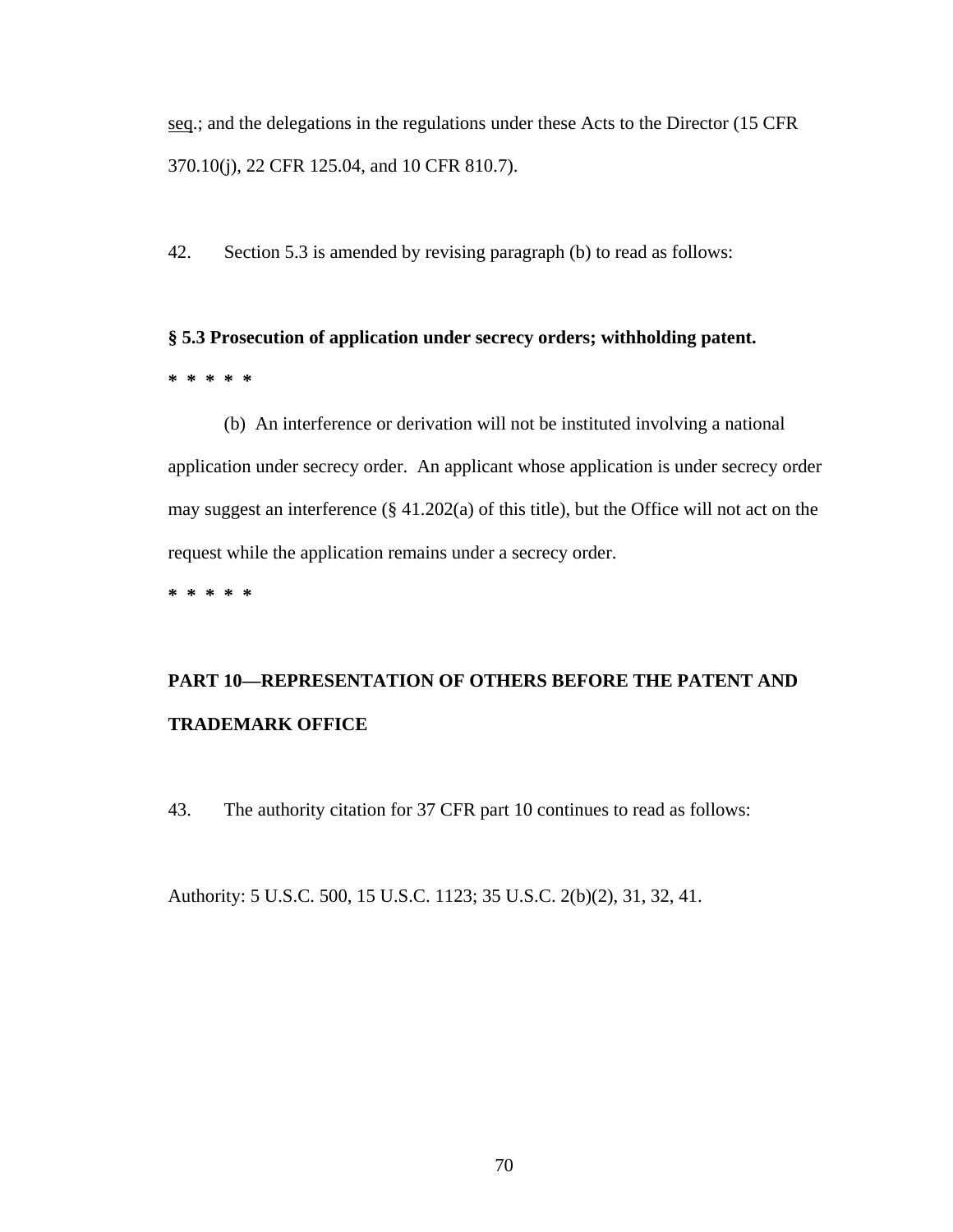44. Section 10.1 is amended by revising paragraph (s) to read as follows:

## **§ 10.1 Definitions.**

## **\* \* \* \* \***

 (s) A proceeding before the Office includes an application, a reexamination, a protest, a public use proceeding, a patent interference, a trial before the Patent Trial and Appeal Board, an inter partes trademark proceeding, or any other proceeding which is pending before the Office.

**\* \* \* \* \*** 

## **PART 11—REPRESENTATION OF OTHERS BEFORE THE UNITED STATES PATENT AND TRADEMARK OFFICE**

45. The authority citation for 37 CFR part 11 continues to read as follows:

Authority: 5 U.S.C. 500, 15 U.S.C. 1123, 35 U.S.C. 2(b)(2), 32, 41.

46. Section 11.5 is amended by revising the introductory text of paragraph (b)(1) to read as follows:

**§ 11.5 Register of attorneys and agents in patent matters; practice before the office. \* \* \* \* \*** 

(b) **\* \* \***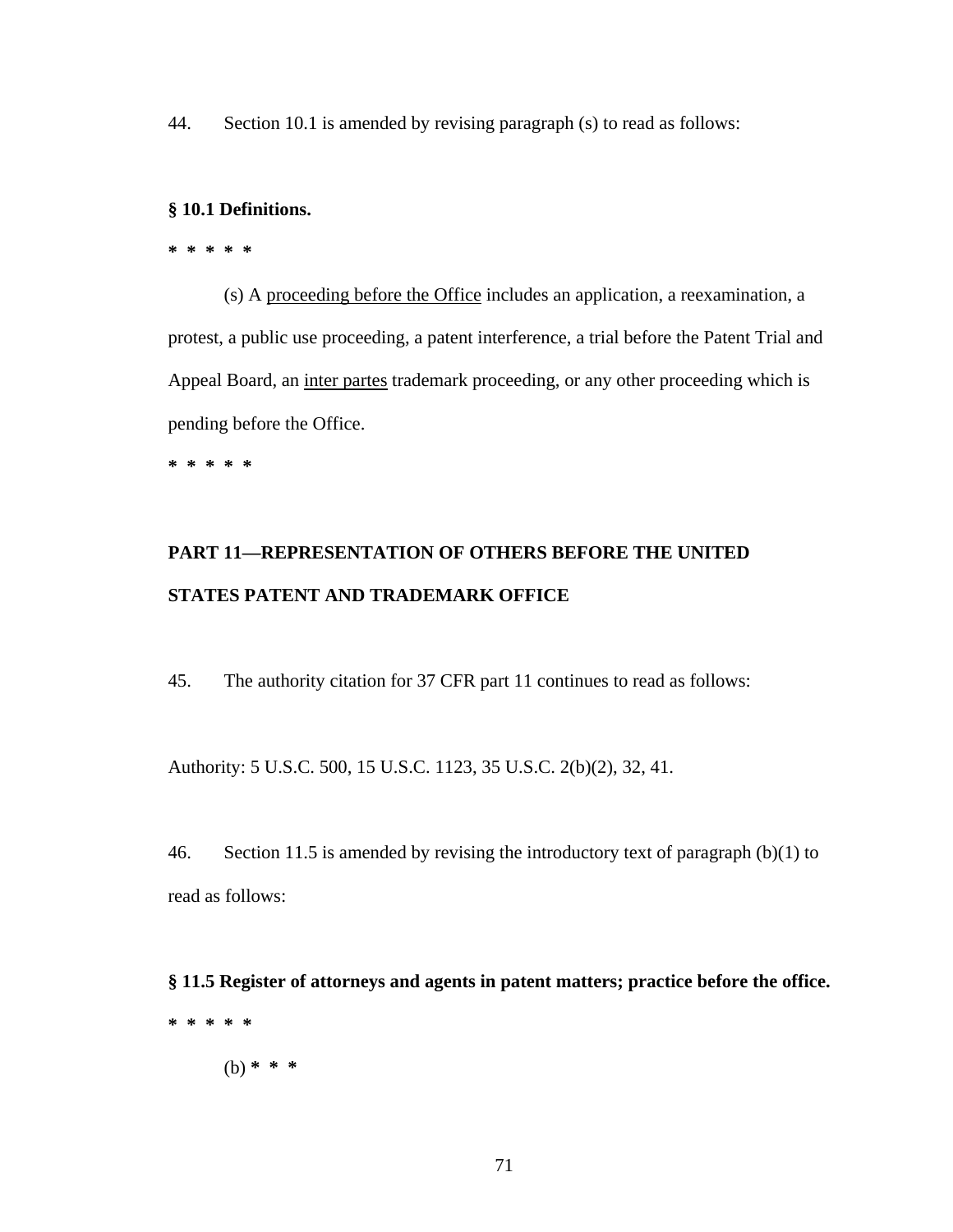(1) Practice before the Office in patent matters. Practice before the Office in patent matters includes, but is not limited to, preparing and prosecuting any patent application, consulting with or giving advice to a client in contemplation of filing a patent application or other document with the Office, drafting the specification or claims of a patent application; drafting an amendment or reply to a communication from the Office that may require written argument to establish the patentability of a claimed invention; drafting a reply to a communication from the Office regarding a patent application; and drafting a communication for a public use, interference, reexamination proceeding, petition, appeal to or any other proceeding before the Patent Trial and Appeal Board, or other proceeding. Registration to practice before the Office in patent cases sanctions the performance of those services which are reasonably necessary and incident to the preparation and prosecution of patent applications or other proceeding before the Office involving a patent application or patent in which the practitioner is authorized to participate. The services include:

**\* \* \* \* \*** 

47. Section 11.6 is amended by revising paragraph (d) to read as follows:

#### **§ 11.6 Registration of attorneys and agents.**

#### **\* \* \* \* \***

(d) Patent Trial and Appeal Board matters. For action by a person who is not registered in a proceeding before the Patent Trial and Appeal Board, see § 41.5(a) or  $§$  42.10(c) of this title.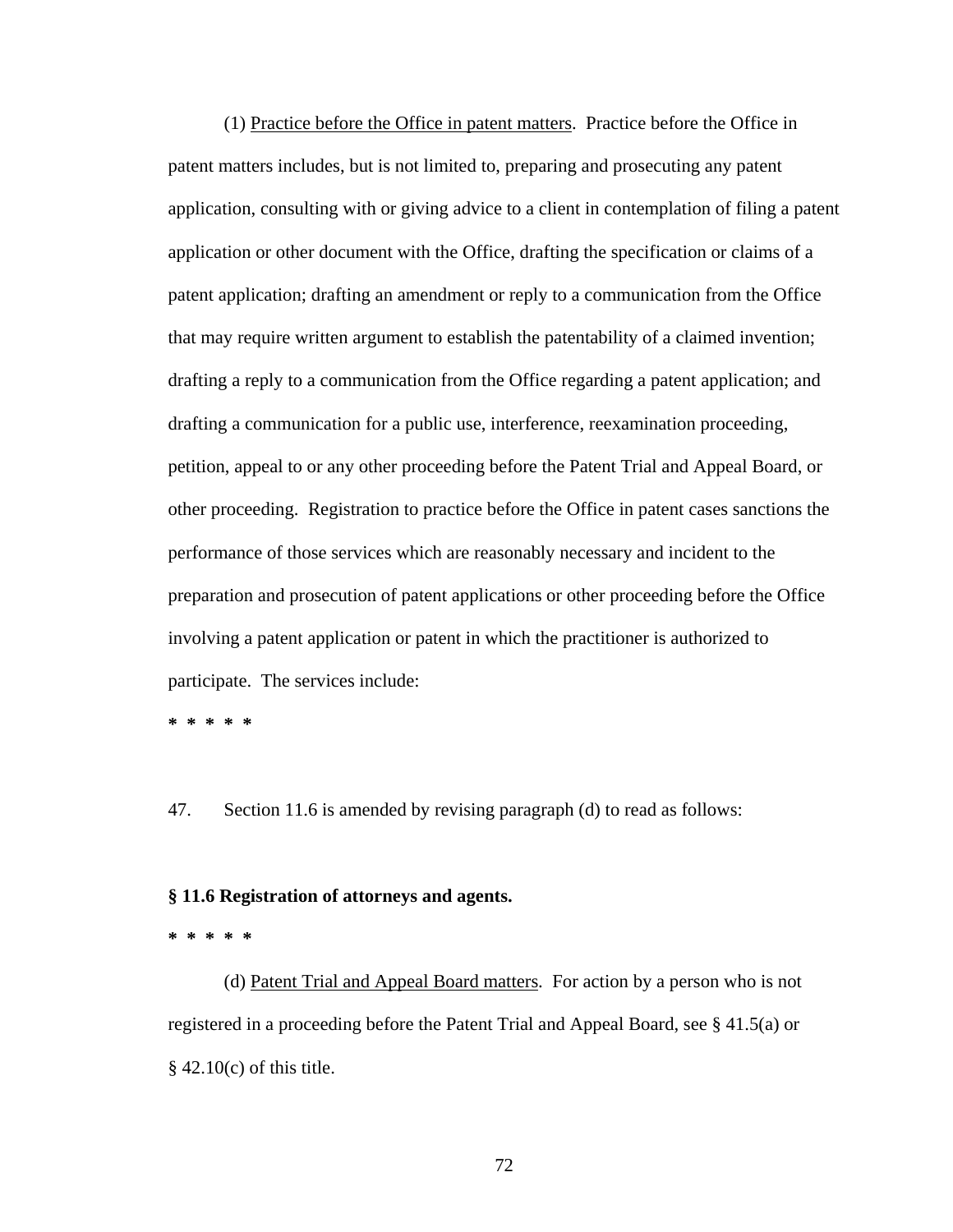48. Section 11.10 is amended by revising paragraph (b)(3)(iii) to read as follows:

### **§ 11.10 Restrictions on practice in patent matters.**

**\* \* \* \* \***  (b)  $* * * *$  $(3) * * * *$ 

(iii) Particular patent or patent application means any patent or patent application, including, but not limited to, a provisional, substitute, international, continuation, divisional, continuation-in-part, or reissue patent application, as well as any protest, reexamination, petition, appeal, interference, or trial proceeding based on the patent or patent application.

**\* \* \* \* \*** 

49. Section 11.58 is amended by revising paragraph  $(b)(1)(i)$  to read as follows:

**§ 11.58 Duties of disciplined or resigned practitioner, or practitioner on disability inactive status.** 

**\* \* \* \* \***  (b) **\* \* \***  (1) **\* \* \*** 

(i) File a notice of withdrawal as of the effective date of the exclusion, suspension, acceptance of resignation, or transfer to disability inactive status in each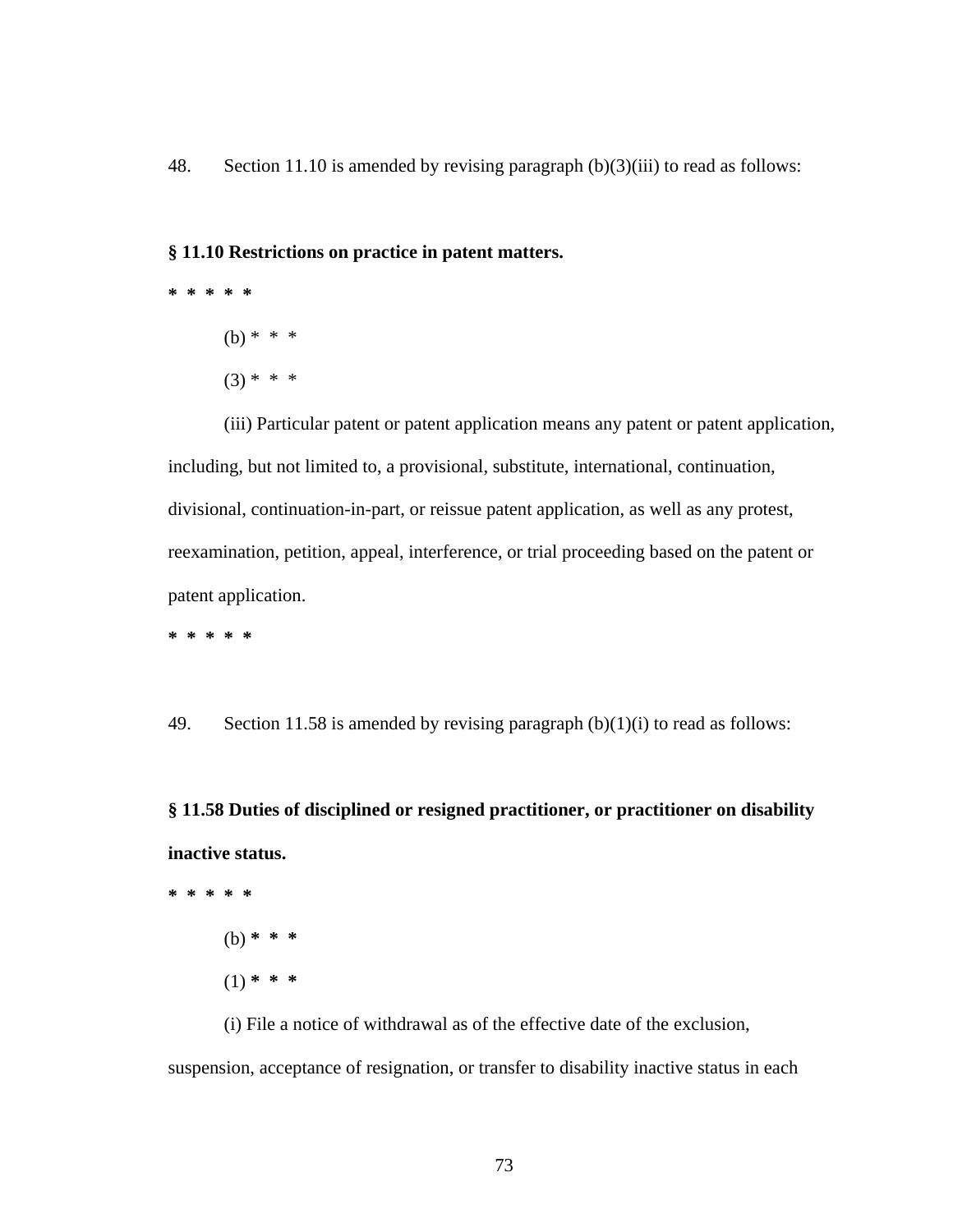pending patent and trademark application, each pending reexamination and interference or trial proceeding, and every other matter pending in the Office, together with a copy of the notices sent pursuant to paragraphs (b) and (c) of this section;

**\* \* \* \* \*** 

# **PART 41—PRACTICE BEFORE THE PATENT TRIAL AND APPEAL BOARD**

50. The authority citation for 37 CFR part 41 continues to read as follows:

Authority: 35 U.S.C. 2(b)(2), 3(a)(2)(A), 21, 23, 32, 41, 132, 133, 134, 135, 306, and 315.

51. The heading of part 41 is revised to read as set forth above.

52. Section 41.1 is amended by revising paragraph (a) to read as follows:

### **§ 41.1 Policy.**

(a) Scope. Part 41 governs appeals and interferences before the Patent Trial and Appeal Board. Sections 1.1 to 1.36 and 1.181 to 1.183 of this title also apply to practice before the Board, as do other sections of part 1 of this title that are incorporated by reference into part 41.

**\* \* \* \* \***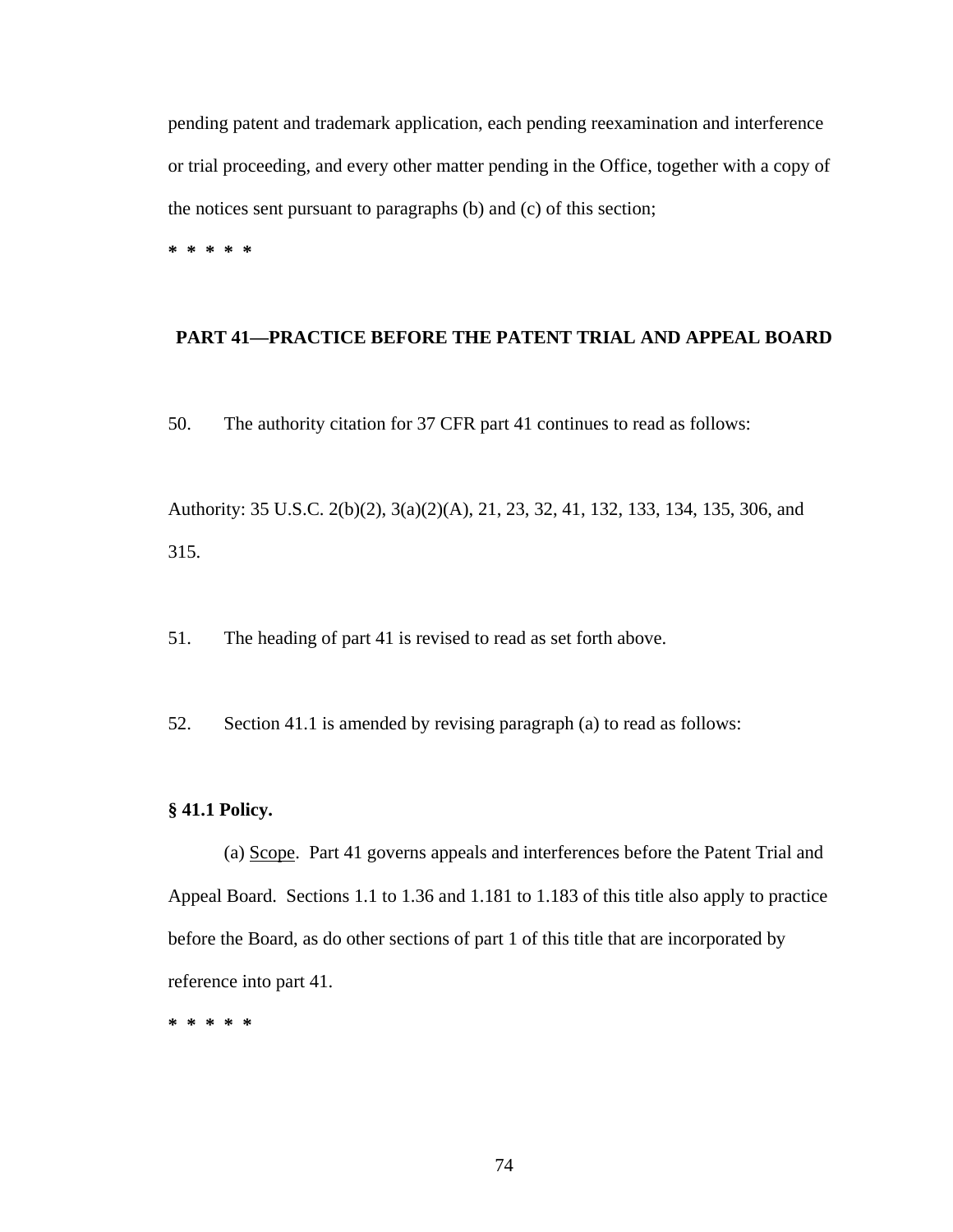53. Section 41.2 is amended by revising the introductory text of the definition of Board to read as follows:

# **§ 41.2 Definitions.**

**\* \* \* \* \*** 

Board means the Patent Trial and Appeal Board and includes:

**\* \* \* \* \*** 

54. Section 41.10 is revised to read as follows:

## **§ 41.10 Correspondence addresses.**

Except as the Board may otherwise direct,

(a) Appeals. Correspondence in an application or a patent involved in an appeal (subparts B and C of this part) during the period beginning when an appeal docketing notice is issued and ending when a decision has been rendered by the Board, as well as any request for rehearing of a decision by the Board, shall be mailed to: Patent Trial and Appeal Board, United States Patent and Trademark Office, PO Box 1450, Alexandria, Virginia 22313-1450. Notices of appeal, appeal briefs, reply briefs, requests for oral hearing, as well as all other correspondence in an application or a patent involved in an appeal to the Board for which an address is not otherwise specified, should be addressed as set out in  $\S 1.1(a)(1)(i)$  of this title.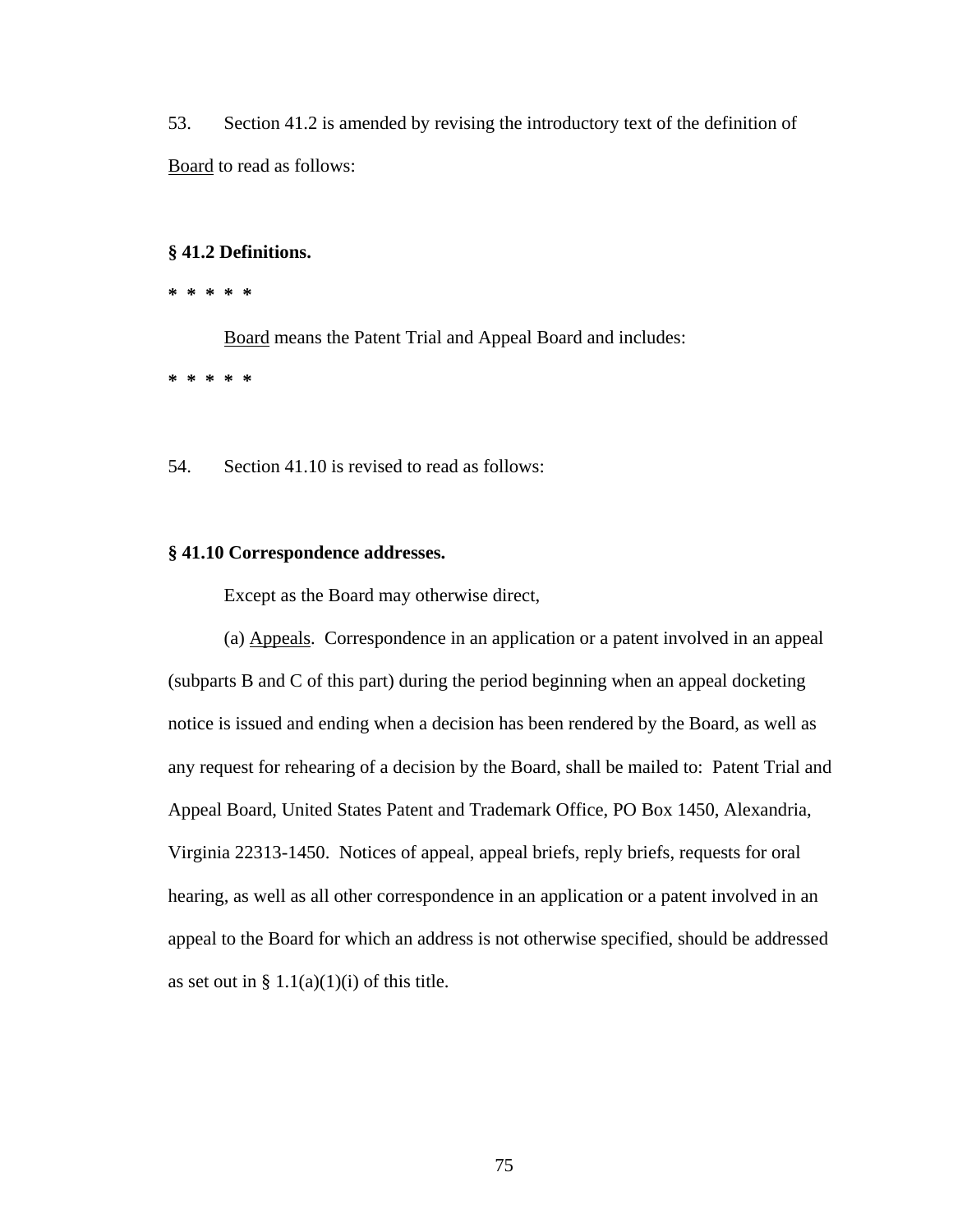(b) Interferences. Mailed correspondence in interference (subpart D of this part) shall be sent to Mail Stop INTERFERENCE, Patent Trial and Appeal Board, United States Patent and Trademark Office, PO Box 1450, Alexandria, Virginia 22313-1450.

(c) Trial Proceedings. Correspondence in trial proceedings (part 42 of this title) are governed by § 42.6(b) of this title.

55. Section 41.30 is amended by revising the definition of Proceeding to read as follows:

# **§ 41.30 Definitions.**

**\* \* \* \* \*** 

Proceeding means either a national application for a patent, an application for reissue of a patent, an ex parte reexamination proceeding, or a trial before the Patent Trial and Appeal Board. Appeal to the Board in an inter partes reexamination proceeding is controlled by subpart C of this part.

**\* \* \* \* \*** 

56. Section 41.37 is amended by revising paragraphs  $(c)(1)(ii)$  and  $(c)(1)(iii)$  to read as follows:

**§ 41.37 Appeal brief.** 

**\* \* \* \* \*** 

(c) **\* \* \***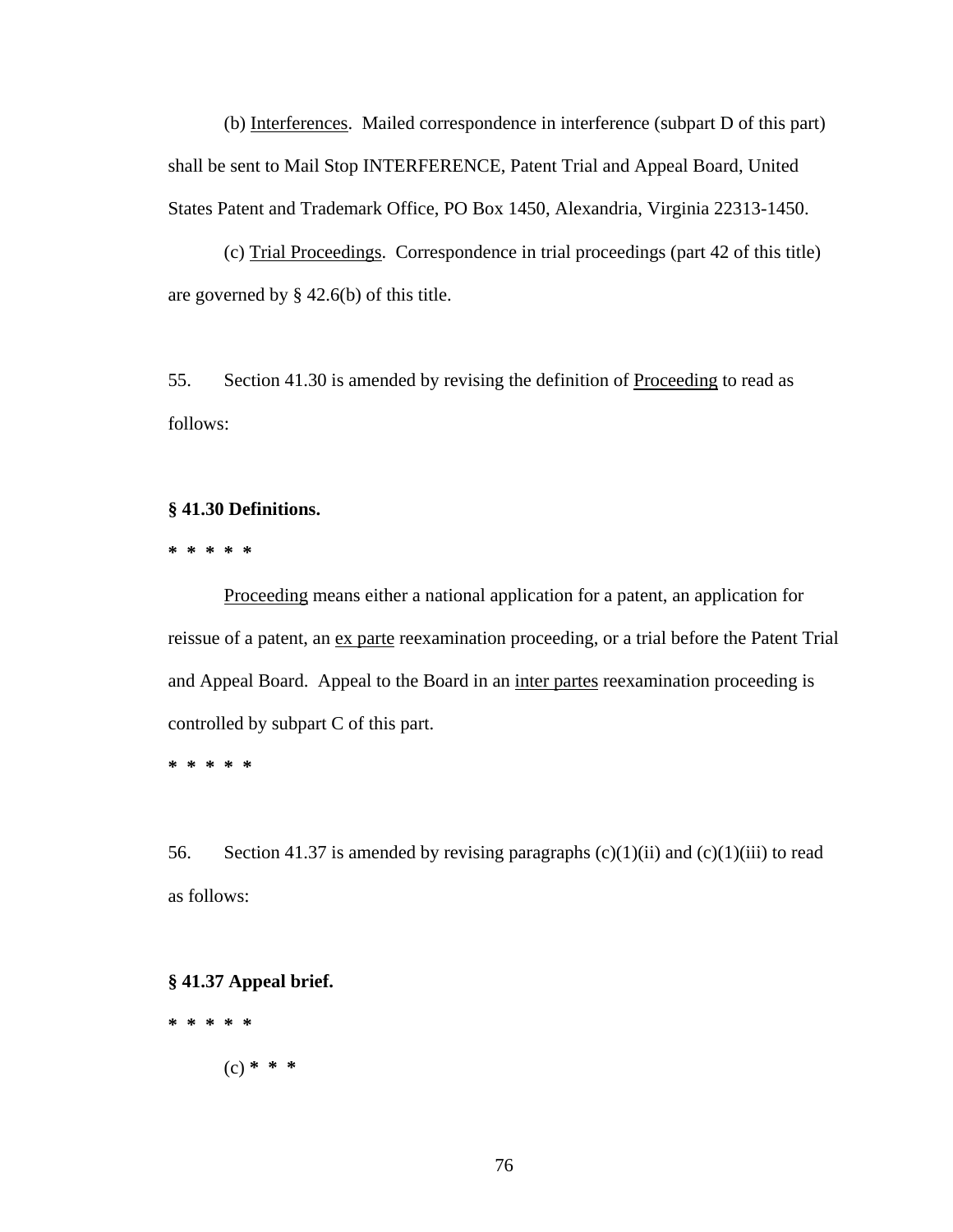(1) **\* \* \***

(ii) Related appeals, interferences, and trials. A statement identifying by application, patent, appeal, interference, or trial number all other prior and pending appeals, interferences, trials before the Board, or judicial proceedings (collectively, "related cases") which satisfy all of the following conditions: involve an application or patent owned by the appellant or assignee, are known to appellant, the appellant's legal representative, or assignee, and may be related to, directly affect or be directly affected by or have a bearing on the Board's decision in the pending appeal, except that such statement is not required if there are no such related cases. If an appeal brief does not contain a statement of related cases, the Office may assume that there are no such related cases.

(iii) Summary of claimed subject matter. A concise explanation of the subject matter defined in each of the rejected independent claims, which shall refer to the specification in the Record by page and line number or by paragraph number, and to the drawing, if any, by reference characters. For each rejected independent claim, and for each dependent claim argued separately under the provisions of paragraph  $(c)(1)(iv)$  of this section, if the claim contains a means plus function or step plus function recitation as permitted by 35 U.S.C. 112(f), then the concise explanation must identify the structure, material, or acts described in the specification in the Record as corresponding to each claimed function with reference to the specification in the Record by page and line number or by paragraph number, and to the drawing, if any, by reference characters.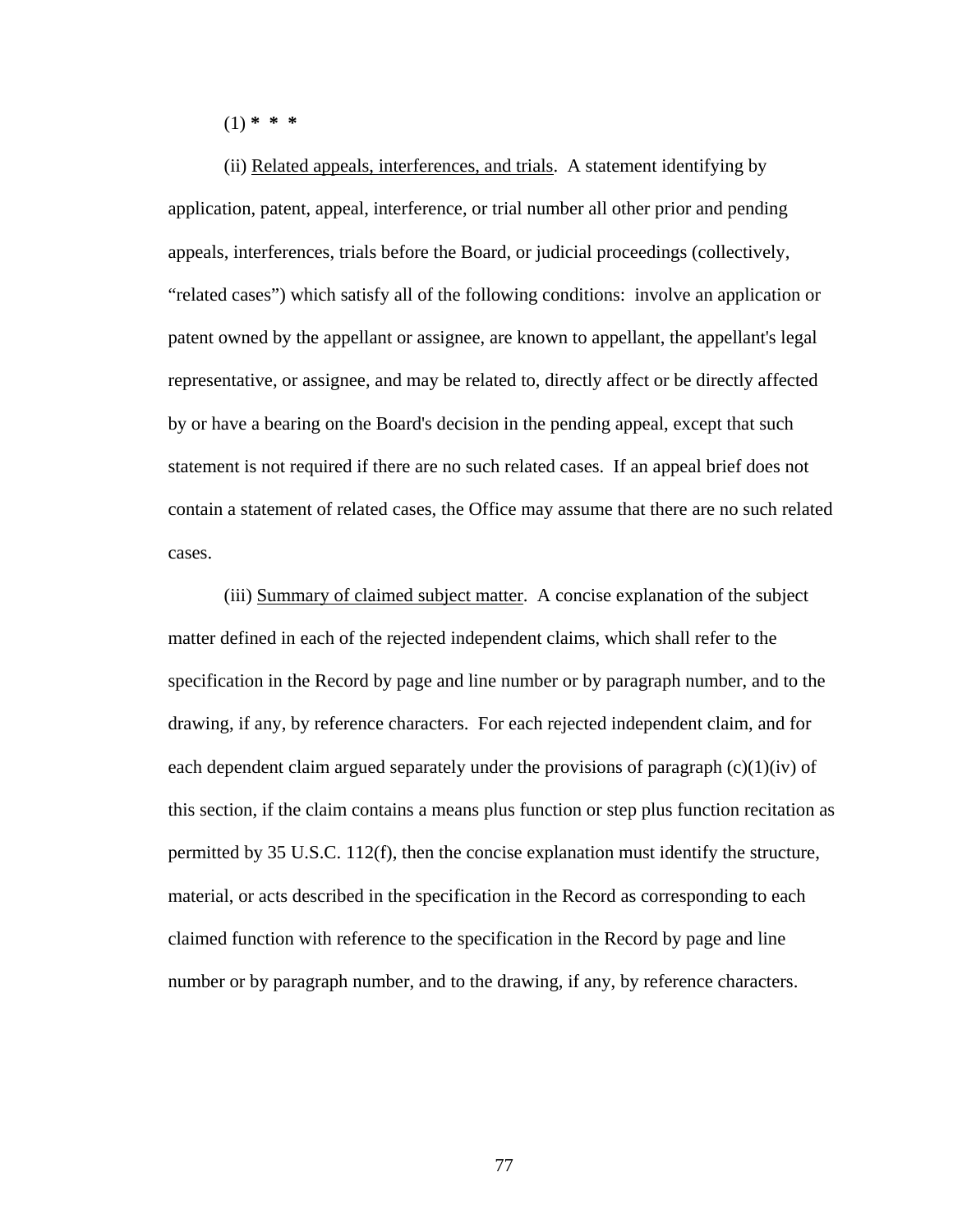Reference to the patent application publication does not satisfy the requirements of this paragraph.

**\* \* \* \* \*** 

57. Section 41.67 is amended by revising paragraphs  $(c)(1)(ii)$  and  $(c)(1)(v)$  to read as follows:

# **§ 41.67 Appellant's brief.**

**\* \* \* \* \*** 

 $(c)(1)$  \* \* \*

(ii) Related appeals, interferences, and trials. A statement identifying by application, patent, appeal, interference, or trial number all other prior and pending appeals, interferences, trials before the Board, or judicial proceedings known to appellant, the appellant's legal representative, or assignee which may be related to, directly affect or be directly affected by or have a bearing on the Board's decision in the pending appeal. Copies of any decisions rendered by a court or the Board in any proceeding identified under this paragraph must be included in an appendix as required by paragraph  $(c)(1)(xi)$ of this section.

**\* \* \* \* \*** 

 (v) Summary of claimed subject matter. A concise explanation of the subject matter defined in each of the independent claims involved in the appeal, which shall refer to the specification by column and line number, and to the drawing(s), if any, by reference characters. For each independent claim involved in the appeal and for each

78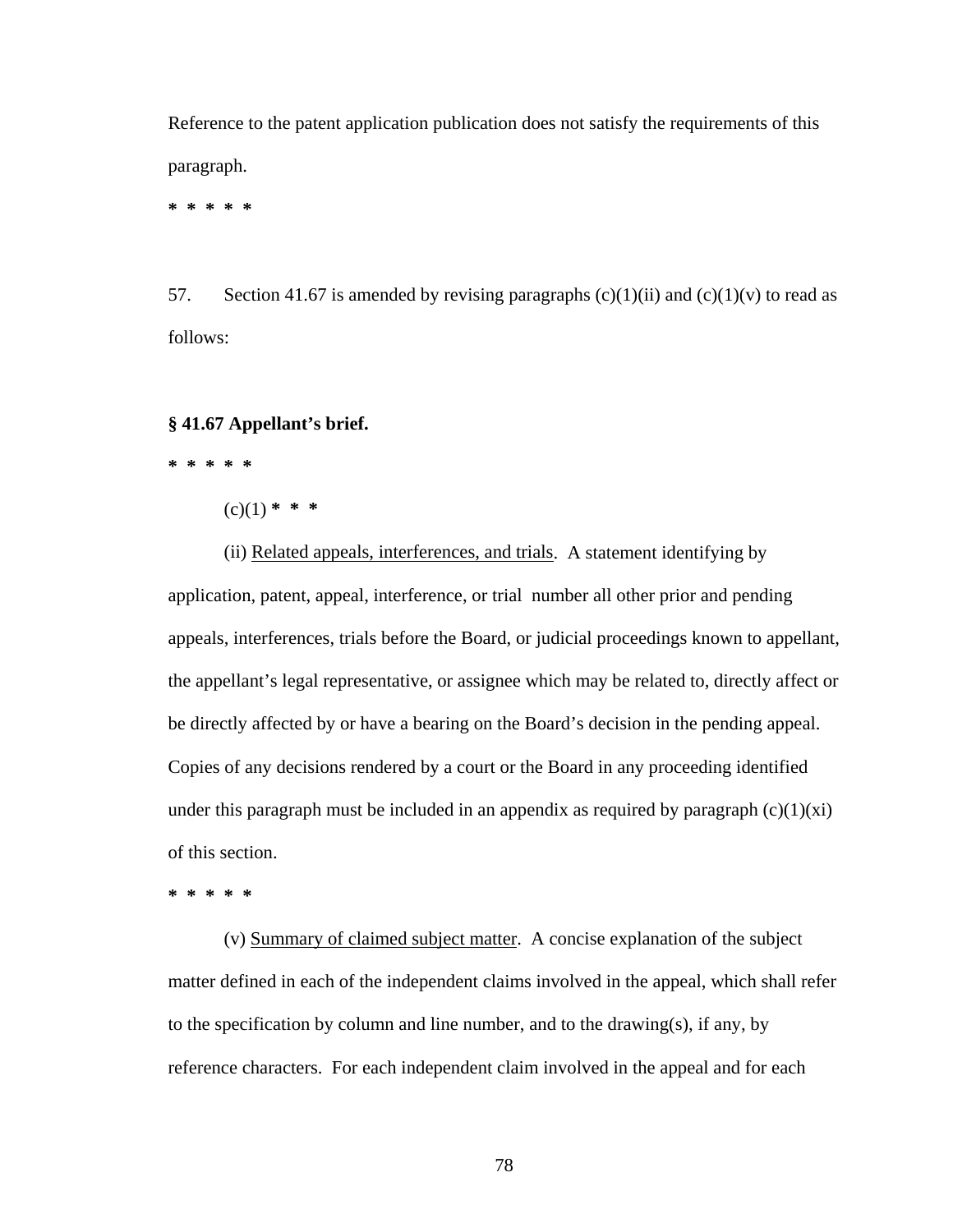dependent claim argued separately under the provisions of paragraph  $(c)(1)(\n{\rm vii})$  of this section, every means plus function and step plus function as permitted by 35 U.S.C. 112(f), must be identified and the structure, material, or acts described in the specification as corresponding to each claimed function must be set forth with reference to the specification by page and line number, and to the drawing, if any, by reference characters.

**\* \* \* \* \*** 

58. Section 41.68 is amended by revising paragraph  $(b)(1)(ii)$  to read as follows:

#### **§ 41.68 Respondent's brief.**

**\* \* \* \* \*** 

(b)(1) **\* \* \***

(ii) Related Appeals, Interferences, and trials. A statement identifying by application, patent, appeal, interference , or trial number all other prior and pending appeals, interferences or judicial proceedings known to respondent, the respondent's legal representative, or assignee which may be related to, directly affect or be directly affected by or have a bearing on the Board's decision in the pending appeal. Copies of any decisions rendered by a court or the Board in any proceeding identified under this paragraph must be included in an appendix as required by paragraph  $(b)(1)(ix)$  of this section.

**\* \* \* \* \***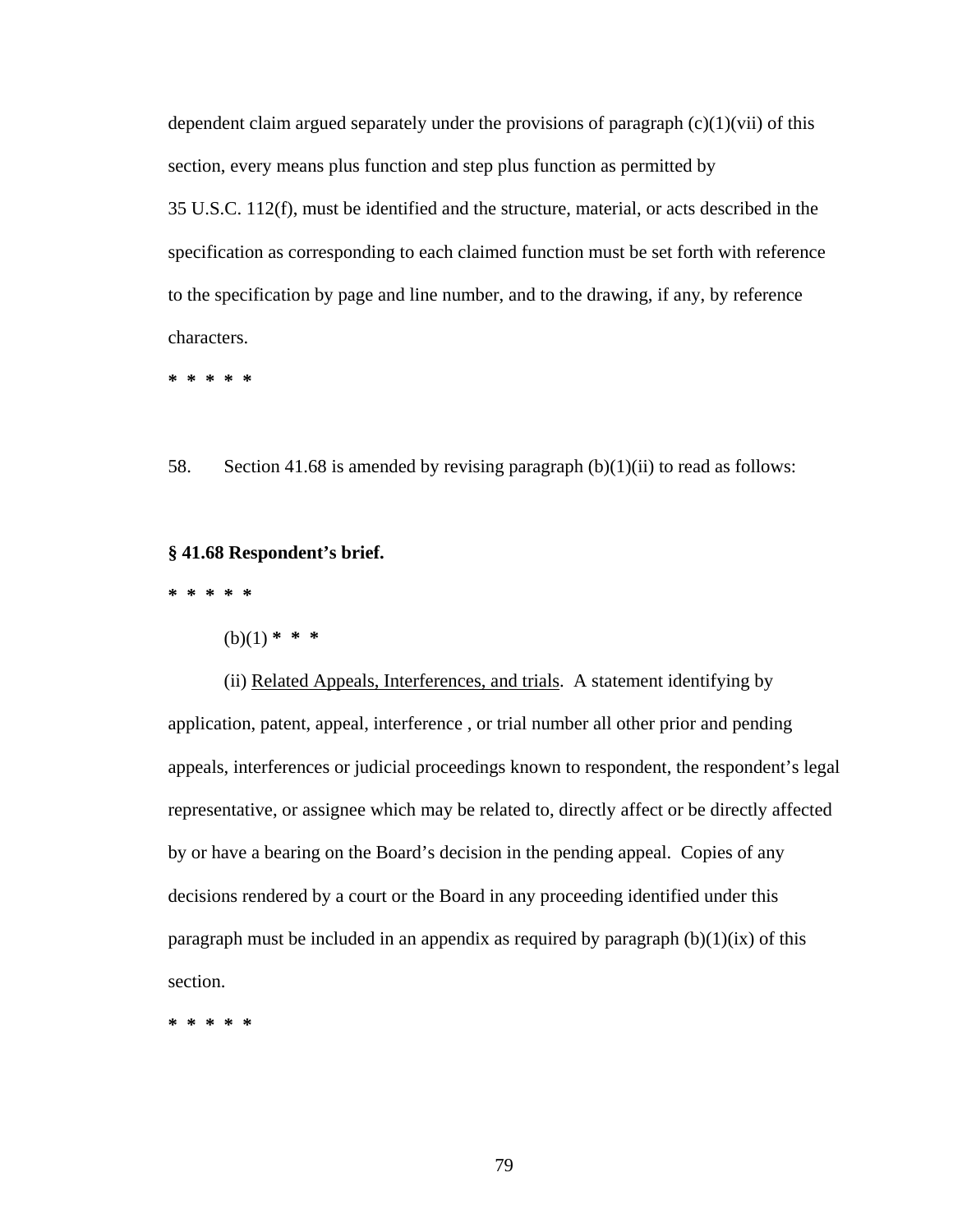59. Section 41.77 is amended by revising paragraph (a) to read as follows:

# **§ 41.77 Decisions and other actions by the Board.**

(a) The Patent Trial and Appeal Board, in its decision, may affirm or reverse each decision of the examiner on all issues raised on each appealed claim, or remand the reexamination proceeding to the examiner for further consideration. The reversal of the examiner's determination not to make a rejection proposed by the third party requester constitutes a decision adverse to the patentability of the claims which are subject to that proposed rejection which will be set forth in the decision of the Patent Trial and Appeal Board as a new ground of rejection under paragraph (b) of this section. The affirmance of the rejection of a claim on any of the grounds specified constitutes a general affirmance of the decision of the examiner on that claim, except as to any ground specifically reversed.

**\* \* \* \* \*** 

60. Section 41.110 is amended by revising paragraph (b)(2) to read as follows:

#### **§ 41.110 Filing claim information.**

**\* \* \* \* \*** 

(b) **\* \* \***

(2) For each involved claim that contains a means-plus-function or step-plusfunction limitation in the form permitted under 35 U.S.C. 112(f), file an annotated copy of the claim indicating in bold face between braces  $({})$  the specific portions of the